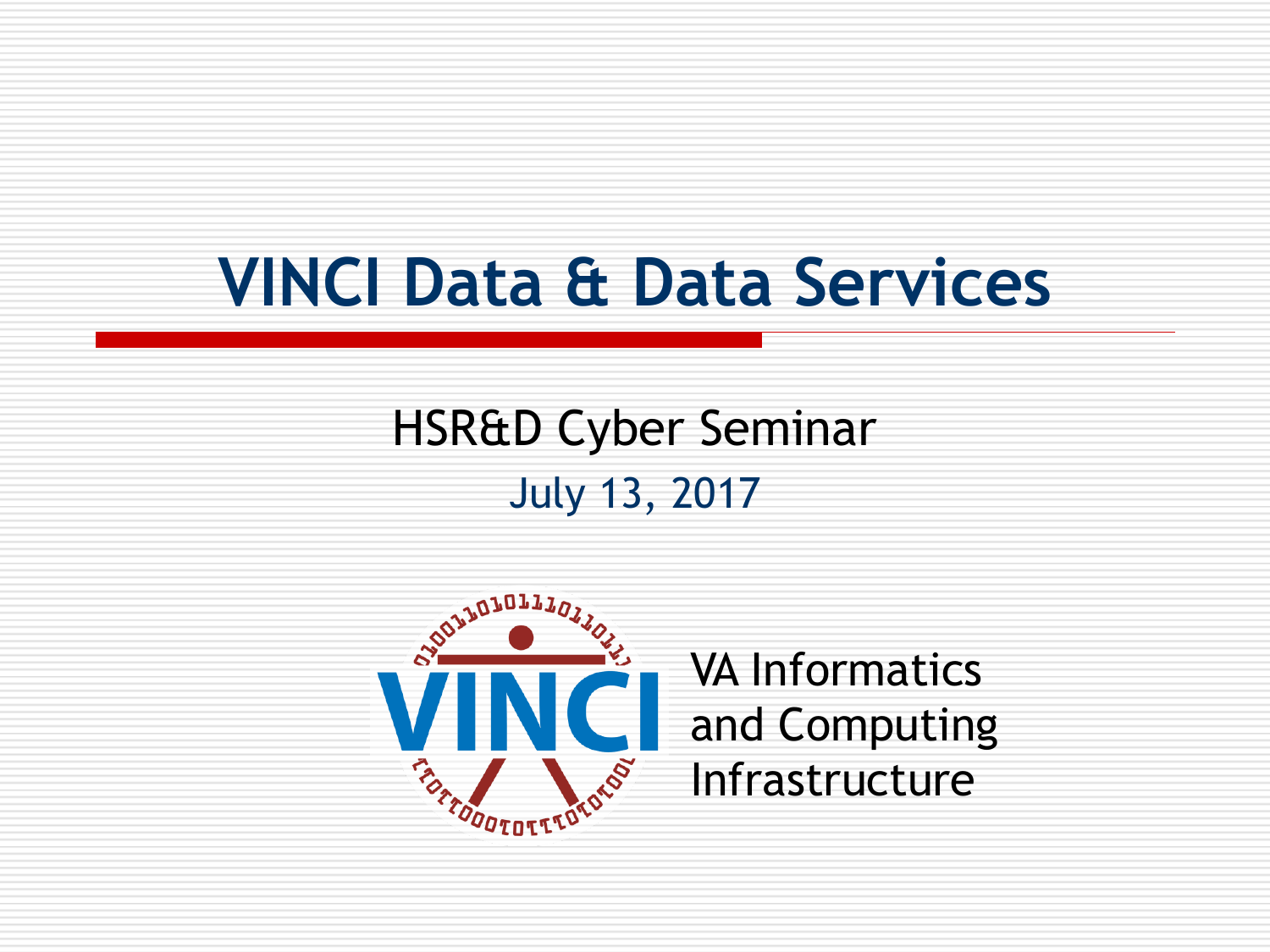





## **Computing environment**

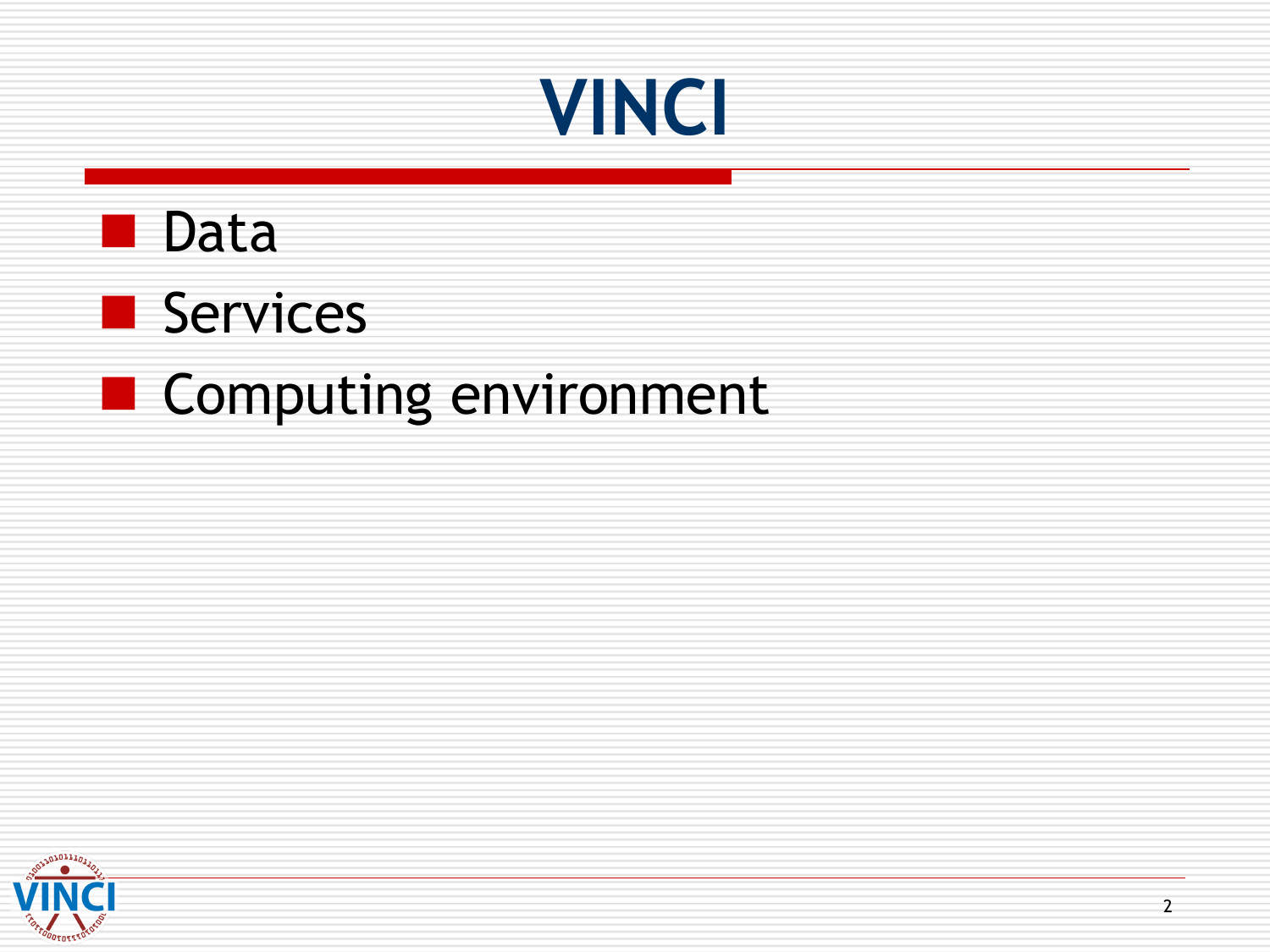# **VINCI**





- **•** Data services
- **Other services**
- **Computing environment**

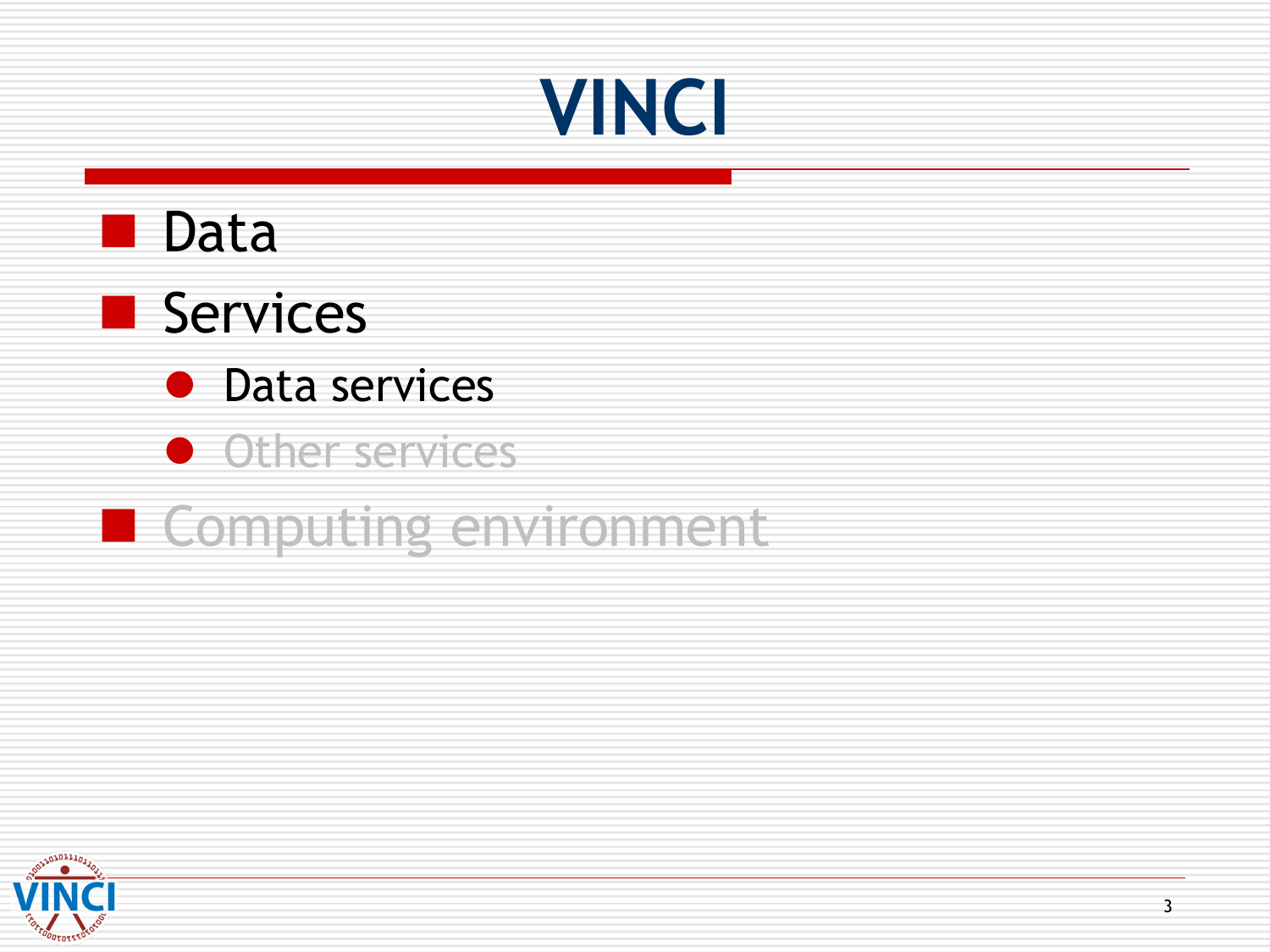

#### **NET VINCI Data**

### **NORMAN SERVICES**

#### П Questions

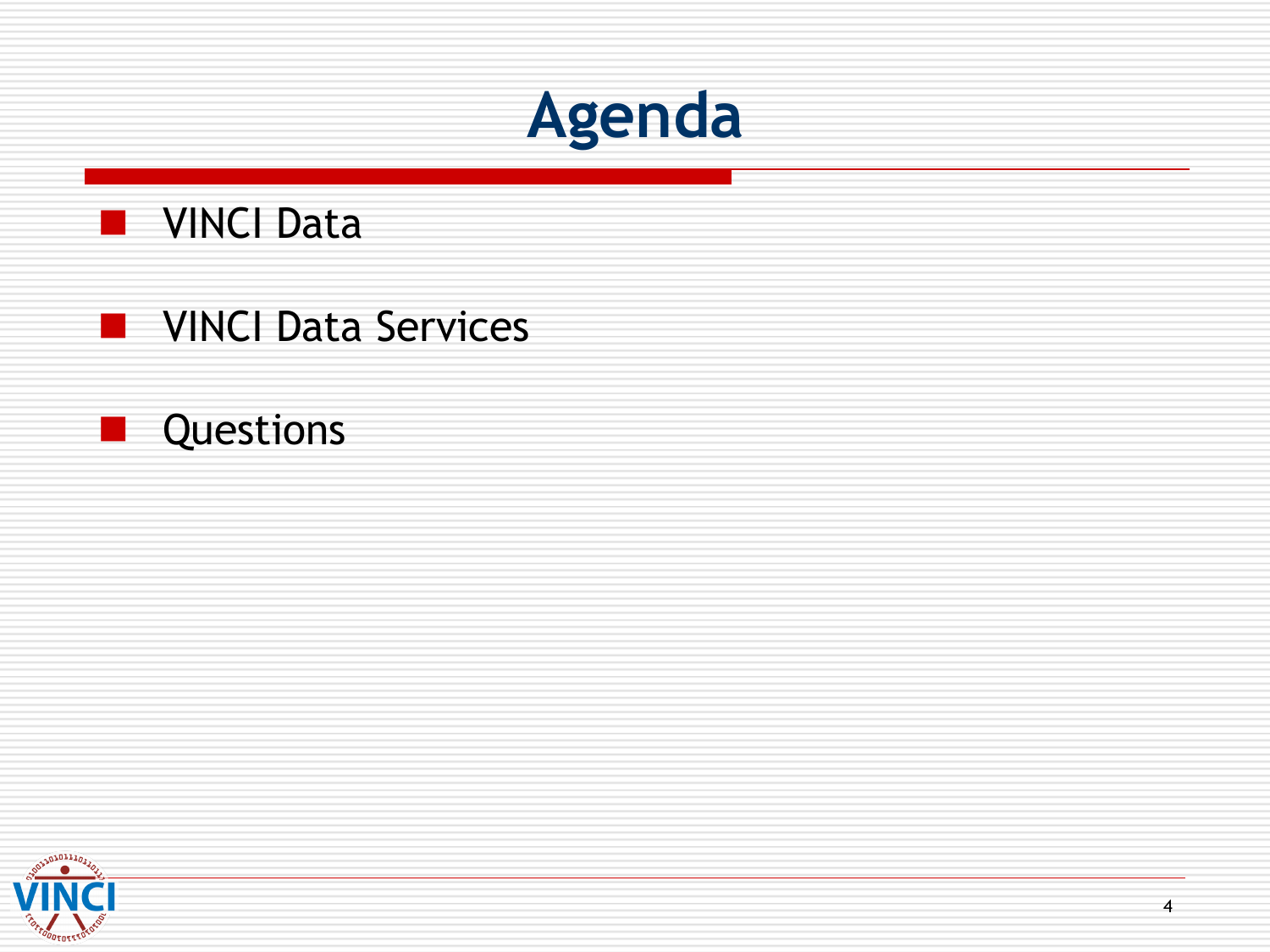# **VINCI Data**

- **CDW** production data Inpatient, Outpatient, Vitals, Pharmacy, Lab, …
- **CDW Raw data** Echo, Radiology, Oncology, ...
- SAS based datasets MedSAS, Vital Status, ...
- Operations projects data OMOP, MVP, ...



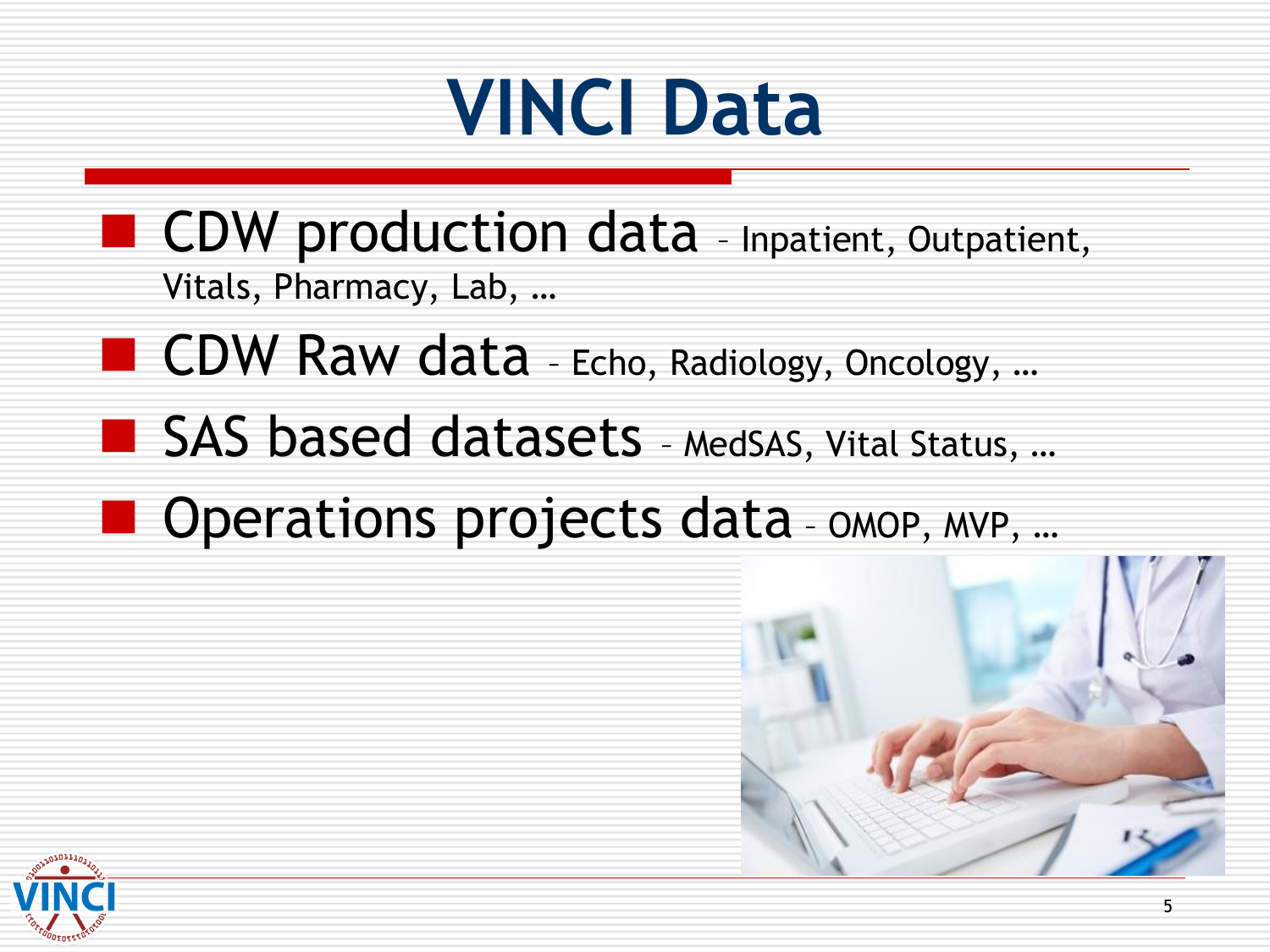## **CDW Production Data**

- Data warehouse modeled data
- Fact and dimension tables
- Extracted through CDW's journaling process from shadow servers
- Unique CDW identifiers (SID)
	- Indexed and partitioned for fast queries
	- Updated nightly
		- Documentation at:
		- $\bullet$ [https://vaww.cdw.va.gov/metadata/default.aspx#](https://vaww.cdw.va.gov/metadata/default.aspx)
		- $\bullet$ <http://vaww.virec.research.va.gov/CDW/Documentation.htm>

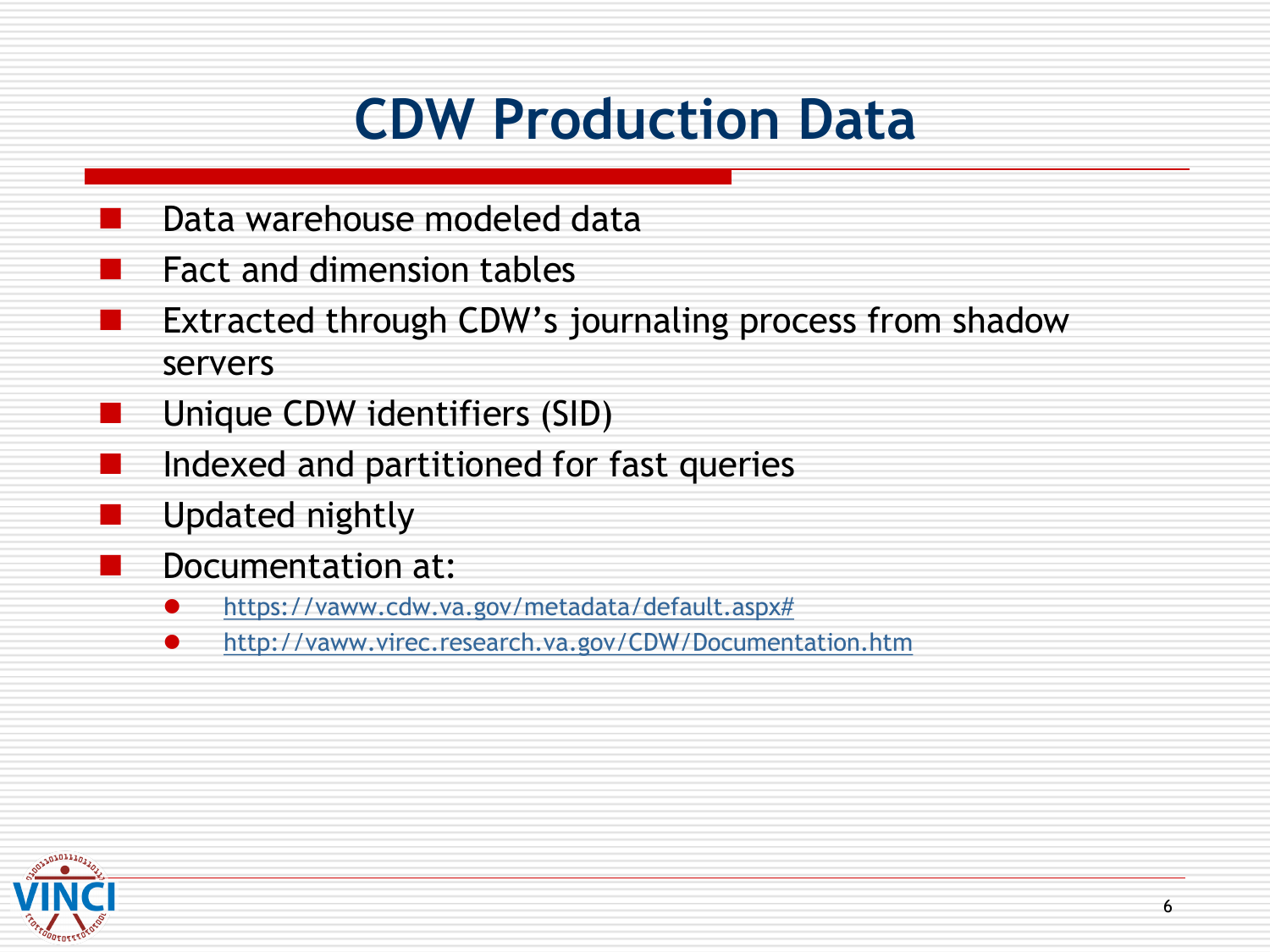### VINCI Data – Production **Allergy**

- information generated by the VA. This domain contains allergy and adverse drug reaction
- drug reaction information provided by the Department of included in this data. I. The VA GMR allergy package uses additional allergy and adverse Defense through the Health Data Repository which is not
- **Contract Contract Street** Contains information about causes hypersensitive reactions, including:
	- Medications Chemicals
	- Foods Noxious stimuli
	- Contains information about patient reactions.

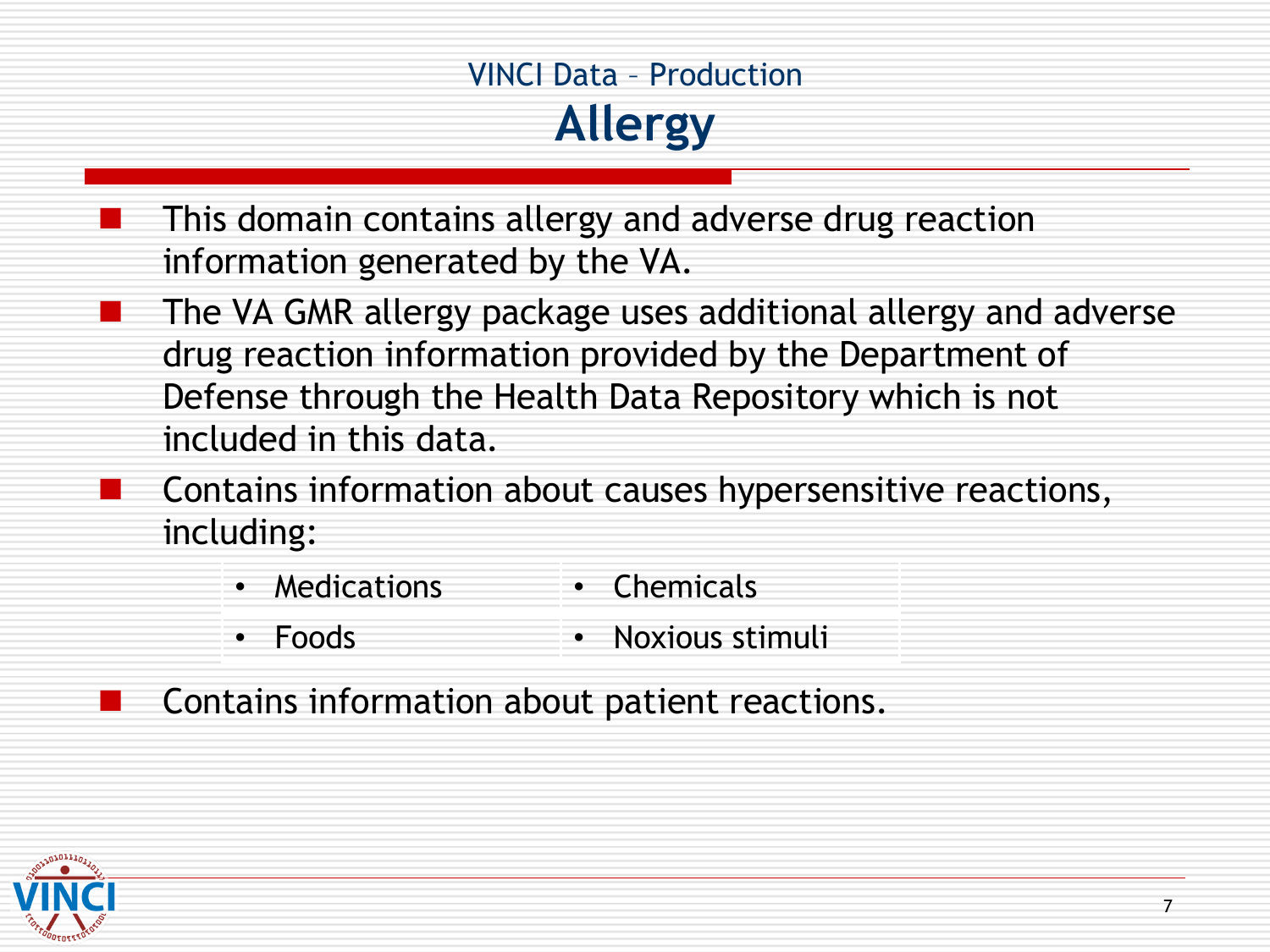### VINCI Data – Production **Appointment**

Contains information about appointments, including appointment date, purpose, status, reason cancelled, staff member who cancelled.

#### Data tables:

**The Second** 

- $\bullet$ Appointment Scheduled and historical appointments
- $\bullet$ AppointmentMultiple Sub-appointments for appointments in the Appointment table.

#### Dim tables

- $\bullet$ Dim.AppointmentType
- $\bullet$ Dim.CancellationReason
- $\bullet$ Dim.Eligibility
- $\bullet$ Dim.Location

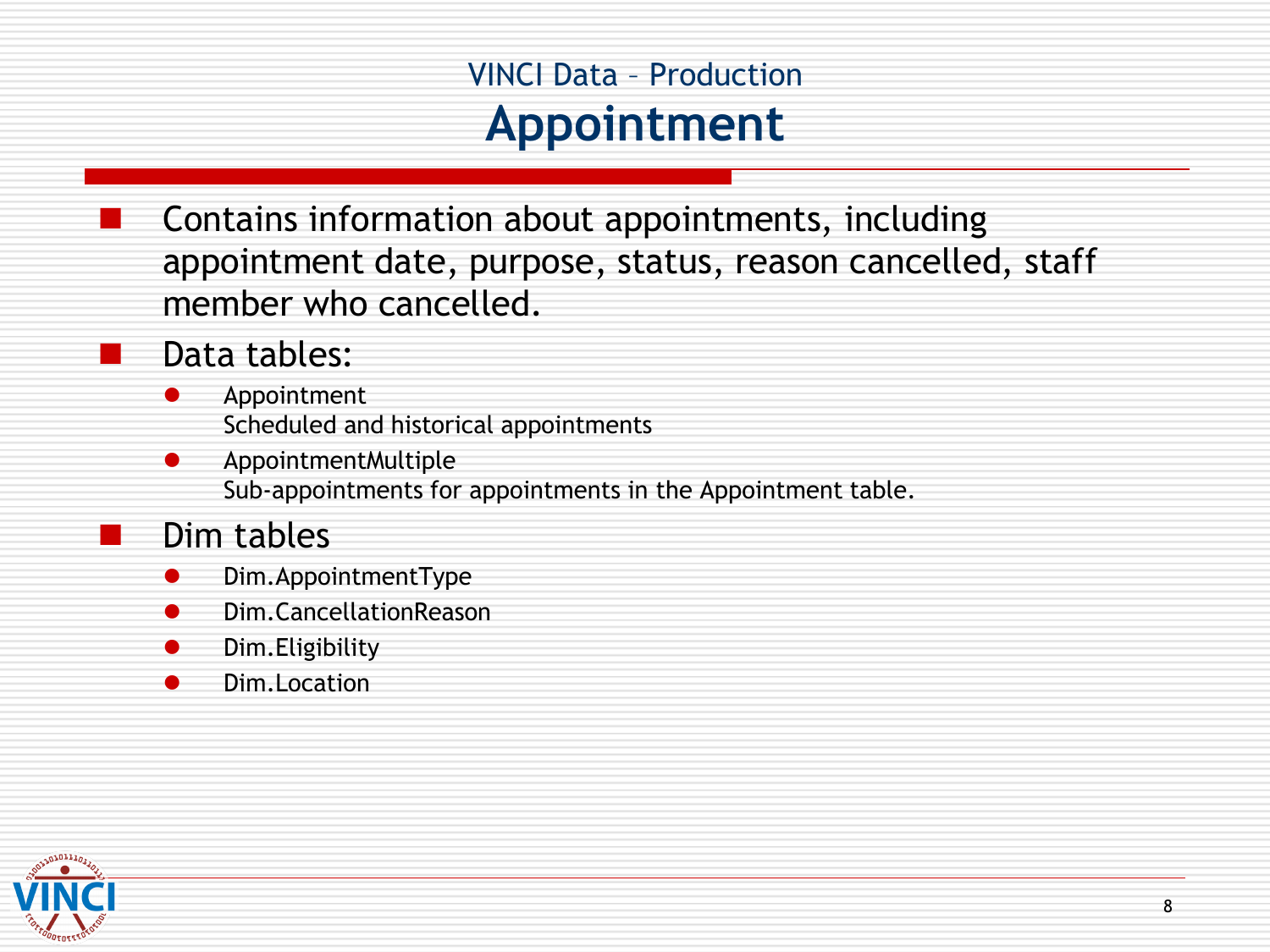VINCI Data – Production **Consult**

 with its progress and any services, stop codes, or specialties The consult domain contains information about requests for services, including clinical specialty care, procedures, and non-VA care. It stores records of each request for consultation along associated with the request.

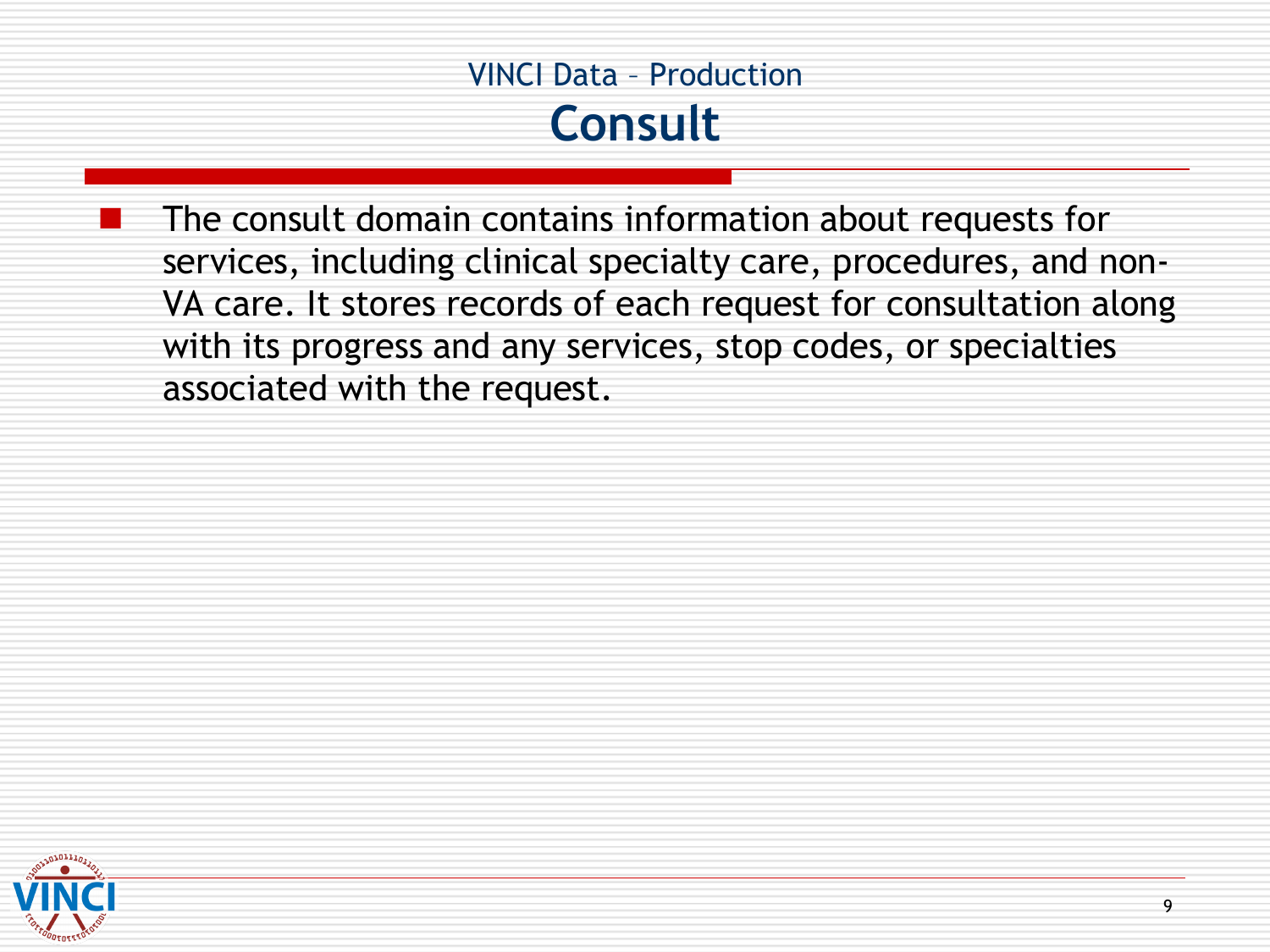#### VINCI Data – Production **CPRS Orders**

Contains Orders and Requisitions made through the Order Entry Option (OR) using any CPRS package.

**Tables** 

.

- $\bullet$ One data/fact table: CPRSOrder
- $\bullet$ Eight or more dim tables.

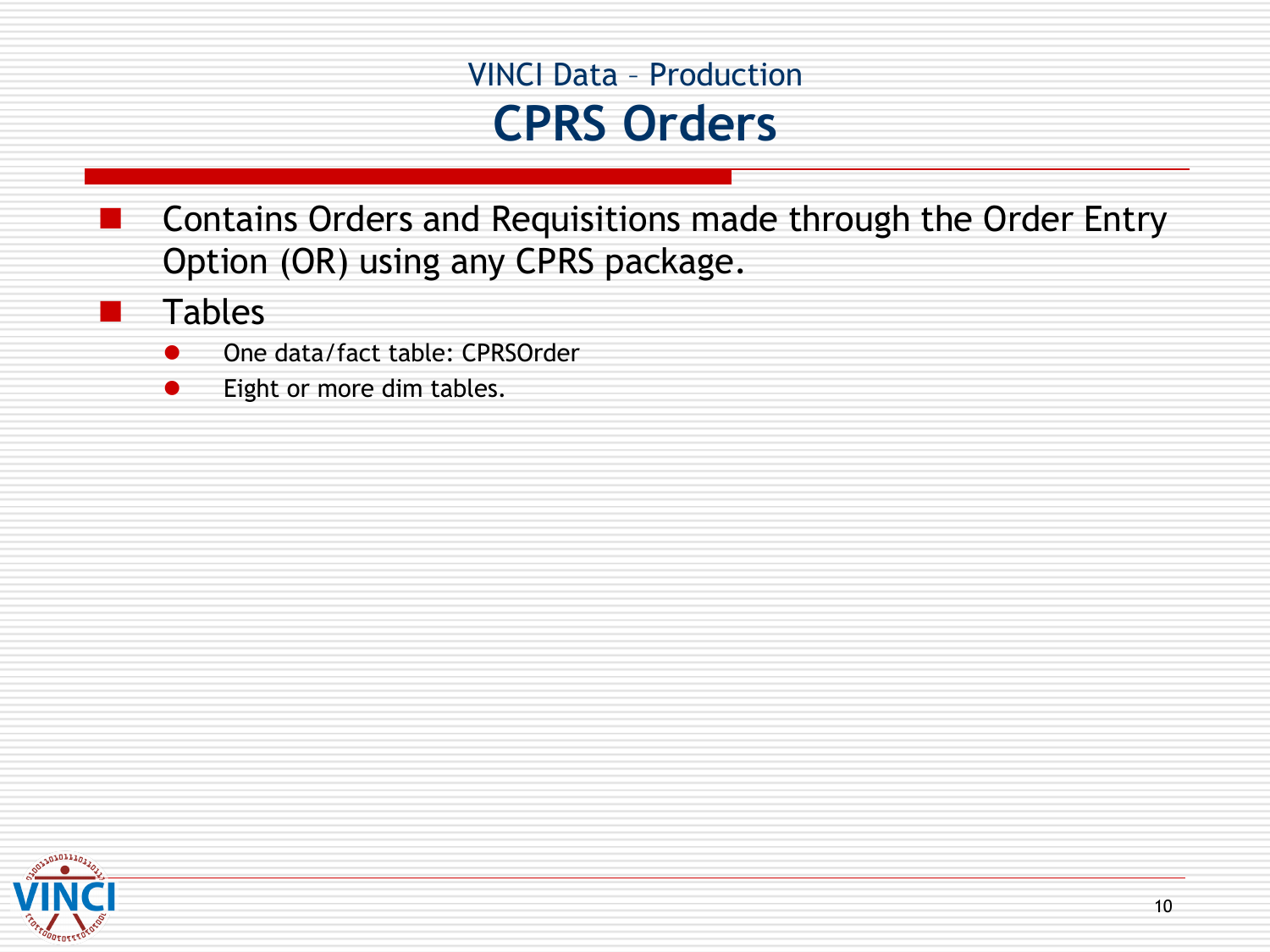#### VINCI Data – Production **Dental**

#### Dental

œ

- $\bullet$ Contains records of dental exams, diagnoses, history, transactions, and procedures, including:
	- п, Basic hygiene
	- п. Restorative surgery
	- $\blacksquare$ **Orthodontics**
	- п. Periodontics
	- $\blacksquare$ **Endodontics**
- $\bullet$ 24 data/fact tables
- $\bullet$ Four dim tables

#### Dental Analytics

- $\bullet$ Contains records of treatments and treatment plans.
- $\bullet$ Five data/fact tables
- 12 dim tables  $\bullet$

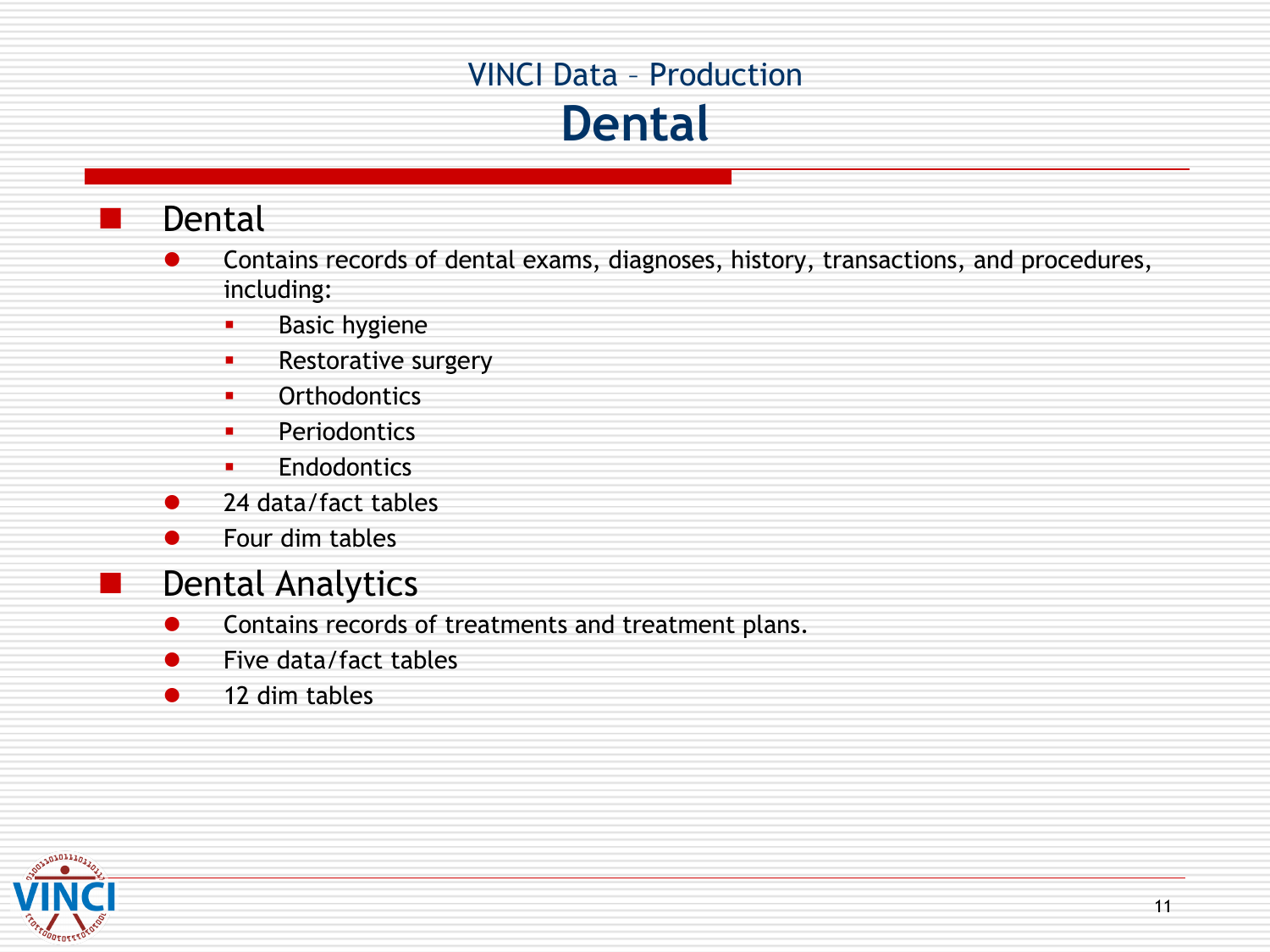### VINCI Data – Production **Dimensions and NDim**

- Dimension data does not contain any patient data.
- All dimension tables are accessible to all studies.
- Located in the CDWWork database on all study database servers
- Contains reference / lookup information, including information about:
	- $\bullet$ ICD diagnosis & procedure codes and CPT procedure codes
	- $\bullet$ Drugs and drug classes
	- $\bullet$ Lab tests and specimen types
	- $\bullet$ VistA sites / stations, VISNs, and regions
	- $\bullet$ All other descriptive information about terms and items used in VA health care.
- . Enables quick and efficient identification of the items to use to select patients for cohorts and to select data with.
- NDIM is a schema for any dimension table that is not sourced from a VistA system. Contains data from:  $\overline{\phantom{a}}$ 
	- $\bullet$ Pyramid
	- $\bullet$ Active Directory
	- $\bullet$ RPCMM

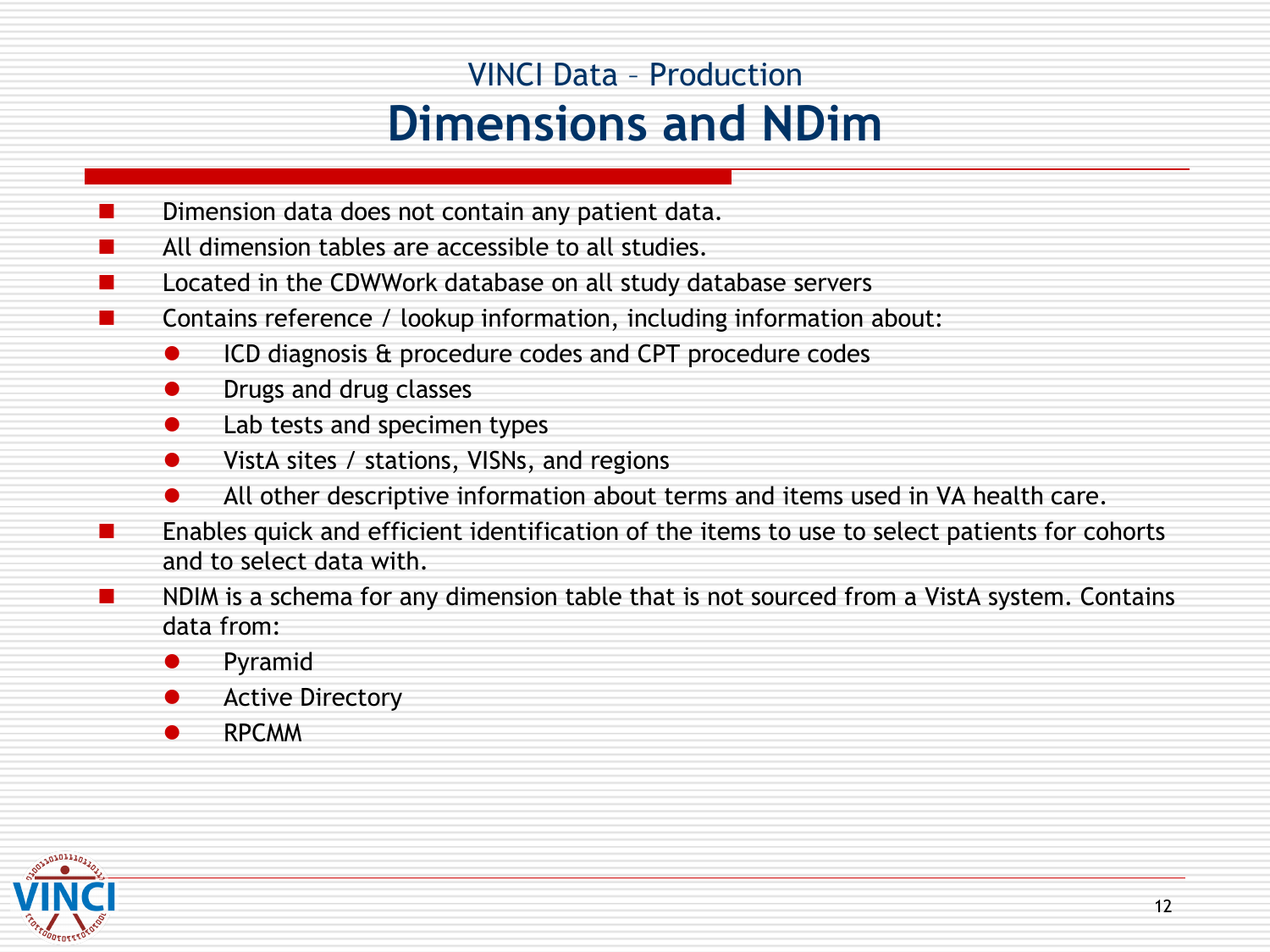### VINCI Data – Production  **Health Factors**

- Contains information about over 3,000 different types of factors which affecting the health of specific patients. Common health factors include:
	- $\bullet$ Tobacco use
	- $\bullet$ Alcohol use
	- $\bullet$ Drug use

- Usage of health factors varies substantially from site to site.
- Health factors are often used with clinical reminders.
- ₩ There are over 485 million health factor records, occupying over 64 GB of data.
- The data goes back to the beginning of FY 2000 (10/1/1999)
- One data/fact table and one dim table

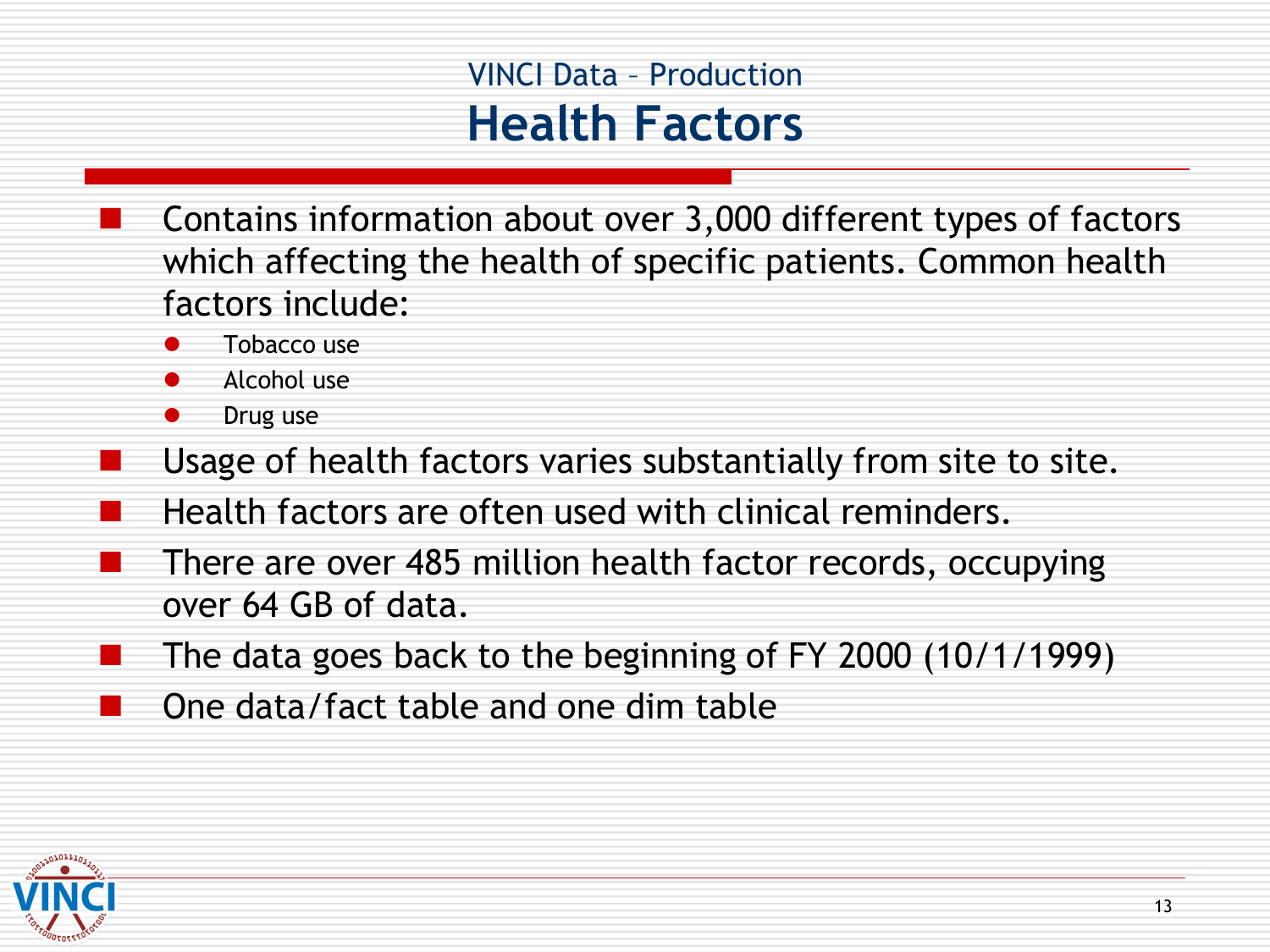#### VINCI Data – Production **Immunizations**

- Contains records of individual patient immunizations / vaccinations.
- There are over 52 million immunization records, occupying over 64 GB of data. . .
- One data/fact table m.
- . . Records can contain links to outpatient visit records

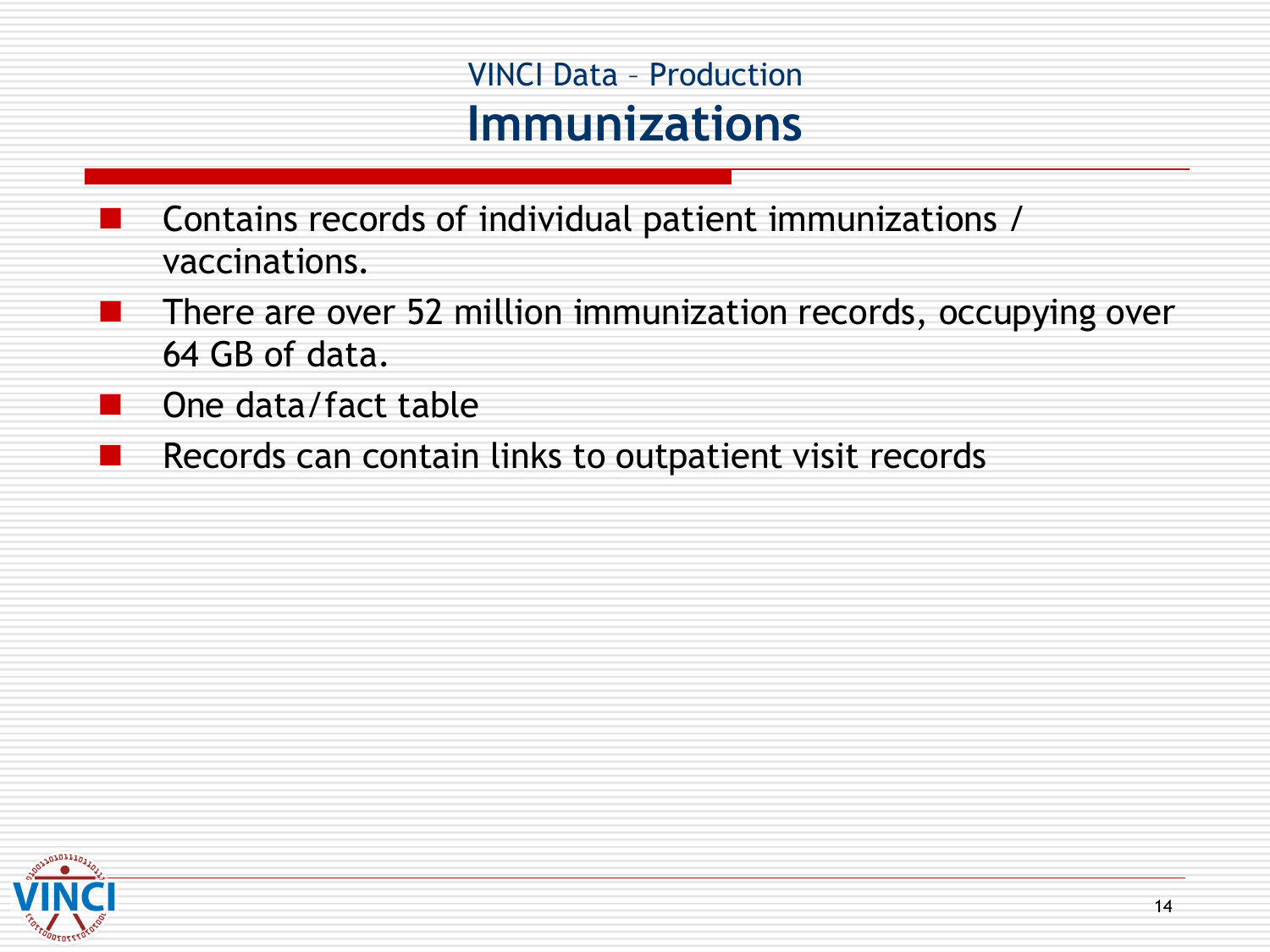#### VINCI Data – Production **Inpatient**

- Generated from Inpatient VistA File: PTF, 45 which contains all PTF information generated from admissions, treating specialty transfers, and PTF screen edits.
- Contains records of inpatient admissions/discharges.
- Primary domain tables
- $\bullet$ Inpat\_Inpatient
- $\bullet$ Inpat\_InpatientDiagnosis
- $\bullet$ Inpat\_InpatientCPTProcedure
- $\bullet$ Inpat\_InpatientICDProcedure



Œ

÷,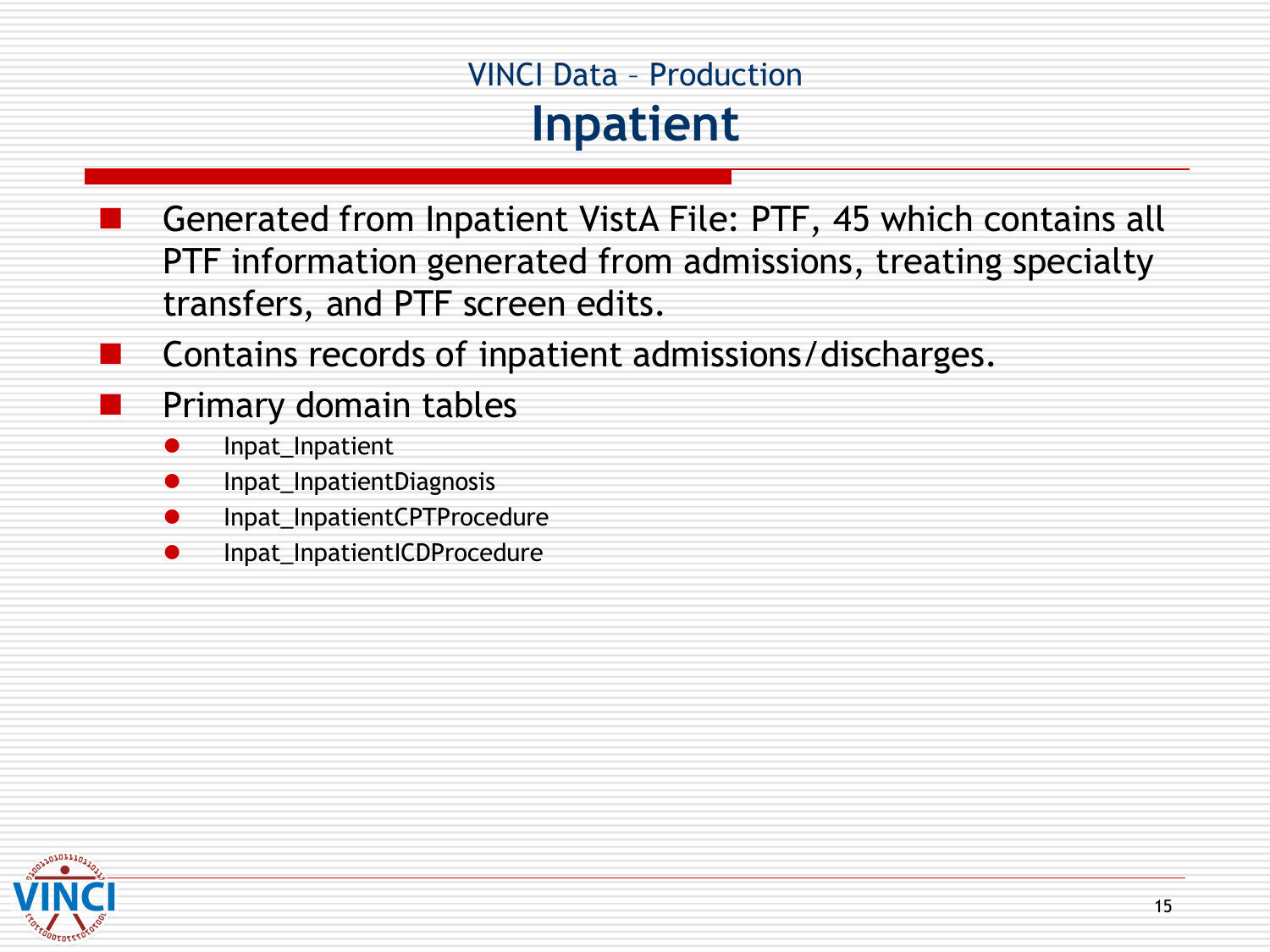#### VINCI Data – Production **Lab Chemistry**

- This restricts the laboratory results to only those records that Use of the PatientLabChem table is CDW's recommended path to access the LabChem data for most patient analysis projects. refer to human patients and filters out the administrative test, referral test, and research test records.
- **Primary domain tables** 
	- $\bullet$ Chem\_PatientLabChem
	- $\bullet$ Chem\_LabPanel
	- $\bullet$ Chem\_OrderedLabPanel

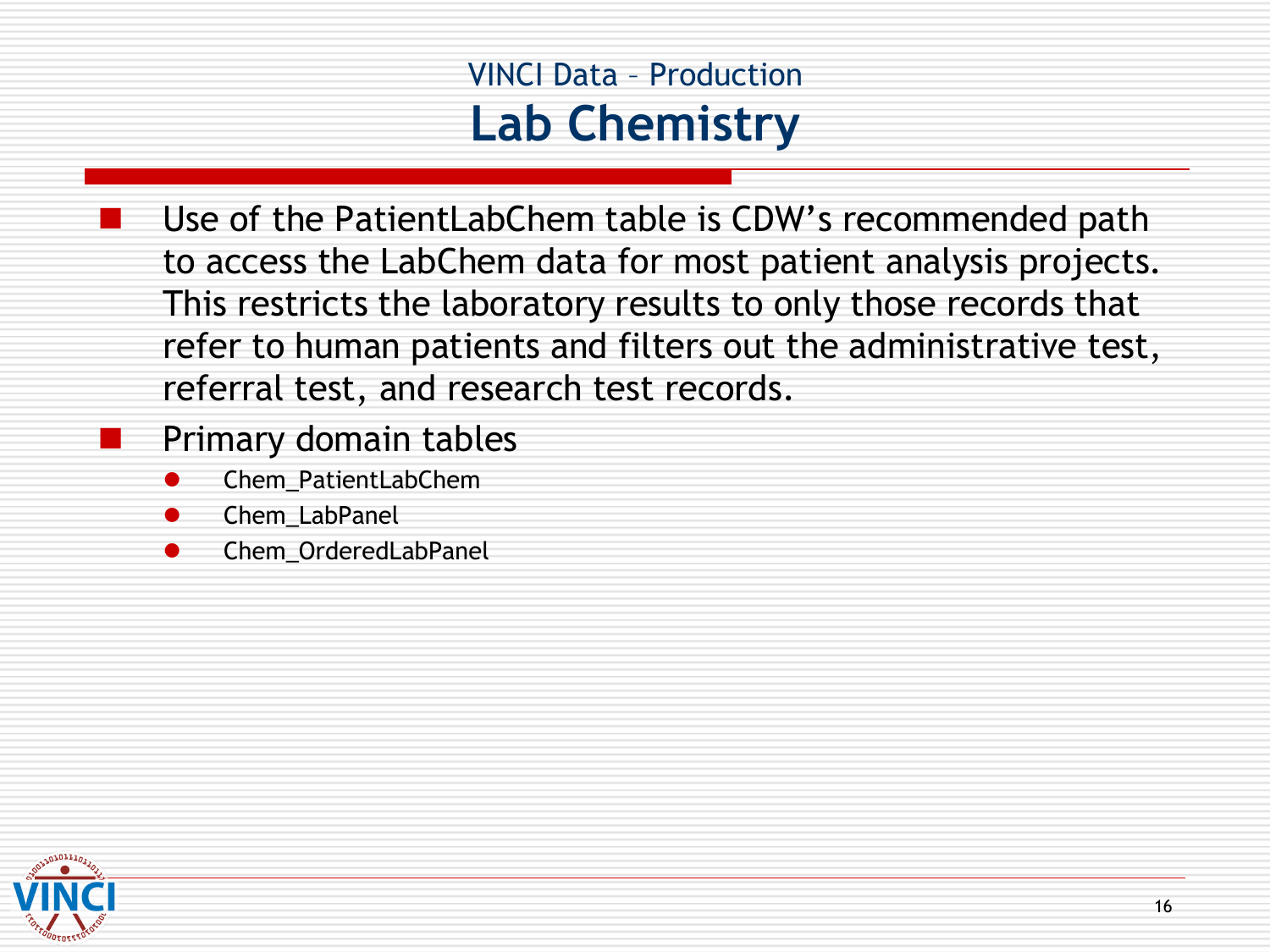### VINCI Data – Production **Mental Health Assessment**

- specified instrument from the MH TESTS AND SURVEYS file Contains the data collected during the administration of a (#601.71) given to a patient at a specific date and time.
- Primary domain tables
- $\bullet$ MH\_SurveyAdministration
- $\bullet$ MH\_SurveyAnswer
- $\bullet$ MH\_SurveyAnswerText
- $\bullet$ MH\_SurveyResult



œ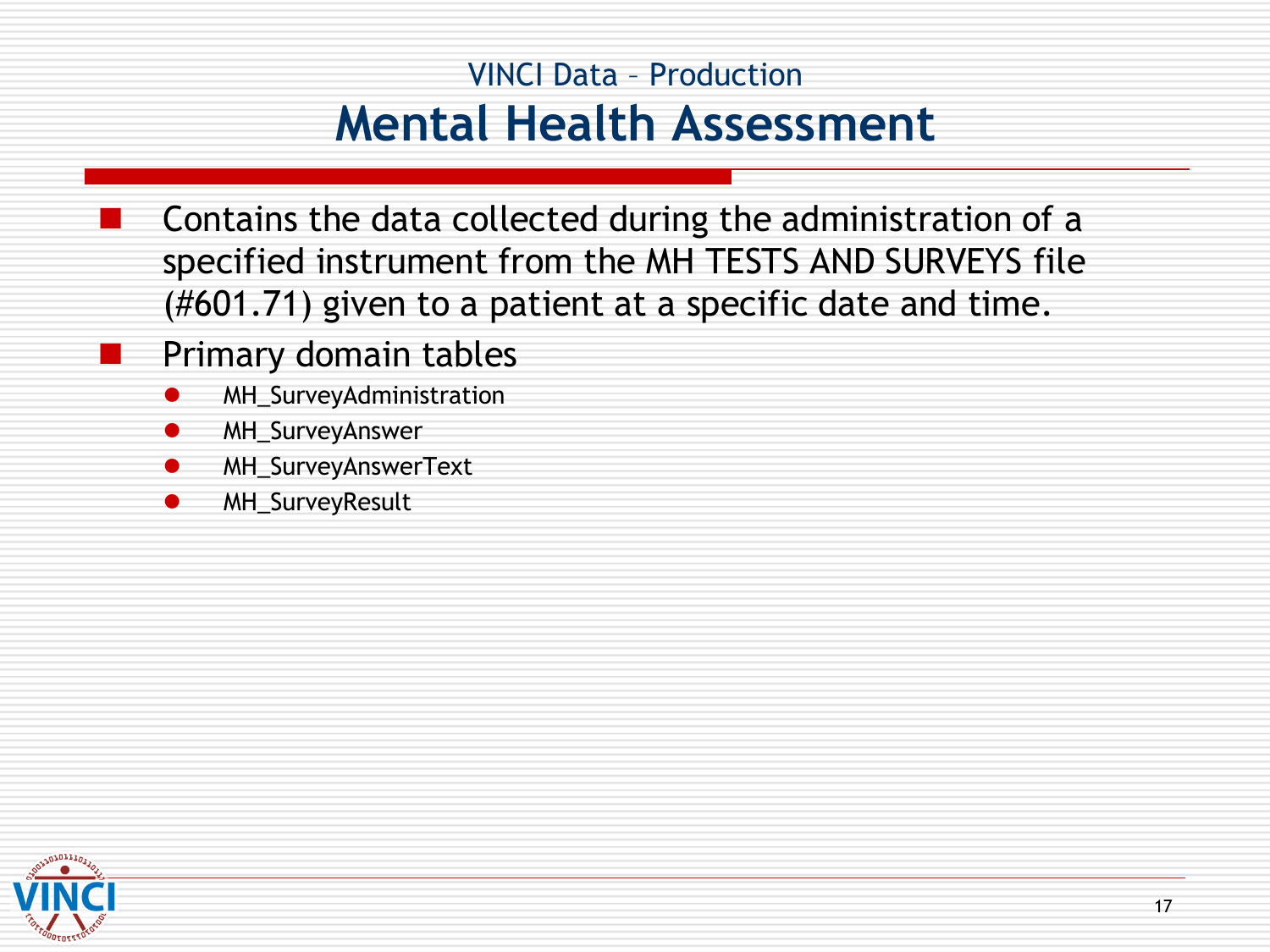VINCI Data – Production **Microbiology**

- AntibioticSensitivity
- Bacteriology

. .

e de la

Œ Extensive documentation available on CDW site

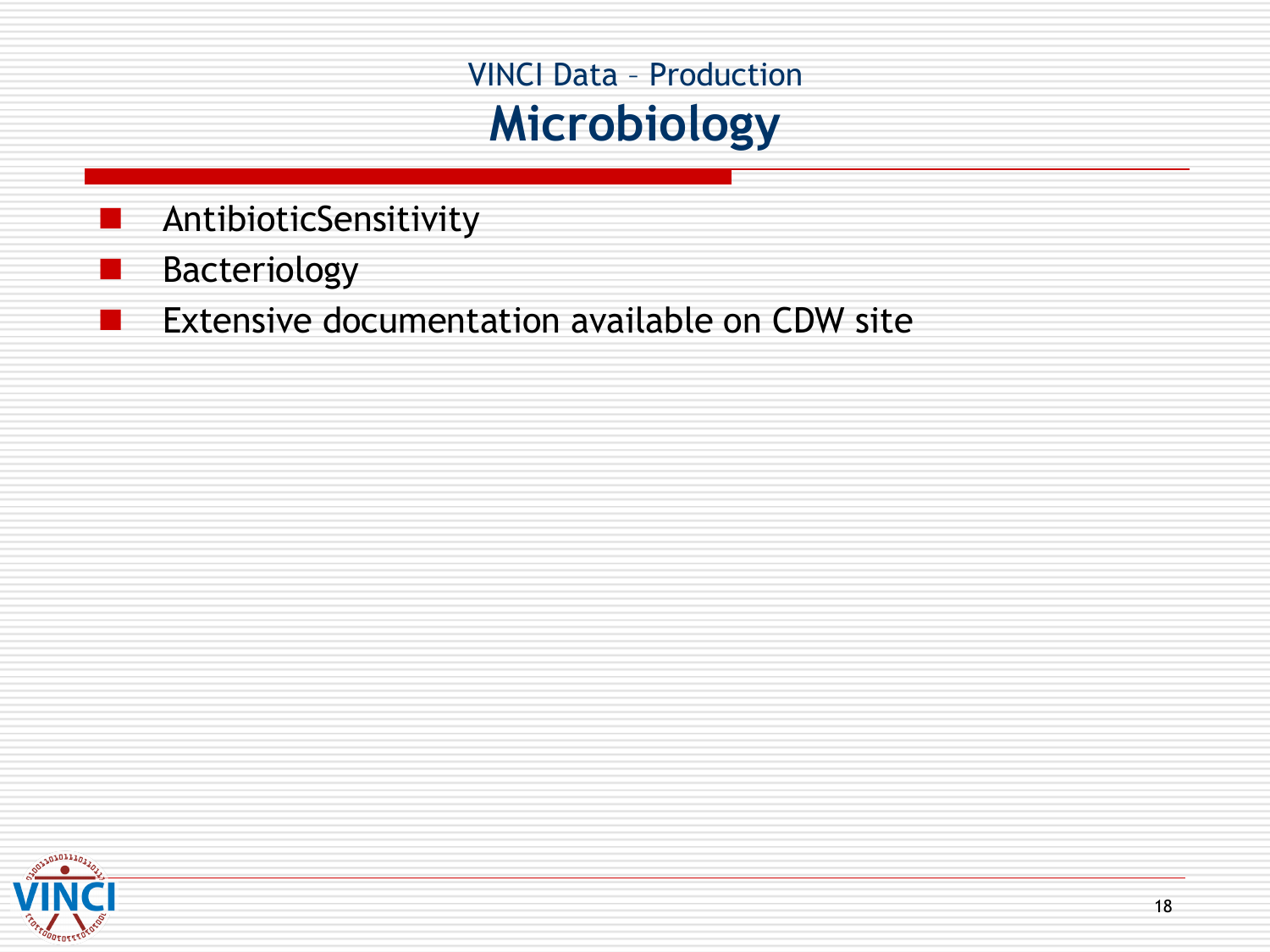#### VINCI Data – Production  **Non-VA Meds**

 medications a patient receives from sources other than their associated with the medication, this table should be used in both the Pharmacy BCMA and Pharmacy Outpatient domains. This domain contains one fact table, which contains a list of all local VA. In order to identify the patient and the circumstances conjunction with Patient.PharmacyPatient in the Patient Pharmacy Domain and Dim.PharmacyOrderableItem found in

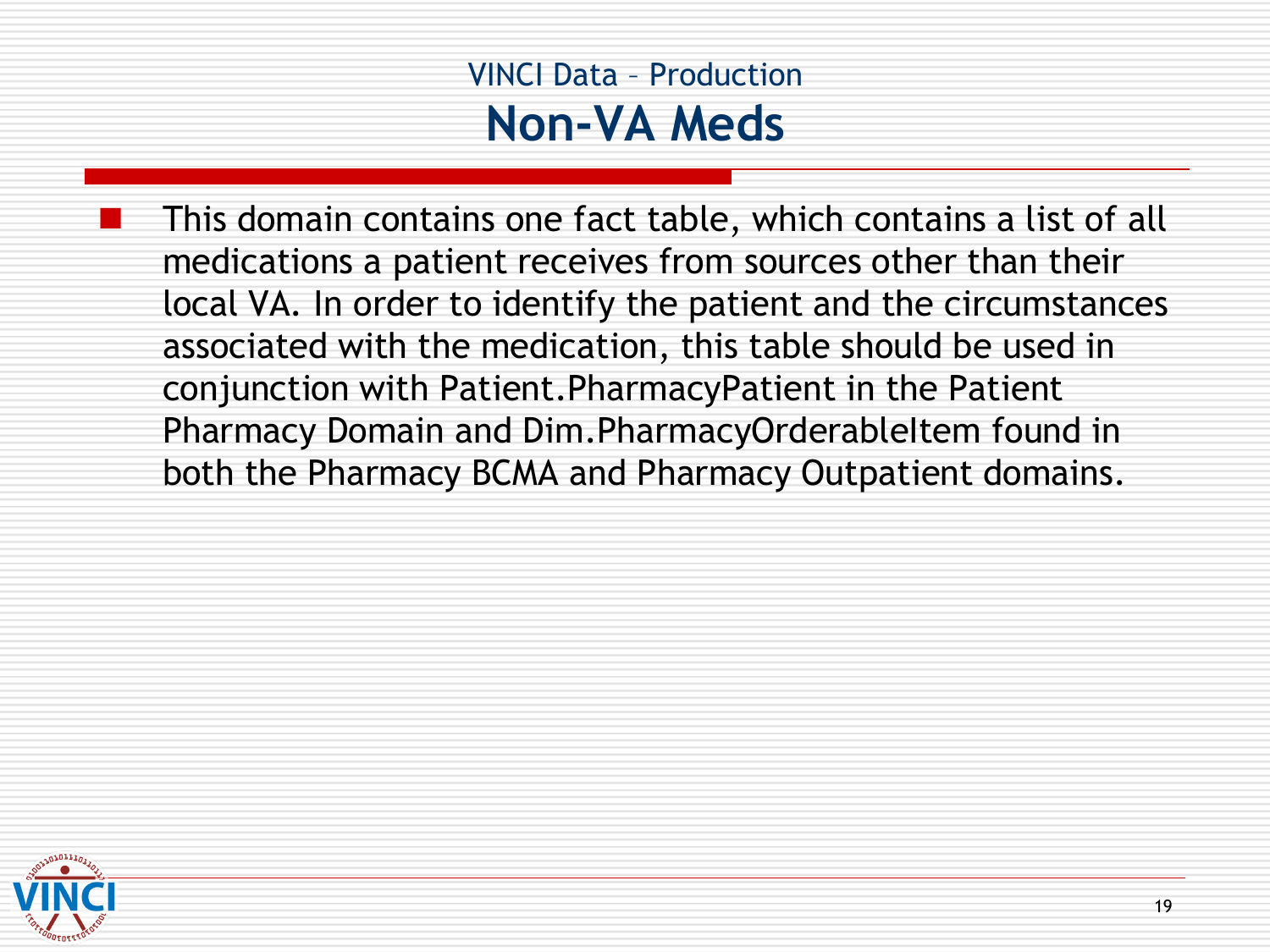#### VINCI Data – Production **Outpatient**

- The Outpatient Visits domain replaced the CDW Encounter domain. Unlike the Enc tables no records are filtered out of Outpat (aside from the normal excluding records before 10/1/1999).
- Contains data from the VistA ENCOUNTER (409.68), VISIT (9000010) and related files.
	- Primary domain tables
	- $\bullet$ Outpat\_Visit
	- $\bullet$ Outpat\_VDiagnosis
	- $\bullet$ Outpat\_VProcedure
	- $\bullet$ Outpat\_ProblemList



**Friday**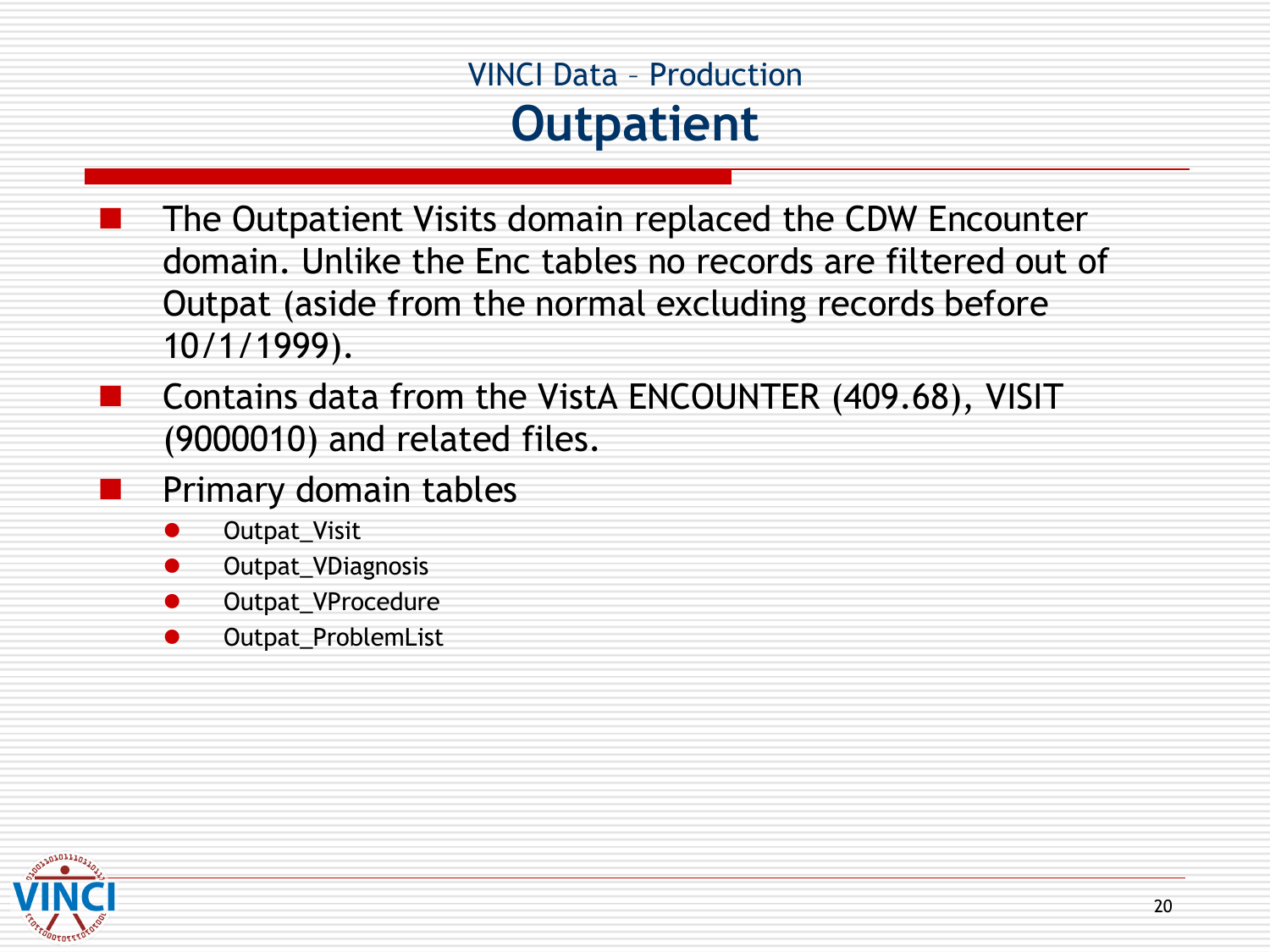### VINCI Data – Production **Patient Associated**

 associated documentation regarding cancer diagnosis of the took place prior to 1965 for submarines or 1955 for pilots. The Patient Associated domain contains information on selfreported and verified exposure to nasopharyngeal radium treatments during military service. Related details on the associated screenings for nose/throat radium exposure and head and/or neck are available. This domain informs users of the type of training or job where the Veteran could have been exposed to radium and notes whether or not the training or job

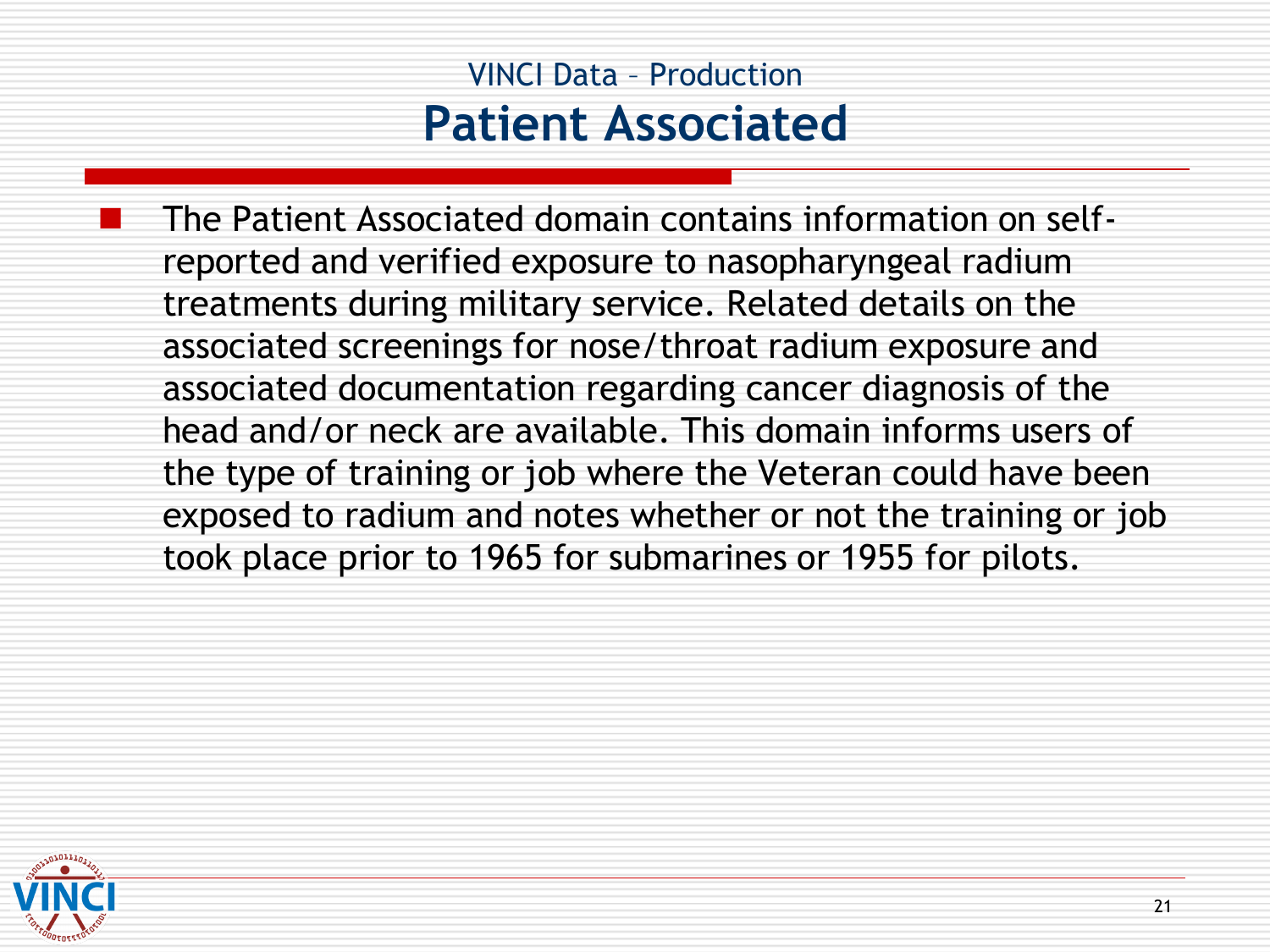### VINCI Data – Production **Patient Enrollment**

The data in the Patient Enrollment domain originates in the Veterans Health Information Systems and Technology Architecture (VistA) version of the VA Enrollment data. When a Veteran goes to a VA Medical Center (VAMC) to enroll in VA care, information pertaining to his or her enrollment is stored in the local VistA system and is then sent to the Health Eligibility Center (HEC) for verification. HEC's enrollment data are considered the authoritative source. Therefore, this VistA enrollment data are synchronized with HEC data once a determination is made. A CDW field referred to SourceOfEnrollment indicates whether or not a particular record has been synchronized. Contains information such as: enrollment status, dates of enrollment periods, severity of disability, service-connected disability, military discharge status, type and amount of benefits being paid, priority group, etc.



 $\overline{\phantom{a}}$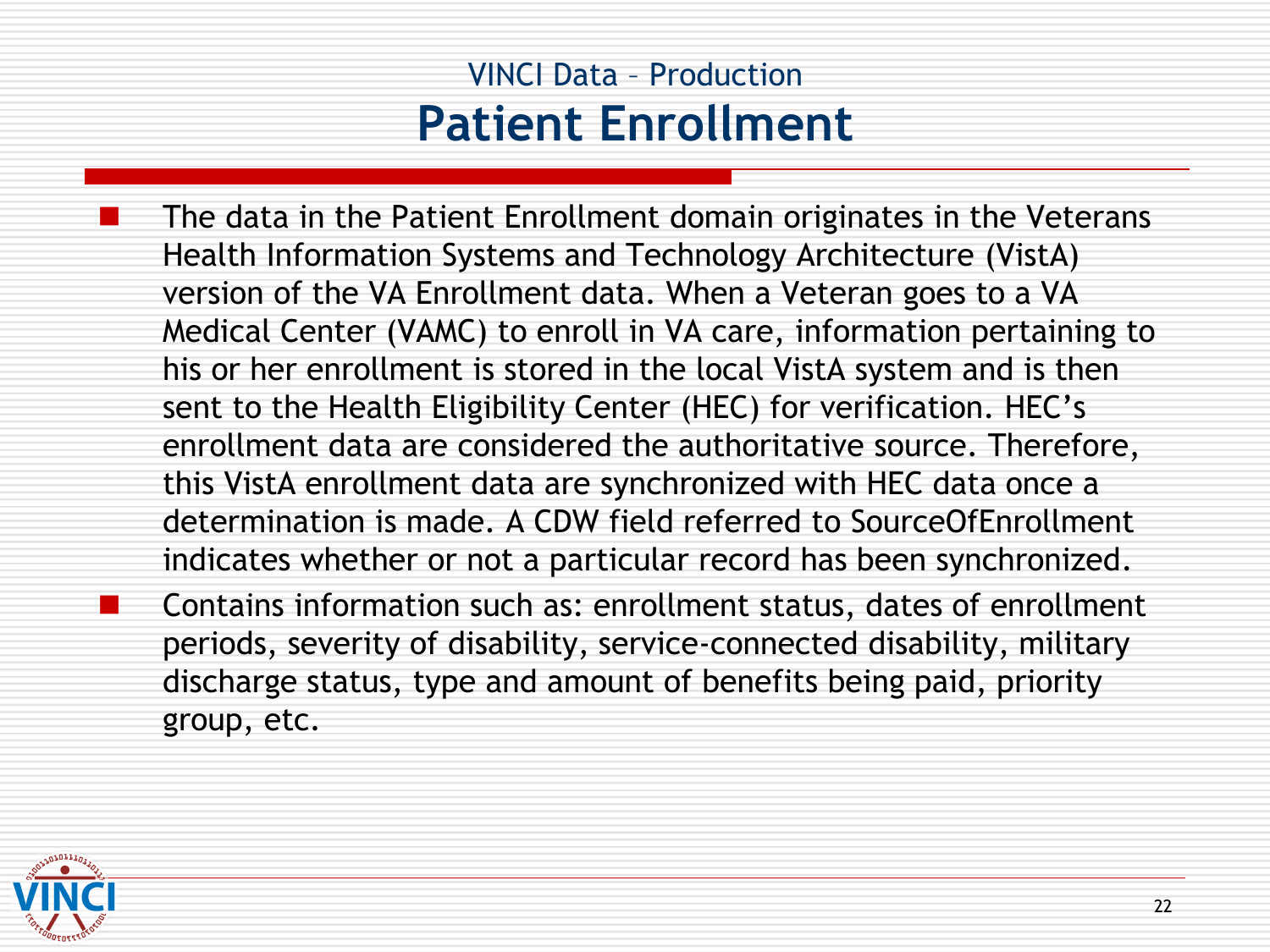#### VINCI Data – Production **PCMM**

Contains the relationship between a single patient and one or two providers for a date duration.

- Primary domain tables
	- $\bullet$ PCMM\_PatientProviders
	- $\bullet$ PCMM\_PatientTeamAssignment
	- $\bullet$ PCMM\_ProviderFTEE
	- $\bullet$ PCMM\_ProviderPreceptorRelationship



Œ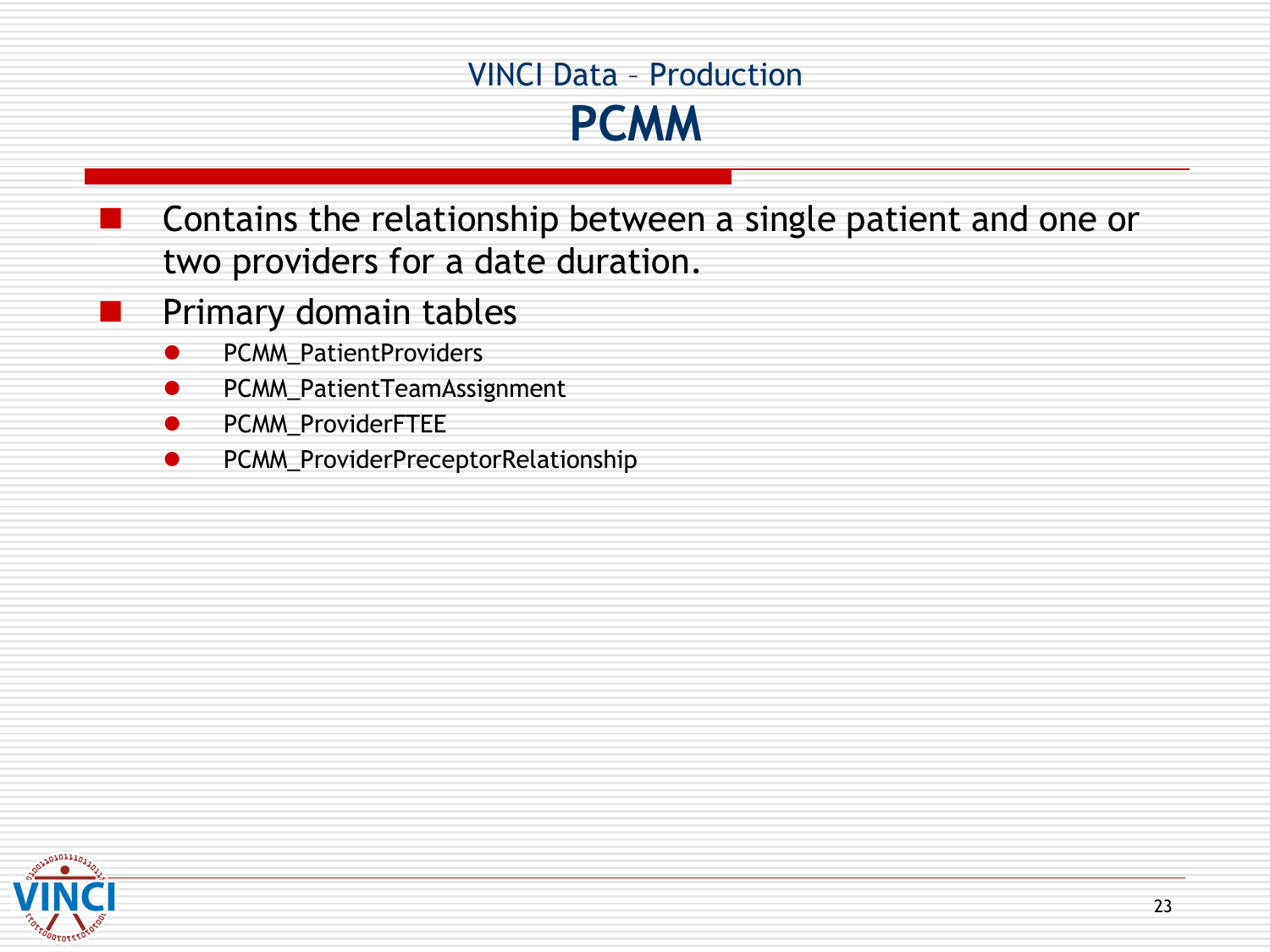#### VINCI Data – Production **RPCMM**

- VistA PCMM domain. As stations become activated in RPCMM, and the VistA PCMM will be retired. This domain incorporates the relationships defined in the thirdparty system, PCMM Web (PCMMW or PCCMR), that replaces the the transition will be noted in RPCMM.RPCMMVistATransition
- Note: Only the 4 IOC Sites (585, 614, 648, and 691) will have **The Contract Service** any data. All other regions/VDWs will have table/view structures but no data content.
	- RPCMM is the first Production domain that does not come from VistA. Therefore, no IENs are available.

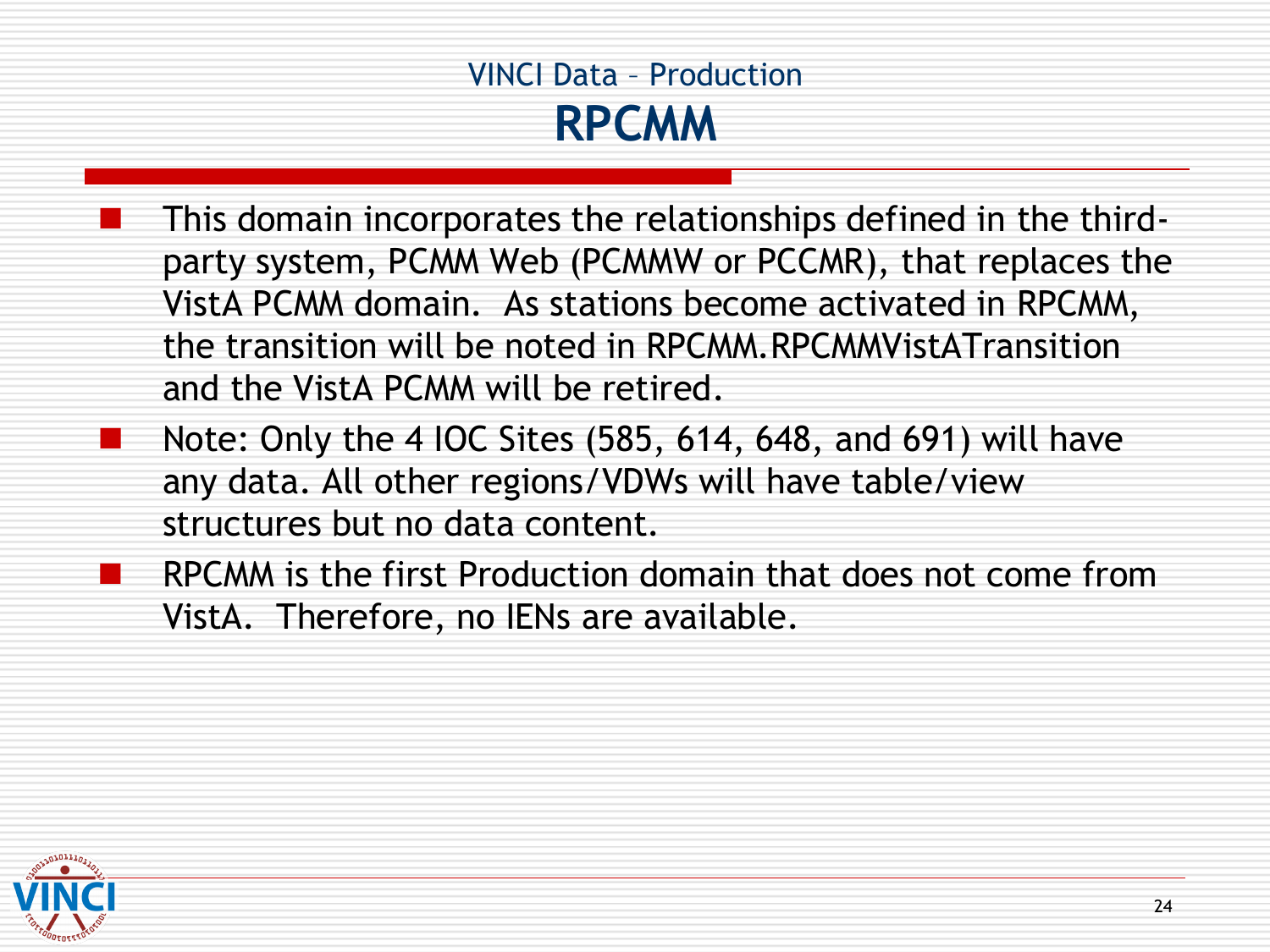### VINCI Data – Production **Pharmacy BCMA**

- This domain describes the medication administration process in VA's combined inpatient settings.
- BCMAMedicationLog and its children: BCMADispensedDrug, . BCMAAdditive, and BCMASolution describe medications that were scanned and attempted to be administered to inpatients.
	- Primary domain tables
	- $\bullet$ BCMA\_BCMAMedicationLog
	- $\bullet$ BCMA\_BCMADispensedDrug
	- $\bullet$ BCMA\_BCMAAdditive
	- $\bullet$ BCMA\_BCMASolution

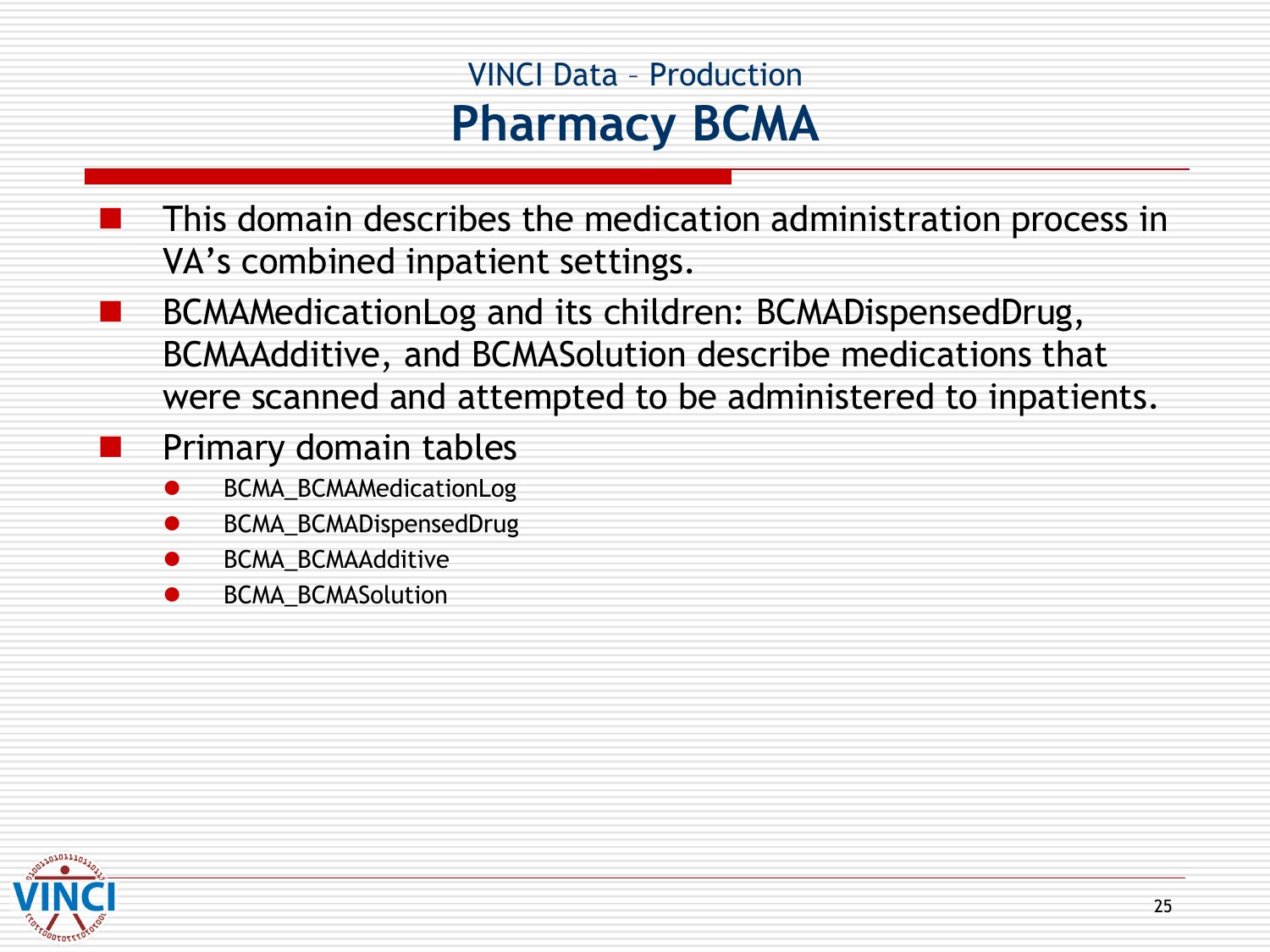### VINCI Data – Production **Pharmacy Outpatient**

- Contains all Outpatient pharmacy data including prescription, refills, dosage, units and instructions to patients on taking medications.
- very heavily. 11 This data is extracted from the VistA file: PRESCRIPTION (52). It will easily be the largest pharmacy file in time and is pointed to
	- Domain Table(s)
	- **RxOutpat**  $\bullet$
	- $\bullet$ **RxOutpatFill**
	- $\bullet$ RxOutpatMedInstructions
	- $\bullet$ RxOutpatSig



▆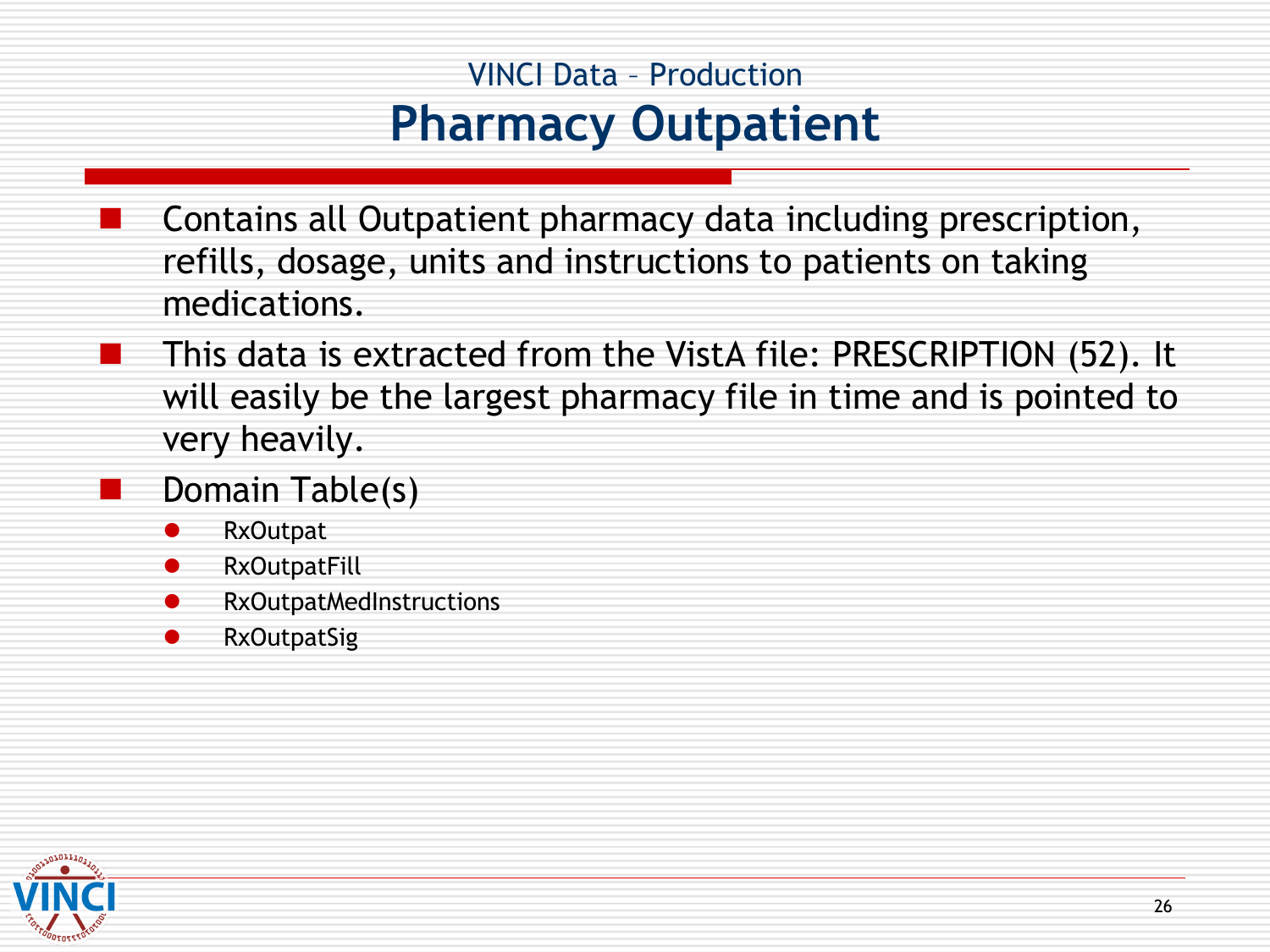### VINCI Data – Production  **Purchased Care ( Fee)**

- Purchased Care contains data regarding the prices of medical care that the VHA pays some external entity to perform.
- This domain collects data from VistA Files: Purchased Care (Fee) 161 and 162.

#### Domain Table(s)

**FeeAuthorizationRemarks**  FeeAuthorizationRequest FeeNotificationRequest FeeBatch FeeCHReportOfContact FeePrescription FeeCPTModifier FeelnitialTreatment FeeInpatInvoice

FeeAuthorization FeeInpatInvoiceICDDiagnosis FeeInpatInvoiceICDProcedure **FeePharmacyInvoice FeeServiceProvided FeeTravelPayment FeeUnauthorizedClaim** 



×.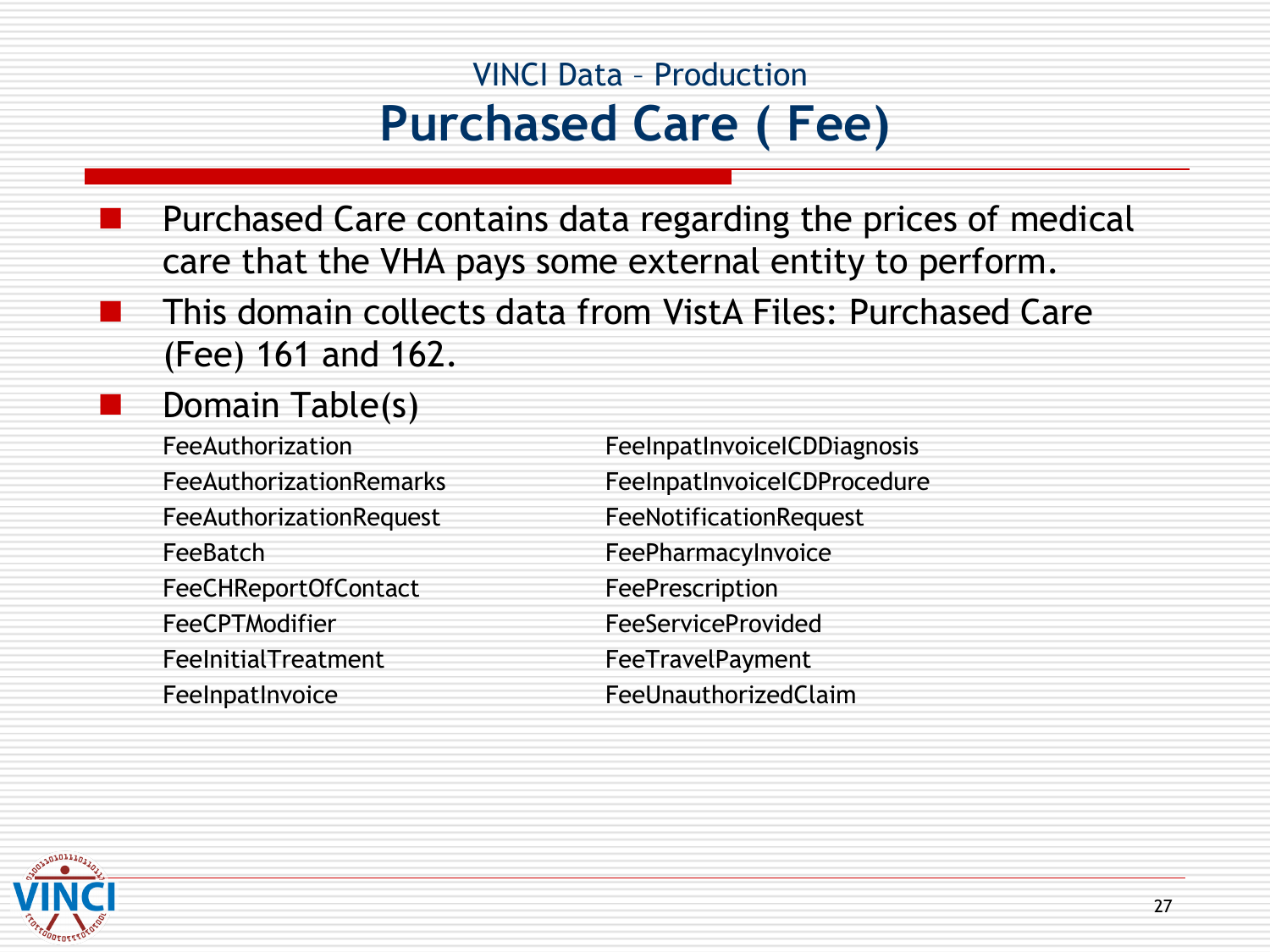### VINCI Data – Production  **Spatient & Patient**

- Contains sensitive patient data such as SSN, names, addresses
- Collects data from VistA File: Patient 2
	- Domain Table(s)
		- $\bullet$ LabReferralPatient
		- $\bullet$ LabResearchSubject
		- $\bullet$ SPatient

▆

- $\bullet$ SPatientAddress
- $\bullet$ VISNPatient

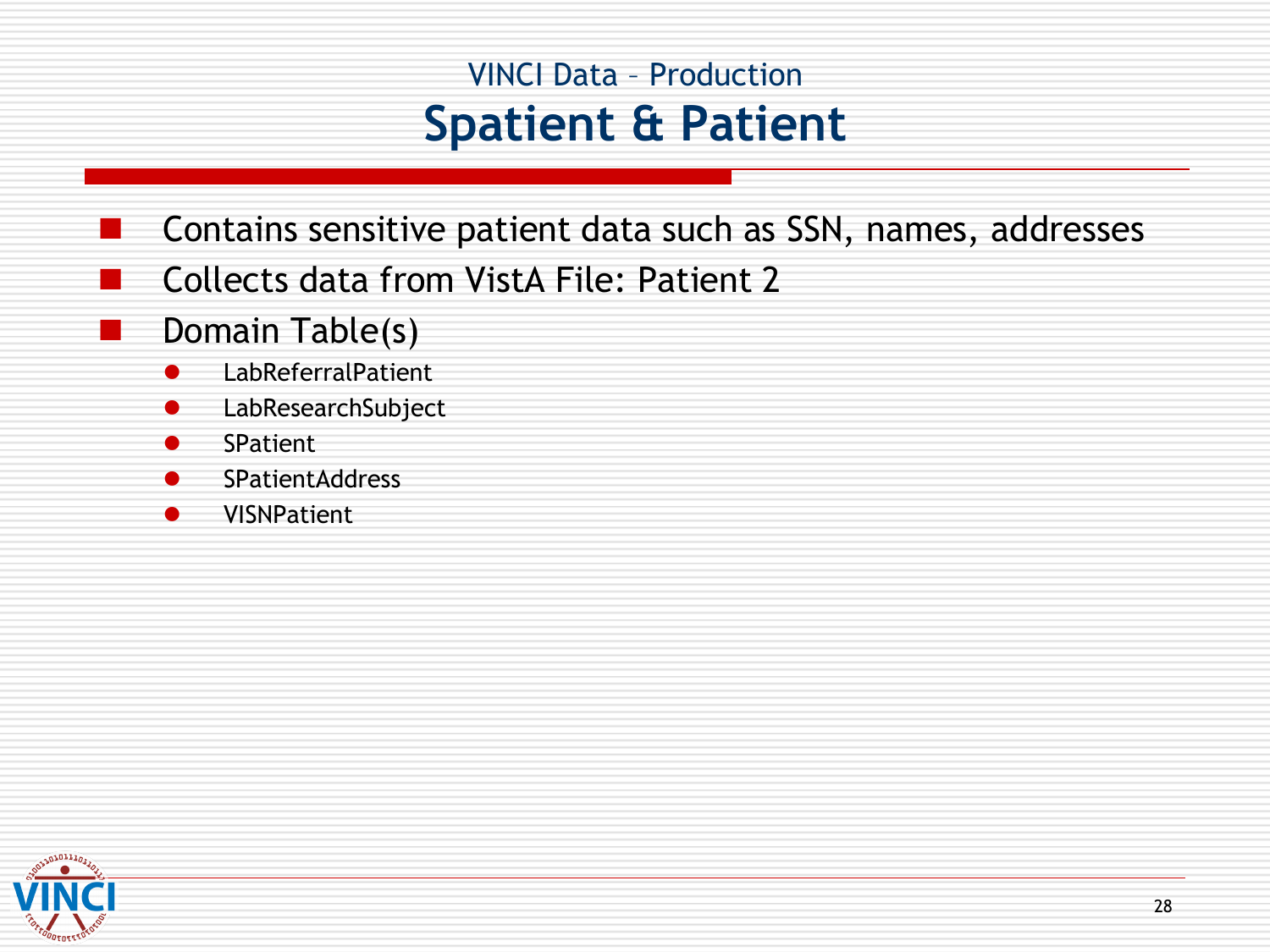#### VINCI Data – Production  **Sstaff & Staff**

- gathered from VistA File: New Person 200 Contains secured Staff PII data including staff SSN. Data
- ÷. Basic non PII staff information is under Staff Domain
	- Domain Table(s)
	- $\bullet$ SFeeCHReportOfContact
	- $\bullet$ SFeeServiceProvided
	- $\bullet$ **SFeeVendor**
	- $\bullet$ SStaff

r t

ш

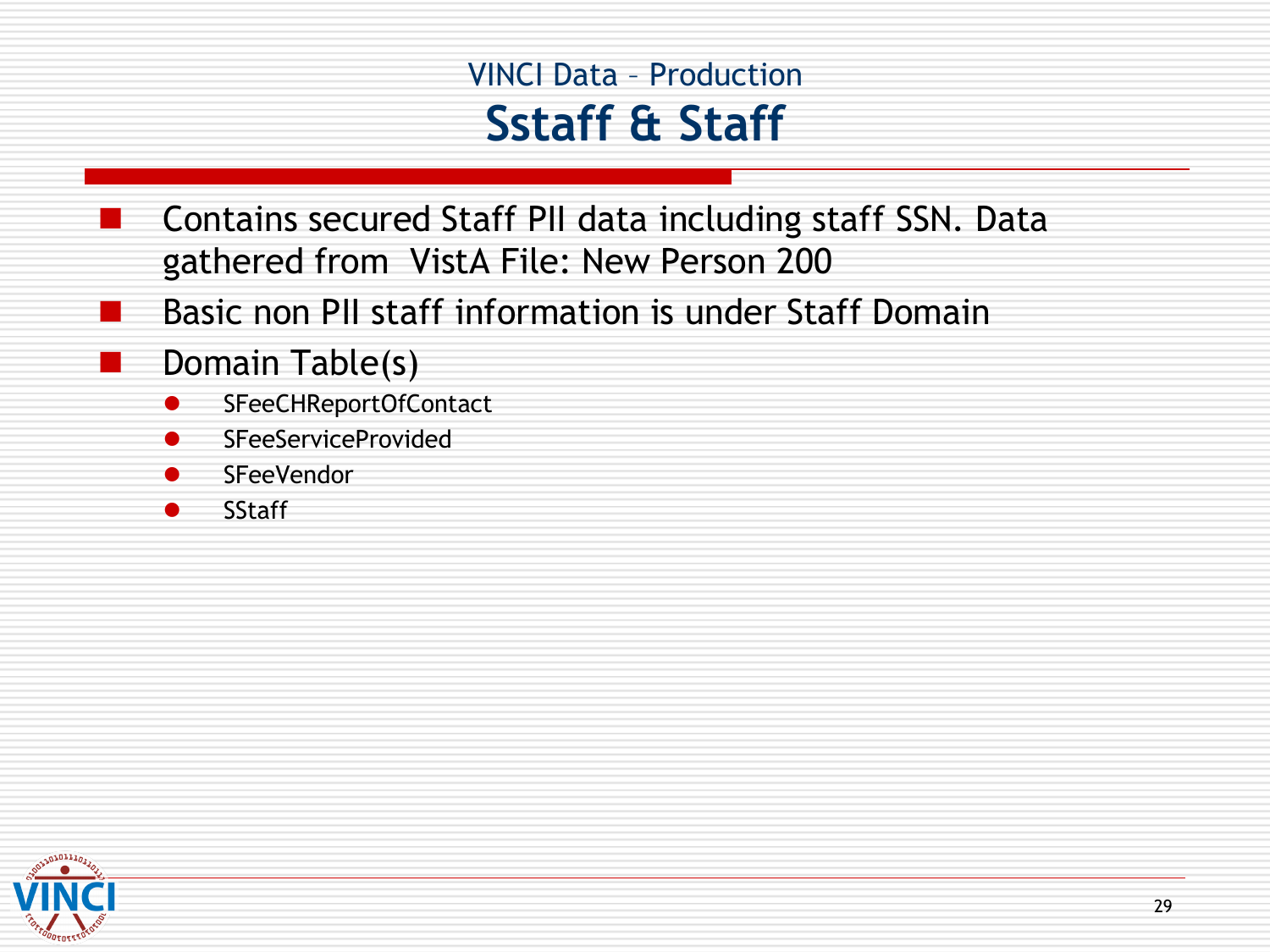### VINCI Data – Production **Surgery PRE, INTRA and POST**

- The Surgery domain centers around data extracted from the Surgery package and stored in VistA file 130, split vertically into four conceptual groupings. The conceptual groupings are:
- **SurgeryPRE- contains data relevant to surgical case** scheduling and preparation
- SurgeryINTRA contains data captured during a surgical case progress  $\bullet$
- case progress<br>SurgeryPOST contains post-case data, provider notes,  $\bullet$ indications for operations, and information on surgically
- implanted prosthetics.<br>SurgeryQIP (developing) contains data captured as part of  $\bullet$ the VA's Surgical Quality Improvement Program

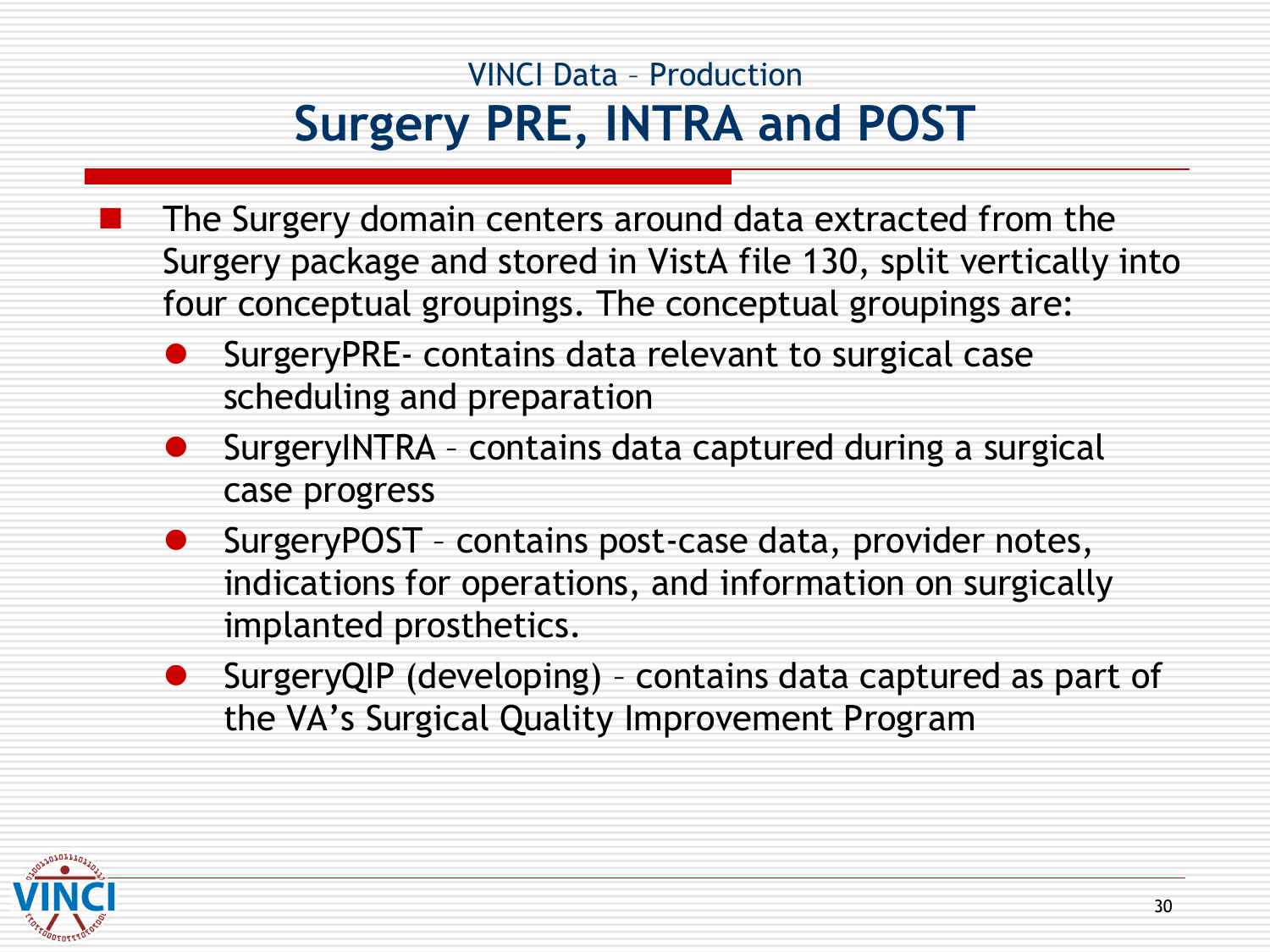#### VINCI Data – Production **Women's Health**

 information from the Women's Health VistA files in the 790 There is also a view, Dim.RadiologyDiagnosticCode from VistA The Women's Health domain is a new domain that provides range. The information in the domain contains administrative and clinical information pertaining to care for female veterans. file

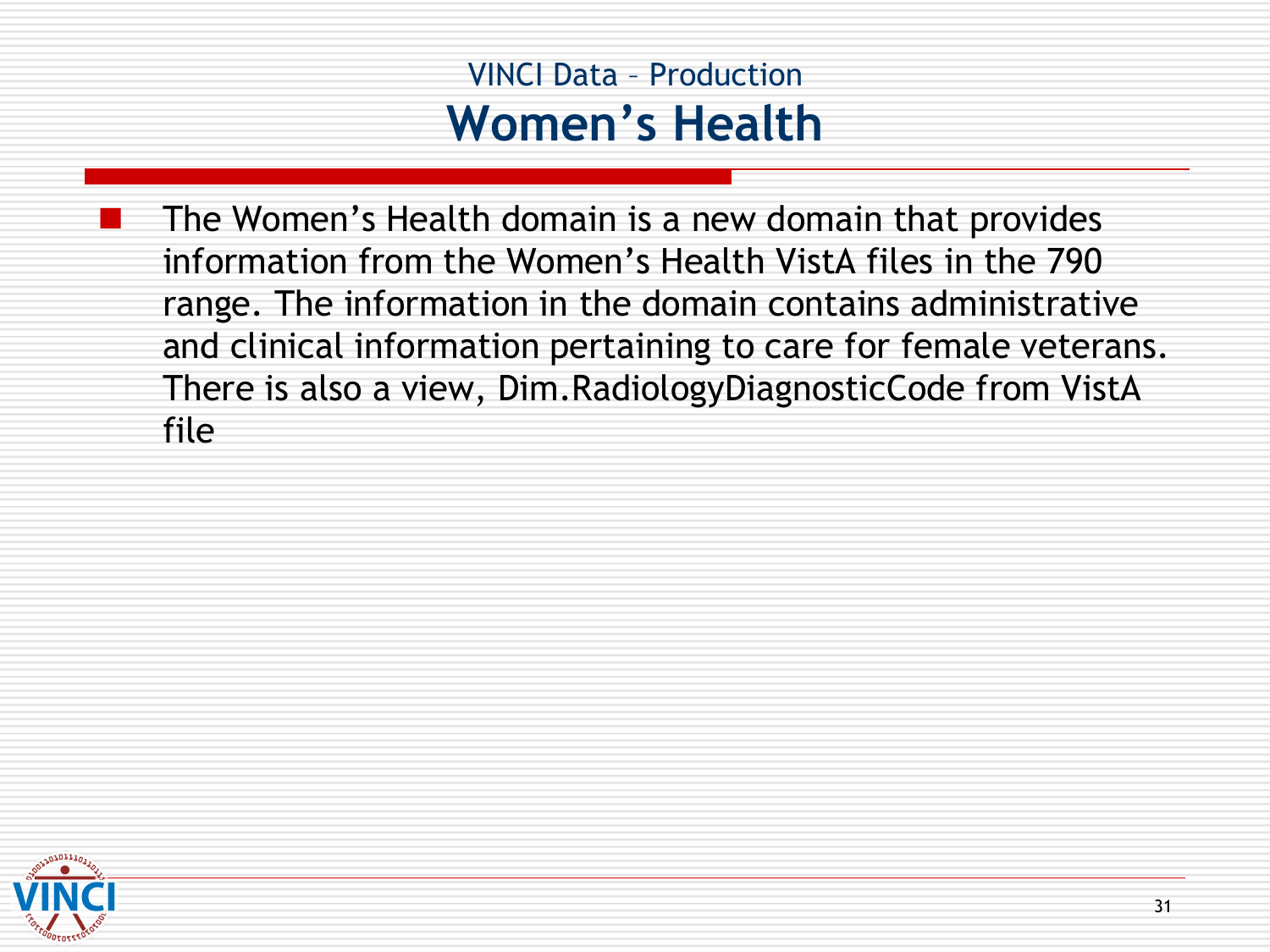#### VINCI Data – Production **Vital Signs**

- Contains Vital sign data from all sites. Extracted from VistA file: GMRV Vital Measurement 120.5
- . . There is no unit of measure with each type of vital. However, it is assumed that Height is measured in inches, weight in pounds, respiration in breaths per minute, pain from 1 to 10 (10 being maximum), pulse in beats per minute, temperature in degrees Fahrenheit, etc. or vital qualifiers which record things like the arm from which the blood pressure was taken.
	- Domain Table:
	- $\bullet$ VitalSign

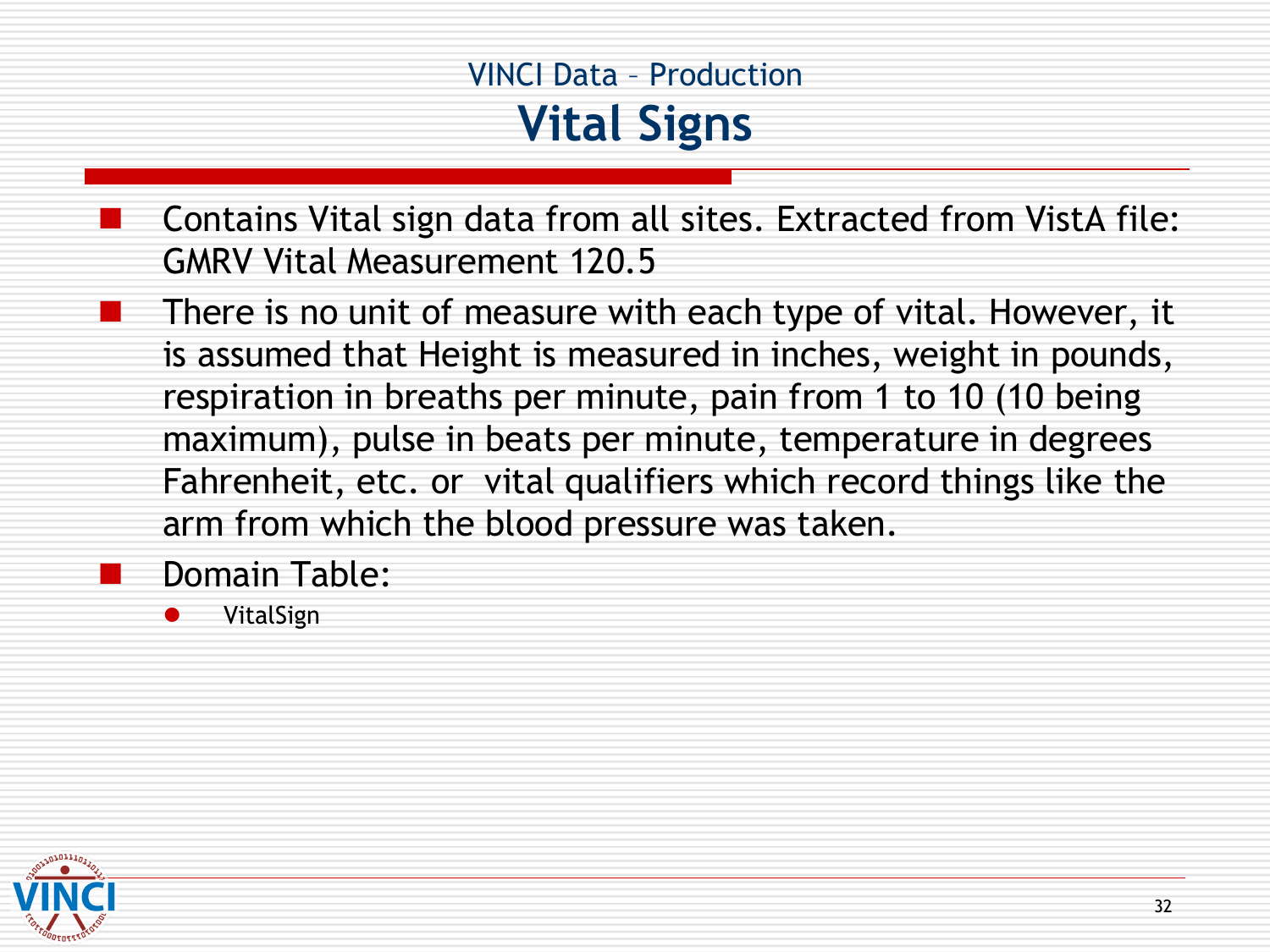#### VINCI Data – Production **TIU**

- Text Integration Utility; TIU contains free text documents such as progress notes and consult reports. TIU notes on VINCI are full text indexed.
- This data is extracted from the VistA file: TIU Document (8925).
- Domain Table(s)
- $\bullet$ TIUDocument
- $\bullet$ TIUDocument\_8925\_02
- $\bullet$ TIUIncompleteRecord



. .

.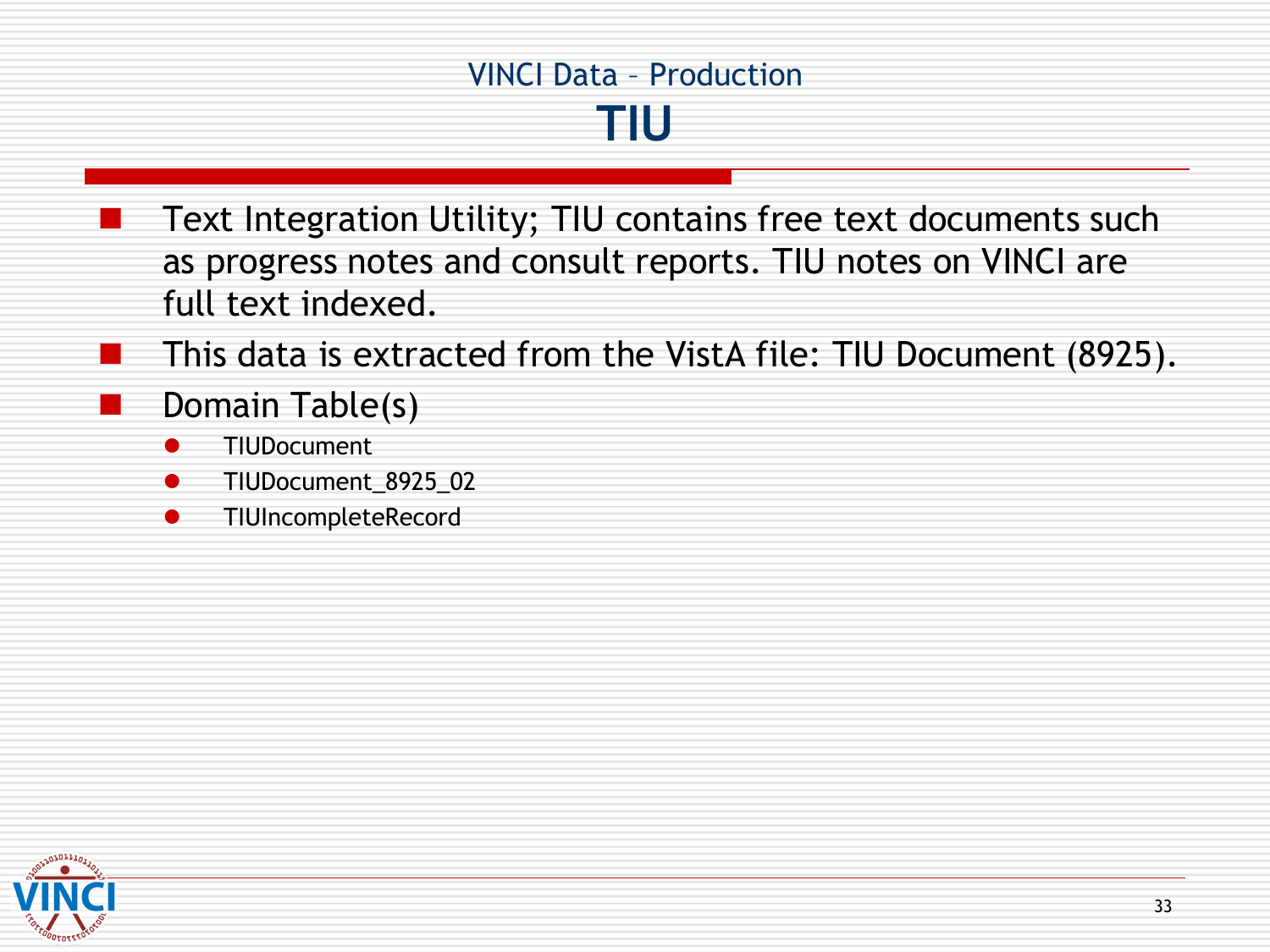## **CDW Raw Data**

- Extracted directly from VistA Caché into SQL Server
- Snapshot data

- Same structure (tables names, fields) as source, not modeled
- Data types and column names standardized by VINCI – indexes added
- Updated weekly, monthly, as needed
- PatientSID or ScrSSN . . Can be joined with production and other data using Sta3n+IEN,
- . May move to production over time

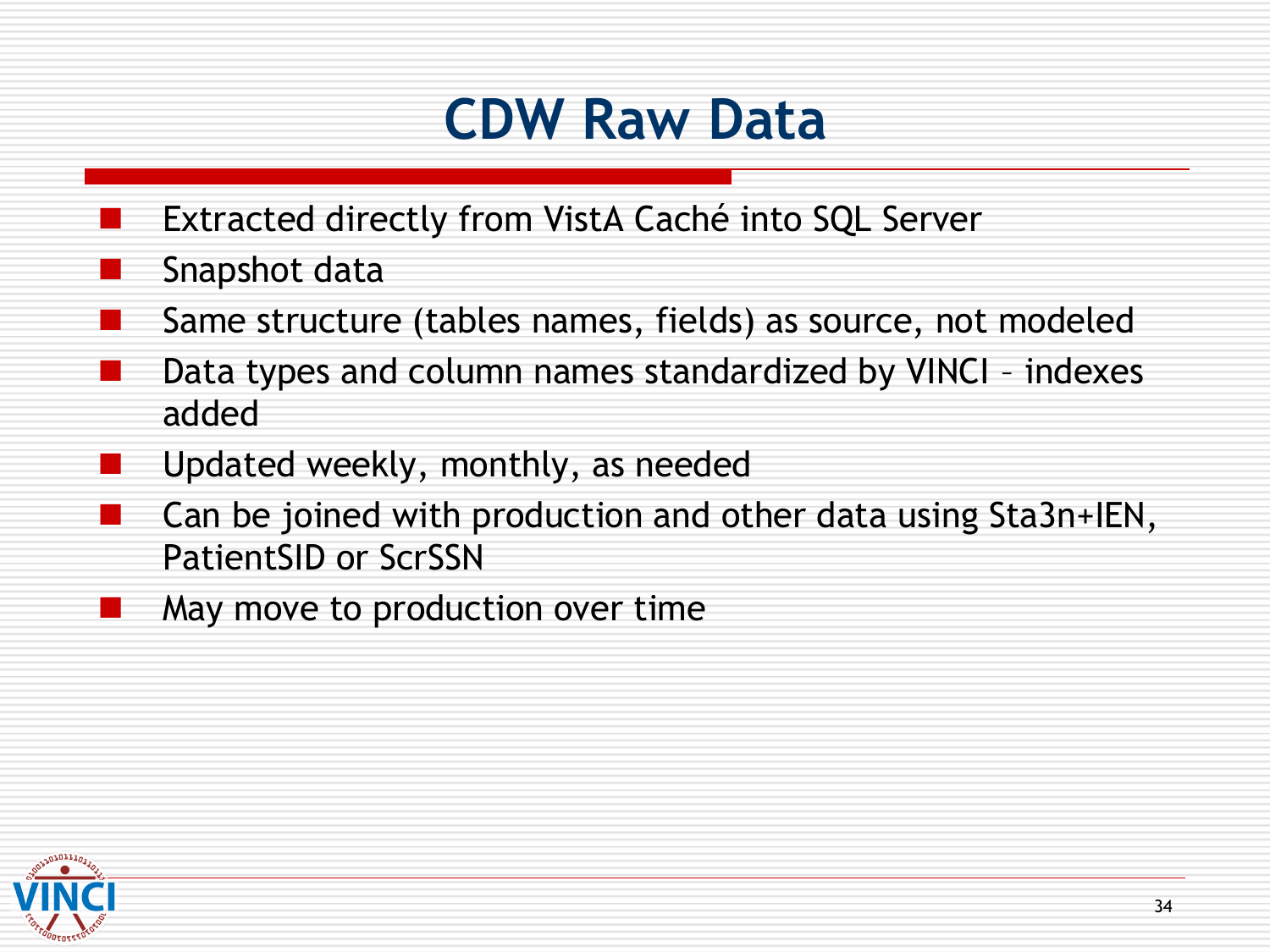### VINCI Data – CDW Raw **Bill Claims (IB)**

- [BillClaims] is a CDW-Raw domain and is also known as "IB" (Integrated Billing/Accounts Receivable) after the VistA module of the same name used by CBO (Chief Business Office).
- œ The IB VistA module provides functionality to create first party (patient) and third party (insurance carriers/Medicare) bills.
	- The Bill Claims domains is a limited\* extract of the VistA IB module including the following files (among many others):
	- 361.1 EXPLANATION OF BENEFITS 430 ACCOUNTS RECEIVABLE 399 BILL/CLAIMS 433 AR TRANSACTION
	- 430 433 350 INTEGRATED BILLING ACTION 362.4 IB BILL/CLAIMS PRESCRIPTION REFILL 356 CLAIMS TRACKING 362.5 IB BILL/CLAIMS PROSTHETICS

#### More information at :

[https://vaww.cdw.va.gov/bisl/Database/Shared%20Documents/Extractor/Extraction%20](https://vaww.cdw.va.gov/bisl/Database/Shared Documents/Extractor/Extraction - Bill Claims (CBO).htm) [%20Bill%20Claims%20\(CBO\).htm](https://vaww.cdw.va.gov/bisl/Database/Shared Documents/Extractor/Extraction - Bill Claims (CBO).htm) 

\*not necessarily every file in the module is extracted to a corresponding table.

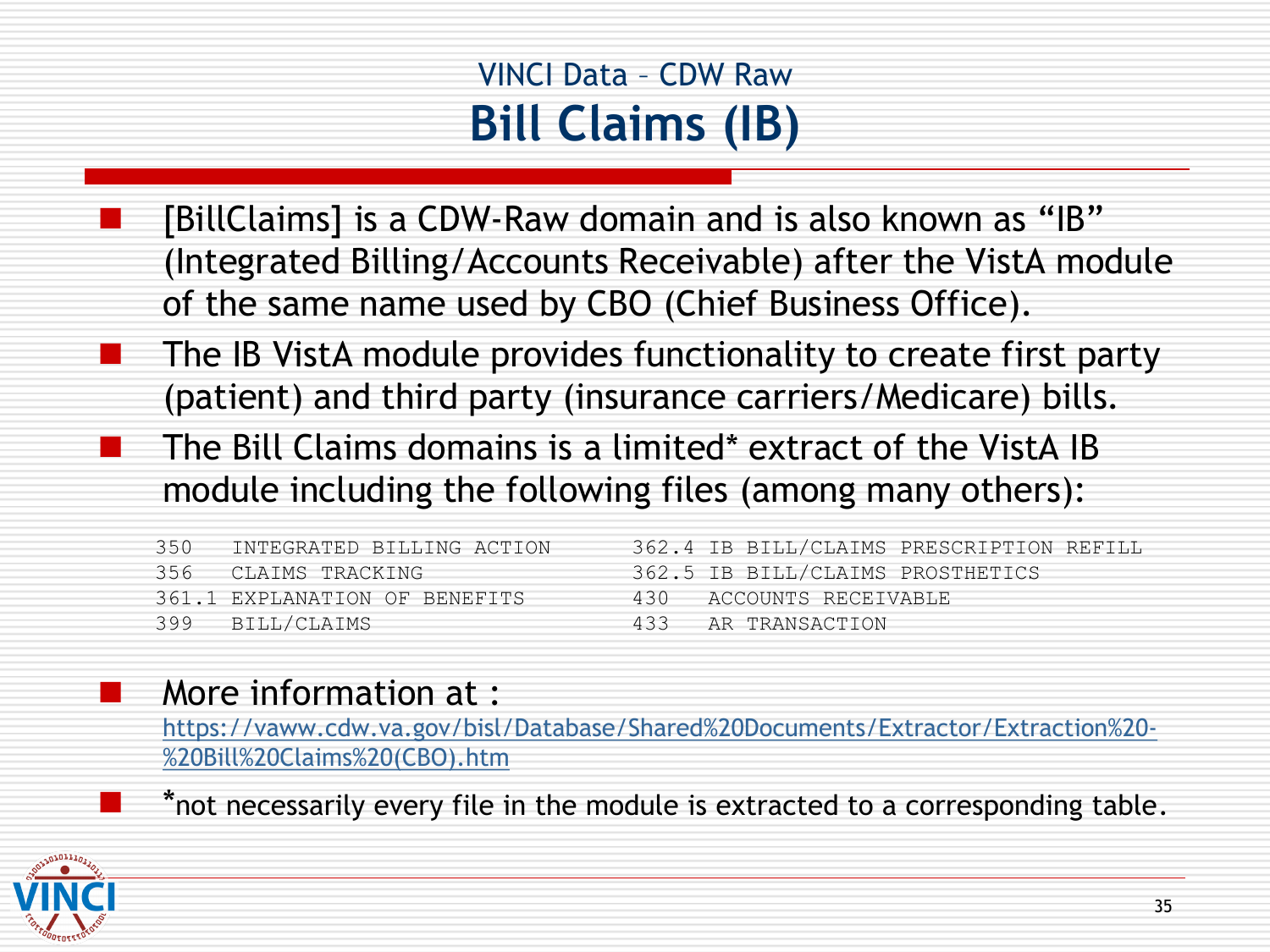### VINCI Data – CDW Raw **Echocardiogram**

- Echo domain contains echocardiogram procedures done on a patient.
- This does not have Echo Reports. However, some Echocardiogram results are located in the TIU notes
- The [Echo] domain is a limited\* extract of the following VistA files (among others):

| 691 ECHO |                                   |            | 691.09 RISK FACTOR            |
|----------|-----------------------------------|------------|-------------------------------|
|          | 691.01 MED(CARDIOLOGY MEDICATION) |            | 691.15 DIAGNOSIS              |
|          | 691.02 PRE-DX                     |            | 691.19 ICD DIAGNOSIS          |
|          | 691.04 REGIONAL WALL MOTION       |            | 691.5 ELECTROCARDIOGRAM (EKG) |
|          | 691.05 DOPPLER                    |            | 691.6 HOLTER                  |
|          | 691.06 FINDINGS                   | 692.02 EKG |                               |
|          | 691.08 SYMPTOM                    |            | 693 MEDICAL DESCRIPTION       |

#### $\Box$ More information at :

[https://vaww.cdw.va.gov/bisl/Database/Shared%20Documents/Ext](https://vaww.cdw.va.gov/bisl/Database/Shared Documents/Extractor/Extraction - Echocardiogram.htm)  ractor/Extraction%20-%20Echocardiogram.htm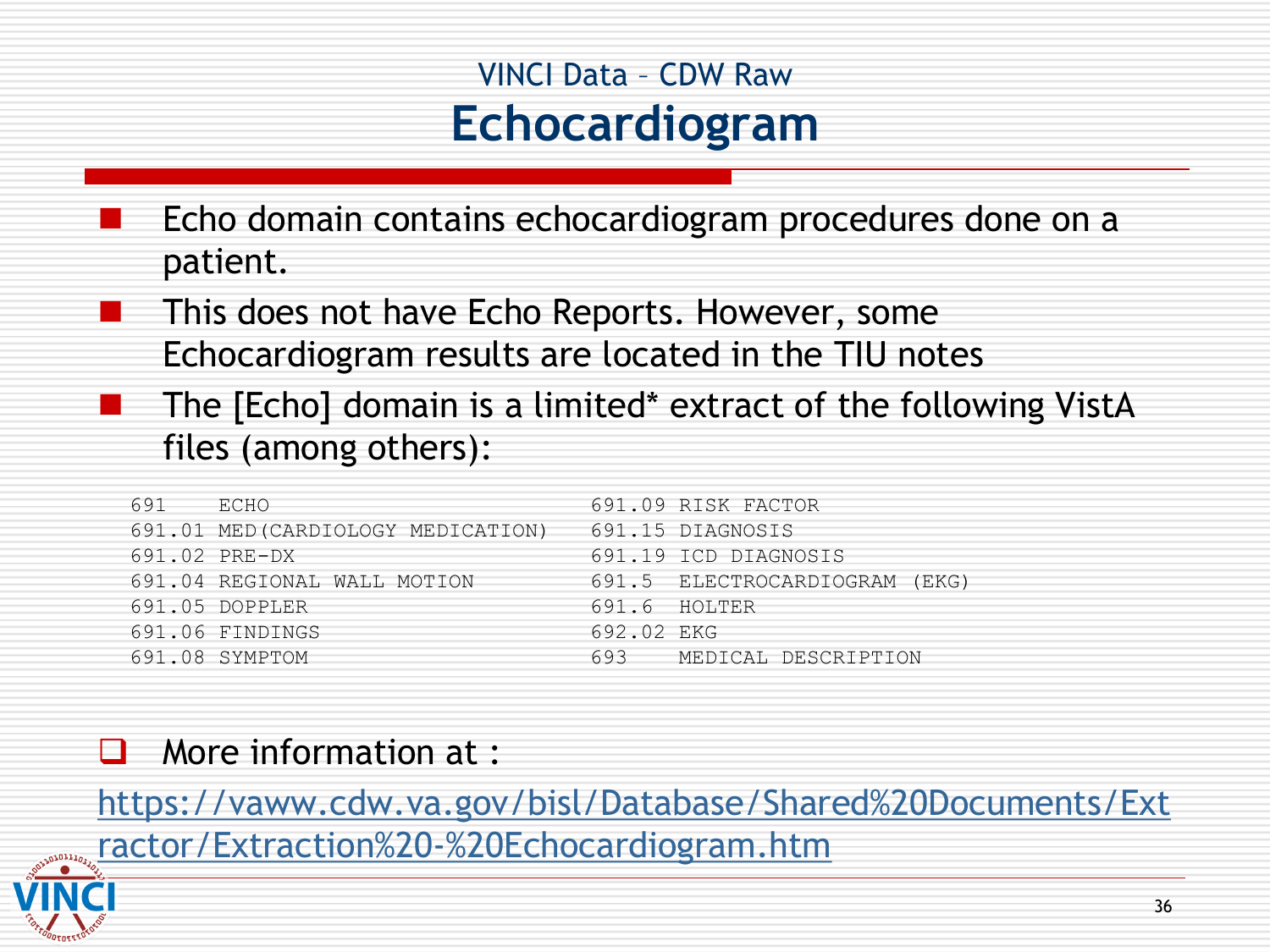#### VINCI Data – CDW Raw **FBCS**

- Fee Basis Claims System (FBCS) is a nationwide system used to improve claims management and adjudication.
- This is a Non-VistA extract; it is part of a commercial off-theœ shelf software package
- There are 42 tables under this domain
	- More information at :

[https://vaww.cdw.va.gov/bisl/Database/Shared%20Documents/Extractor/Extraction%20](https://vaww.cdw.va.gov/bisl/Database/Shared Documents/Extractor/Extraction - FBCS.htm) [%20FBCS.htm](https://vaww.cdw.va.gov/bisl/Database/Shared Documents/Extractor/Extraction - FBCS.htm) 



. .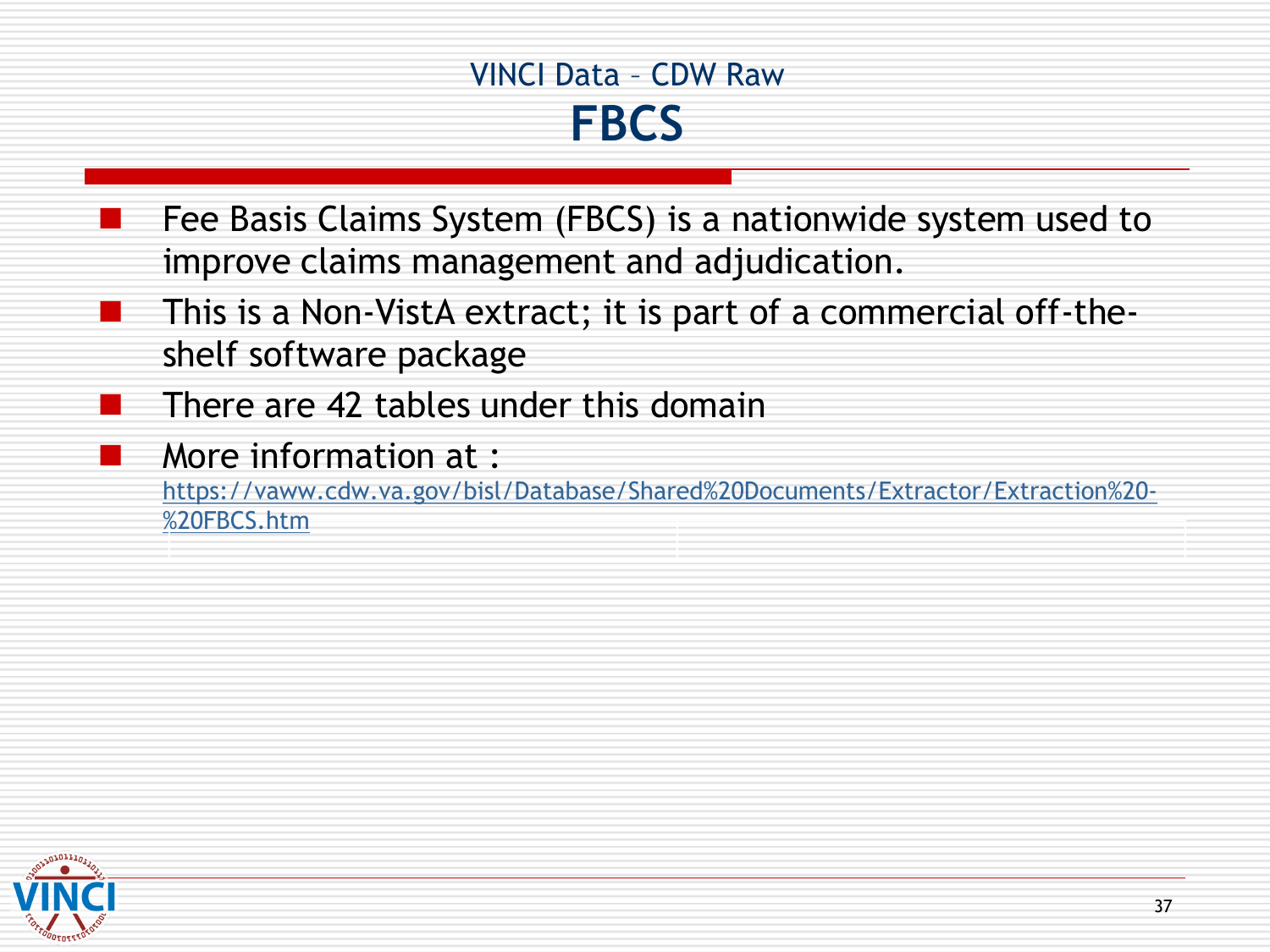#### VINCI Data – CDW Raw

### **Inpatient Medications Intravenous (IV)**

- [IV] is a CDW-Raw domain and is a limited\* extract of the VistA Inpatient Medications - IV module.
- reports. It permits Pharmacy staff to track the manufacture of IV formulas with greater control than manual procedures allow. I. [IV] is a CDW-Raw domain and is a limited\* extract of the VistA<br>Inpatient Medications - IV module.<br>Provides pharmacy staff with IV labels, manufacturing<br>worksheets, ward lists for order updates, and management<br>reports. It Provides pharmacy staff with IV labels, manufacturing worksheets, ward lists for order updates, and management

#### Consists of extracts of the following VistA files (among others):

| 50.3 PRIMARY DRUG                | 52.6 IV ADDITIVES  |
|----------------------------------|--------------------|
| 50.31 APPLICATION                | 52.7 IV SOLUTIONS  |
| 50.606 DOSAGE FORM               | 55.02 ADDITIVE     |
| 51.2 MEDICATION ROUTES           | 55.04 ACTIVITY LOG |
| 51.23 STANDARD MEDICATION ROUTES | 55.11 SOLUTION     |

#### More information at :

[https://vaww.cdw.va.gov/bisl/Database/Shared%20Documents/Extractor/Extraction%20](https://vaww.cdw.va.gov/bisl/Database/Shared Documents/Extractor/Extraction - Intravenous Meds (IV).htm) [%20Intravenous%20Meds%20\(IV\).htm](https://vaww.cdw.va.gov/bisl/Database/Shared Documents/Extractor/Extraction - Intravenous Meds (IV).htm) 

\*not necessarily every file in the module is extracted to a corresponding table.

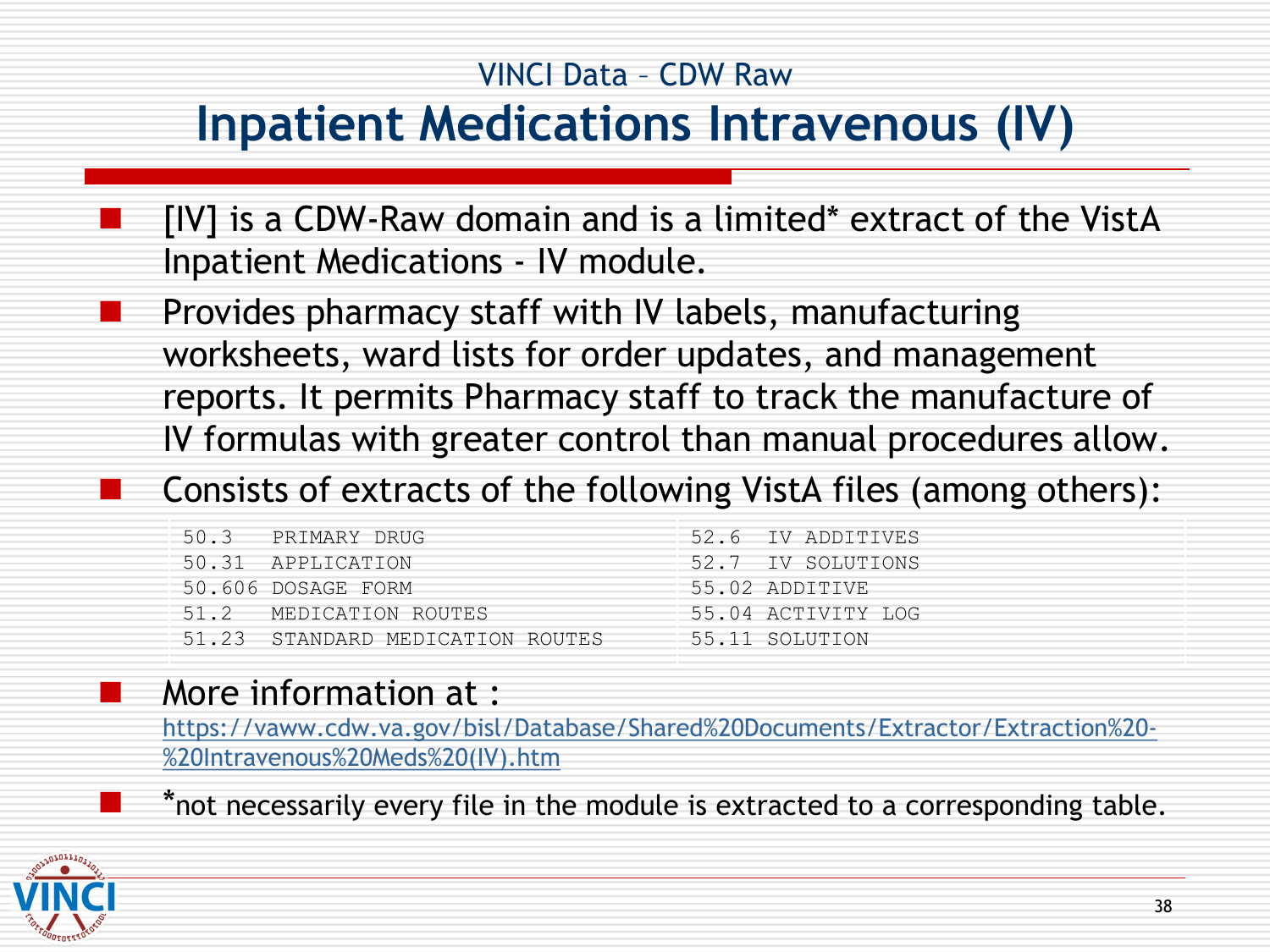### VINCI Data – CDW Raw **Inpatient Medications Unit Dose (UD)**

- [RxUD] is a CDW-Raw domain and is a limited\* extract of the VistA Inpatient Medications – Unit Dose module.
- Provides staff with a standard computerized system for I. dispensing and managing inpatient medications. Timely, accurate, accessible, and up-to-date patient medication information is available from any terminal within the facility. Computer-generated working forms allow personnel to dedicate more time to patient care.

#### Consists of extracts of the following VistA files (among others):

| 53.3 ACTIVITY LOG REASON  |                | 55.07 DISPENSE    |
|---------------------------|----------------|-------------------|
| 55.06 UNIT DOSE           | 55.08 COMMENTS |                   |
| 55.0611 DISPENSE LOG      |                | 55.6114 IAST RENE |
| 55.0612 PROVIDER COMMENTS |                |                   |

55.08 55.6114 LAST RENEW 55.07 DISPENSE DRUG

#### More information at :

[https://vaww.cdw.va.gov/bisl/Database/Shared%20Documents/Extractor/Extraction%20](https://vaww.cdw.va.gov/bisl/Database/Shared Documents/Extractor/Extraction - Unit Dose.htm) [%20Unit%20Dose.htm](https://vaww.cdw.va.gov/bisl/Database/Shared Documents/Extractor/Extraction - Unit Dose.htm)



\*not necessarily every file in the module is extracted to a corresponding table<sub>39</sub>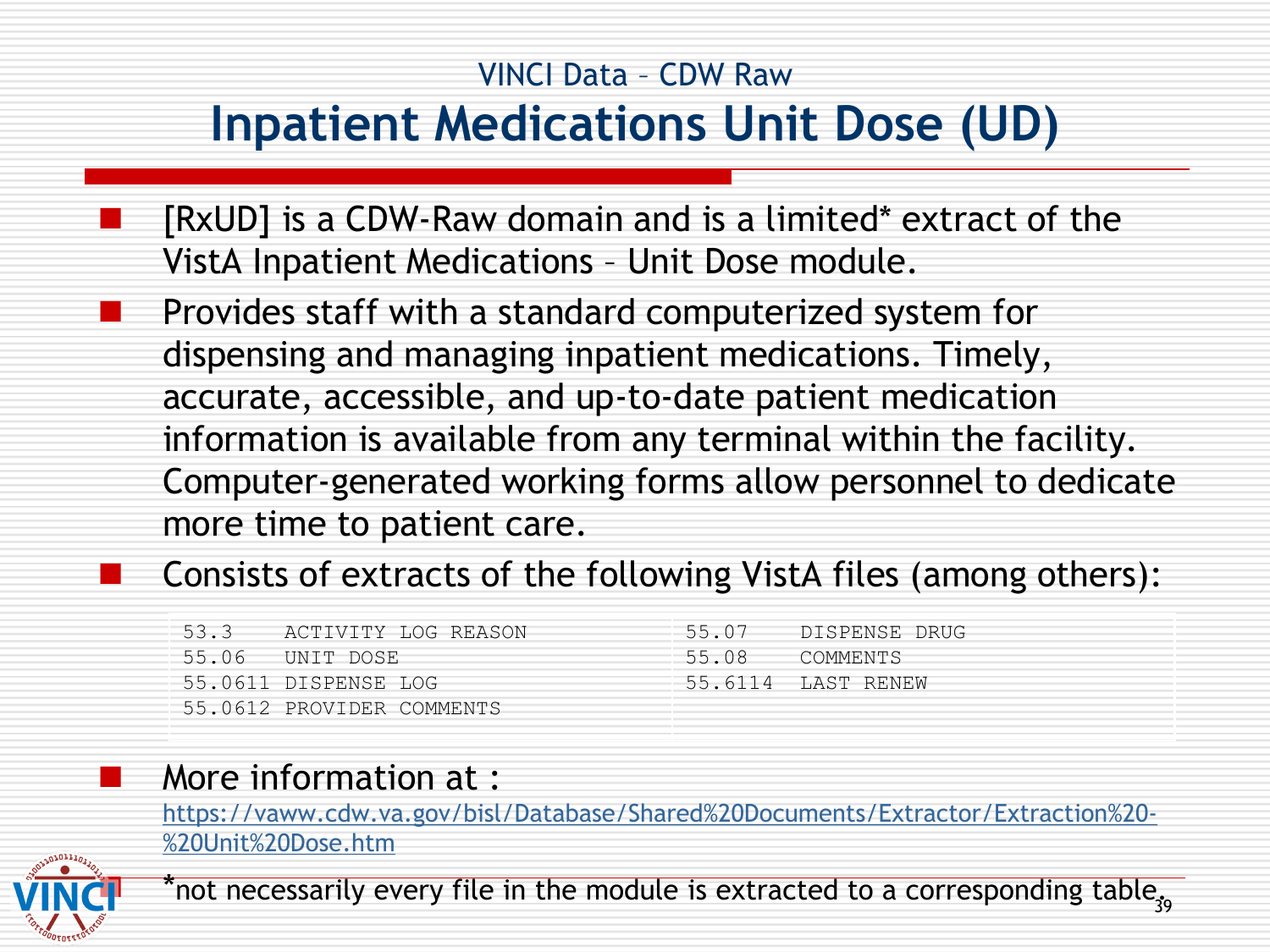### VINCI Data – CDW Raw **Oncology**

- [Oncology] is a CDW-Raw domain and is a limited extract of the VistA Oncology module.
- The Oncology module automates the tumor registry and supports tumor registrars in abstracting cancer cases, following up on cancer patients and producing the Hospital Annual Report. The full set of TNM codes is included from the appropriate edition of the AJCC Manual on VistA Monograph 174 October 2013 Staging of Cancer.

#### Consists of extracts of the following VistA files (among others):

| 160 | ONCOLOGY PATIENT              | 165.5 ONCOLOGY PRIMARY                |
|-----|-------------------------------|---------------------------------------|
|     | 160.075 SUSPENSE              | 165.51 SUBSEQUENT COURSE OF TREATMENT |
|     | 160.19 FACILITY               | $-165$ .52 RADIATION TREATMENT        |
|     | 164.18 CHEMOTHERAPEUTIC DRUGS |                                       |

#### More information at :

[https://vaww.cdw.va.gov/bisl/Database/Shared%20Documents/Extractor/Extraction%20](https://vaww.cdw.va.gov/bisl/Database/Shared Documents/Extractor/Extraction - Oncology.htm) [%20Oncology.htm](https://vaww.cdw.va.gov/bisl/Database/Shared Documents/Extractor/Extraction - Oncology.htm)

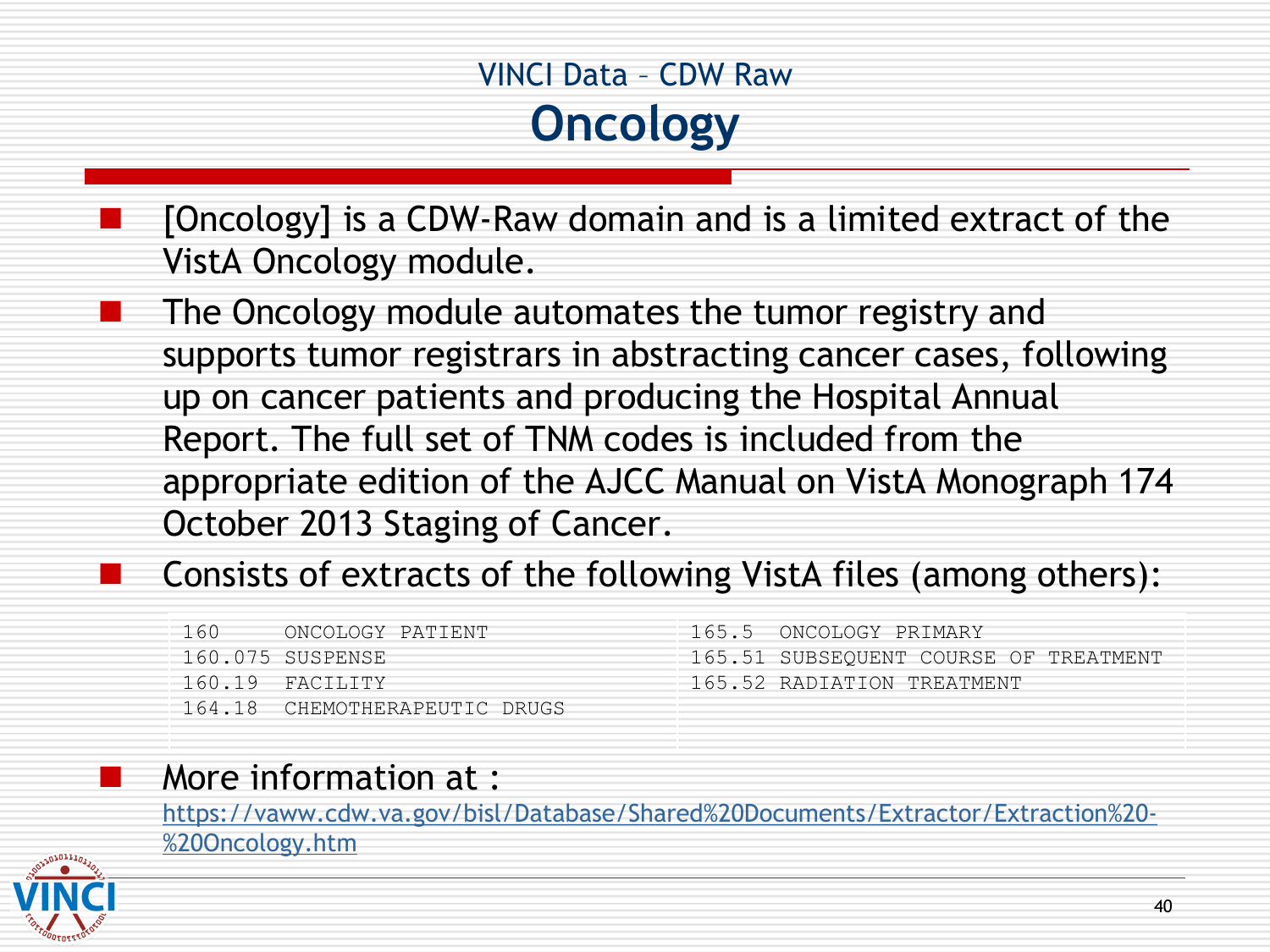#### VINCI Data – CDW Raw **PFT**

- Pulmonary Function Test is a CDW-Raw domain and is a limited extract of the PFTs performed on the patient.
- Consists of extracts of the following VistA files (among others): . .
- • 700 PULMONARY FUNCTION TESTS
- • 700.017 VOLUME STUDY
- • 700.018 FLOWS STUDY

#### More information at :

[https://vaww.cdw.va.gov/bisl/Database/Shared%20Documents/Extractor/Extraction%20](https://vaww.cdw.va.gov/bisl/Database/Shared Documents/Extractor/Extraction - PFT.htm#_Toc368658352) [%20PFT.htm#\\_Toc368658352](https://vaww.cdw.va.gov/bisl/Database/Shared Documents/Extractor/Extraction - PFT.htm#_Toc368658352) 

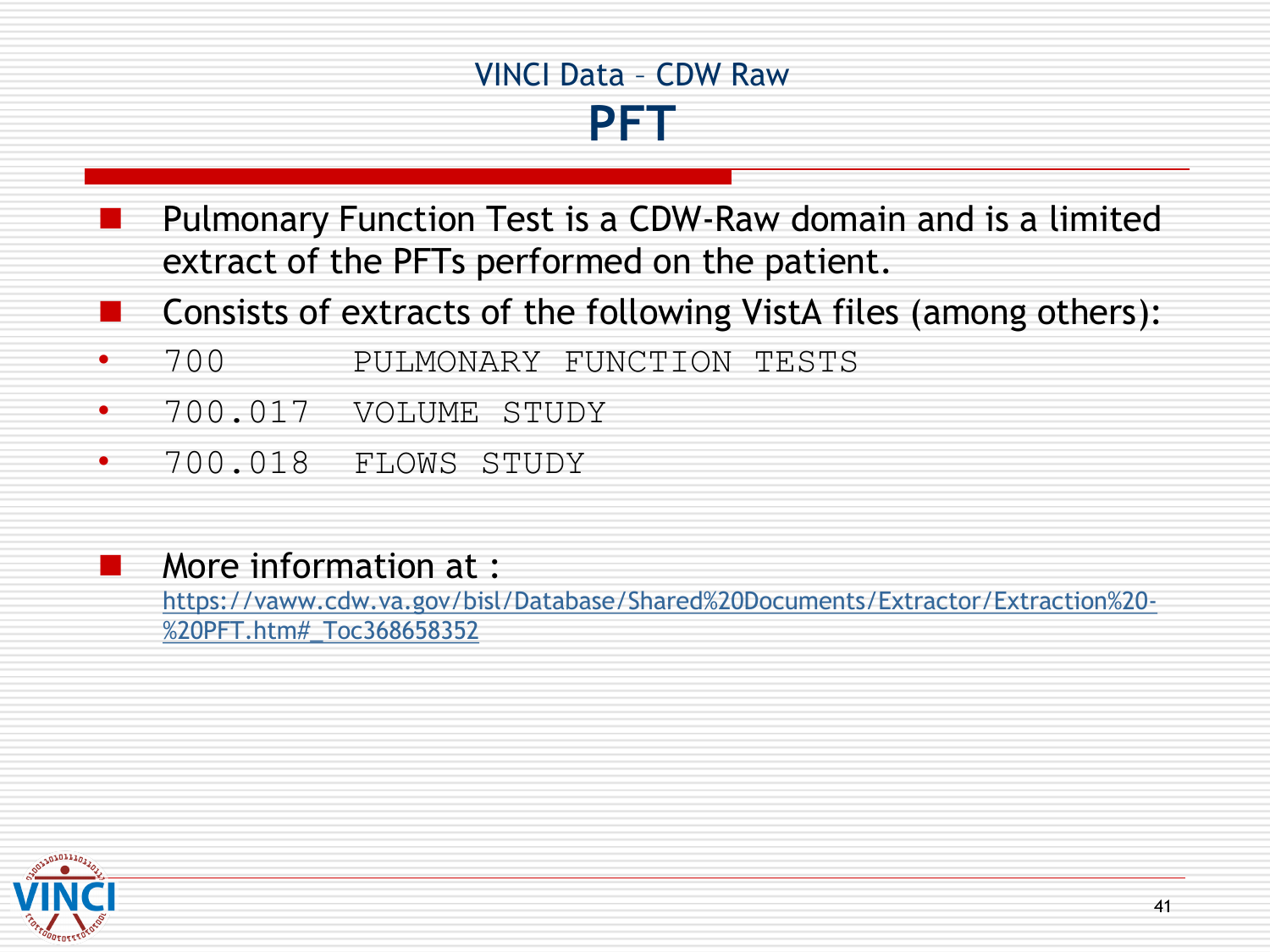### VINCI Data – CDW Raw **Prosthetics**

- [Prosthetics] is a CDW-Raw domain and is a limited\* extract of the  $\overline{\phantom{a}}$ VistA Prosthetics module
- been provided to the Veteran in the past, and decreasing the time required for the order, delivery, and/or repair of devices. The ×, The VistA Prosthetics module automates purchasing and enhances patient care by determining what prosthetic services and devices have Prosthetics package provides control and auditing of expenditures and generates management reports..

#### Consists of extracts of the following VistA files (among others):

|             | 420.5 UNIT OF ISSUE                                                | 661.14 SYNONYM               |
|-------------|--------------------------------------------------------------------|------------------------------|
|             | 661.1 PROSTHETIC HCPCS                                             | 661.2 PROS STOCK ITEM RECORD |
|             | 661.11 PROSTHETICS HCPCS ITEM MASTER FILE 661.3 PROS ITEM LOCATION |                              |
| 661.12 TTEM |                                                                    | 661.31 HCPCS                 |
|             | 665 PROSTHETICS PATIENT                                            |                              |

#### More information at :

[https://vaww.cdw.va.gov/bisl/Database/Shared%20Documents/Extrac](https://vaww.cdw.va.gov/bisl/Database/Shared Documents/Extractor/Extraction - Prosthetics.htm)  [tor/Extraction%20-%20Prosthetics.htm](https://vaww.cdw.va.gov/bisl/Database/Shared Documents/Extractor/Extraction - Prosthetics.htm) 



a.

#### \*not necessarily every file in the module is extracted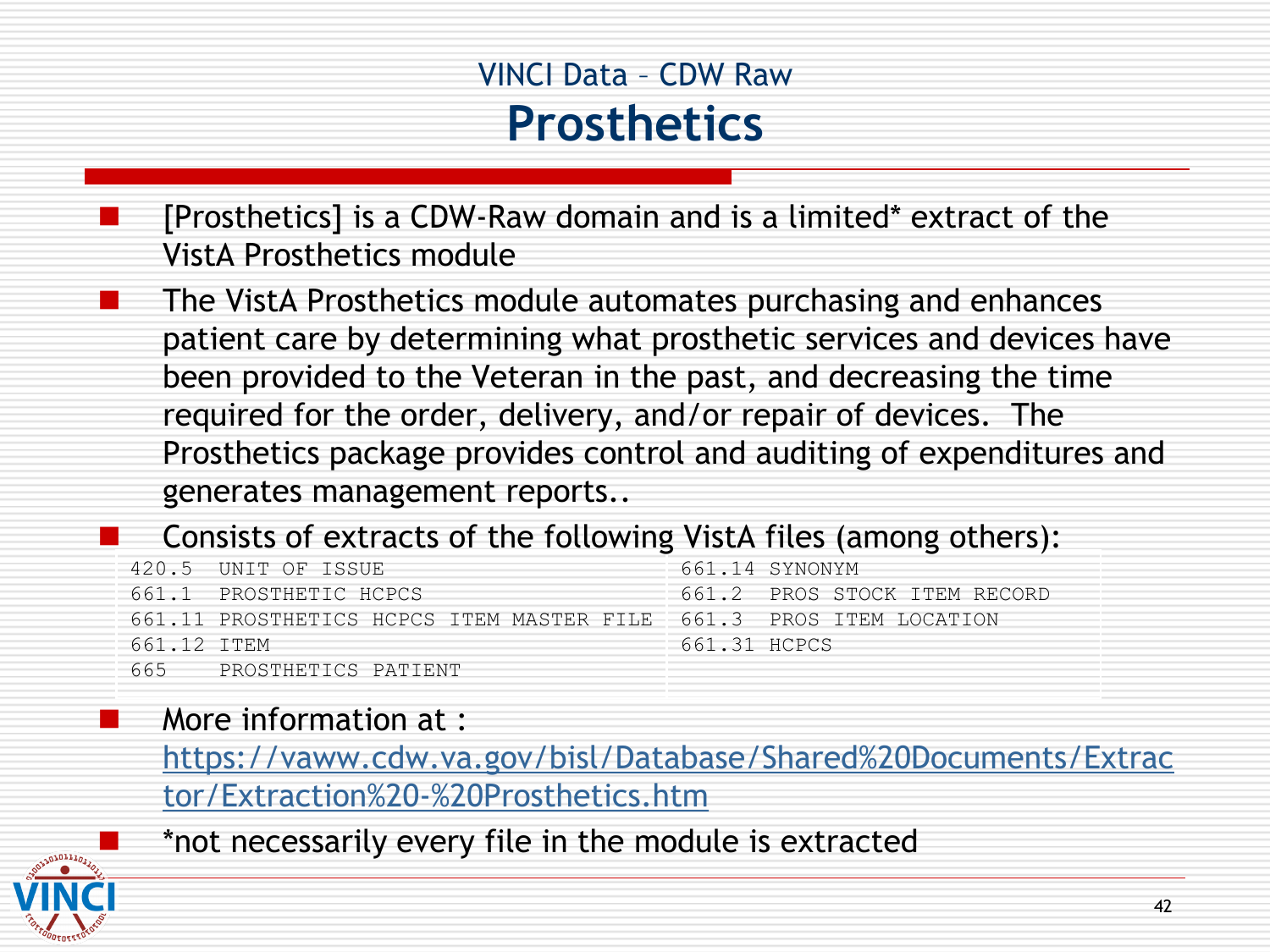### VINCI Data – CDW Raw **Radiology**

- VINCI Radiology contains links to report text and impression text but no images are stored.
- Largest Raw domain; 41 tables
	- Radiology reports full-text indexed
- Data in this domain includes
- Patient demographics that are imaging related •
- • Registered exam information
- Imaging order entered, clinical history, report and impression and any procedures that may be associated with an imaging exam •

#### . . More information at :

[https://vaww.cdw.va.gov/bisl/Database/Shared%20Documents/Extractor/Extraction%20](https://vaww.cdw.va.gov/bisl/Database/Shared Documents/Extractor/Extraction - Radiology.htm) [%20Radiology.htm](https://vaww.cdw.va.gov/bisl/Database/Shared Documents/Extractor/Extraction - Radiology.htm) 

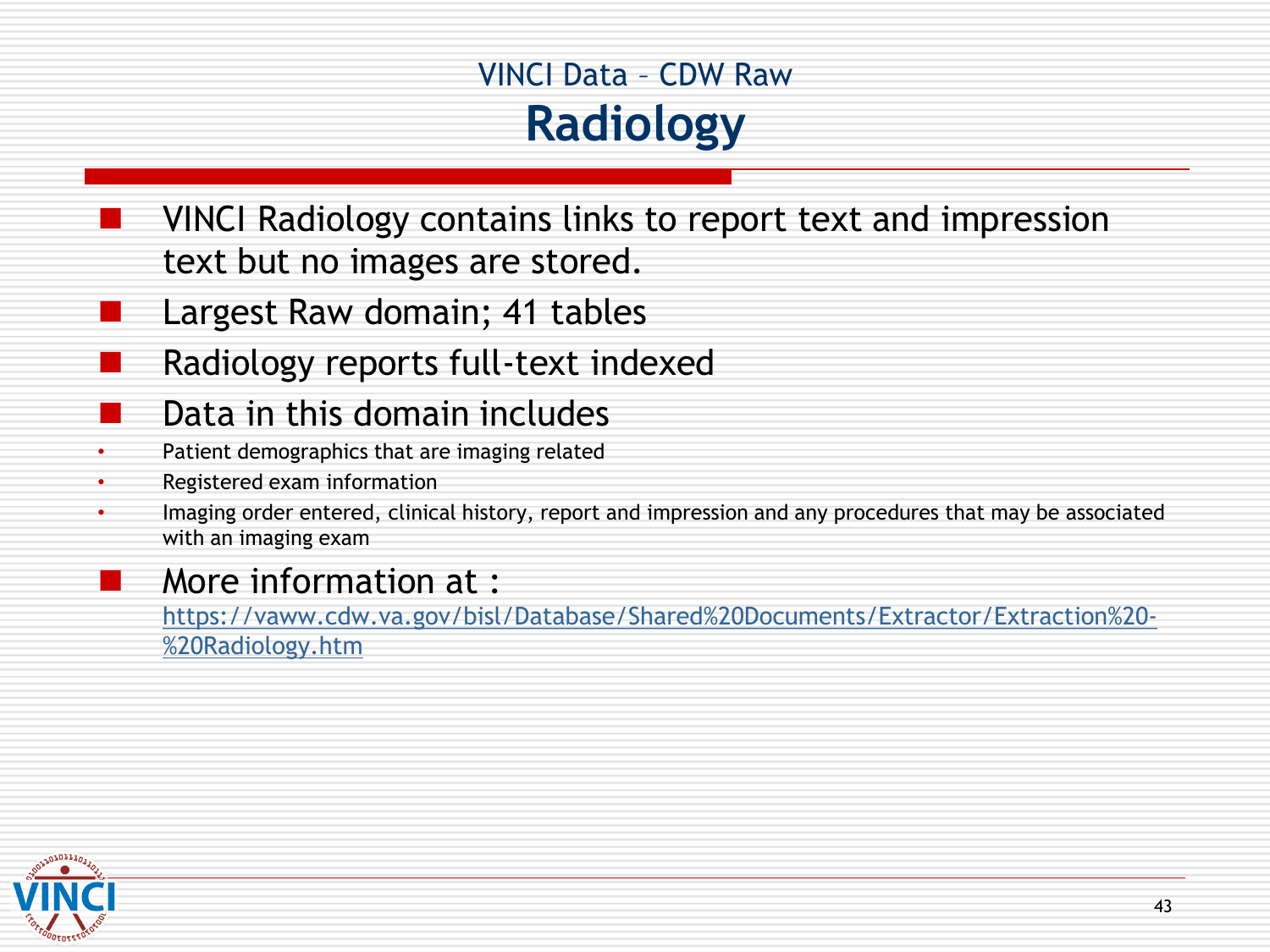#### VINCI Data – CDW Raw **Travel**

 Travel domain contains completed travel claim entries for patients showing departure/destination data, as well as specific claim data.

#### This domain contains following

| 392 beneficiary travel claim                                        | 392.3 beneficiary travel account                |
|---------------------------------------------------------------------|-------------------------------------------------|
| 392.1 beneficiary travel distance                                   | 392.31 local vendor                             |
| 392.1001 division mileage<br>392.2 beneficiary travel certification | 392.4 beneficiary travel mode of transportation |

#### More information at :

[https://vaww.cdw.va.gov/bisl/Database/Shared%20Documents/Extractor/Extraction%20](https://vaww.cdw.va.gov/bisl/Database/Shared Documents/Extractor/Extraction - Beneficiary Travel (CBO).htm) [%20Beneficiary%20Travel%20\(CBO\).htm](https://vaww.cdw.va.gov/bisl/Database/Shared Documents/Extractor/Extraction - Beneficiary Travel (CBO).htm) 



×.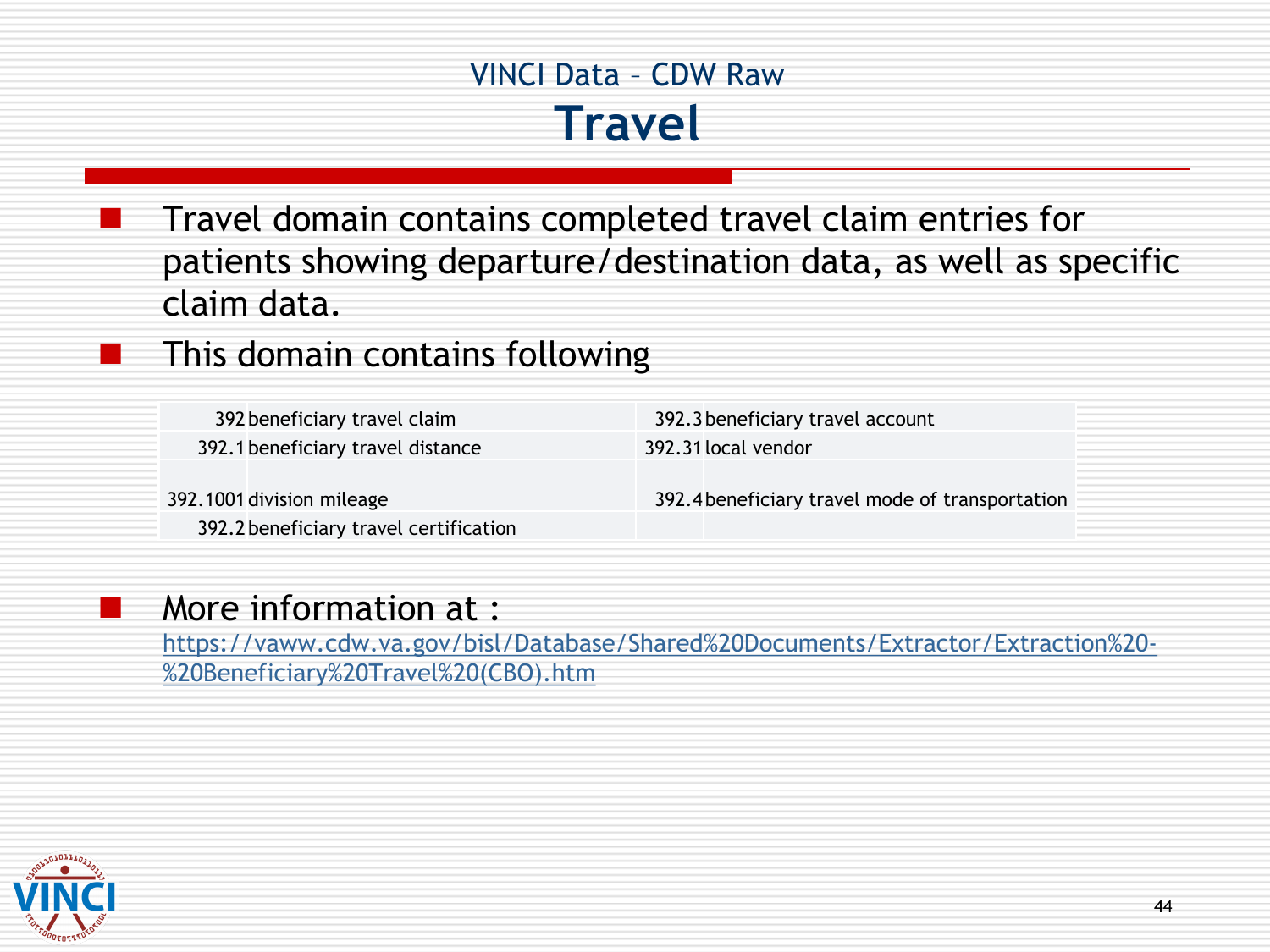#### VINCI Data – CDW Raw **VACAA**

- VACAA Veterans Choice Program Eligibility is a NON-VistA data coming from a single source database in Orlando.
- **NOCAA** is part of the "Access to Care legislation" that allows Veterans to receive health care within their community.
- ▜ VACAA domain contains Patient eligibility, wait time information, geocoded addresses and distance to the nearest VAMC

#### More information at :

[https://vaww.cdw.va.gov/bisl/Database/Shared%20Documents/Extractor/Extraction%20](https://vaww.cdw.va.gov/bisl/Database/Shared Documents/Extractor/Extraction - VACAA Veterans Choice Program Eligibility.htm) [%20VACAA%20Veterans%20Choice%20Program%20Eligibility.htm](https://vaww.cdw.va.gov/bisl/Database/Shared Documents/Extractor/Extraction - VACAA Veterans Choice Program Eligibility.htm) 

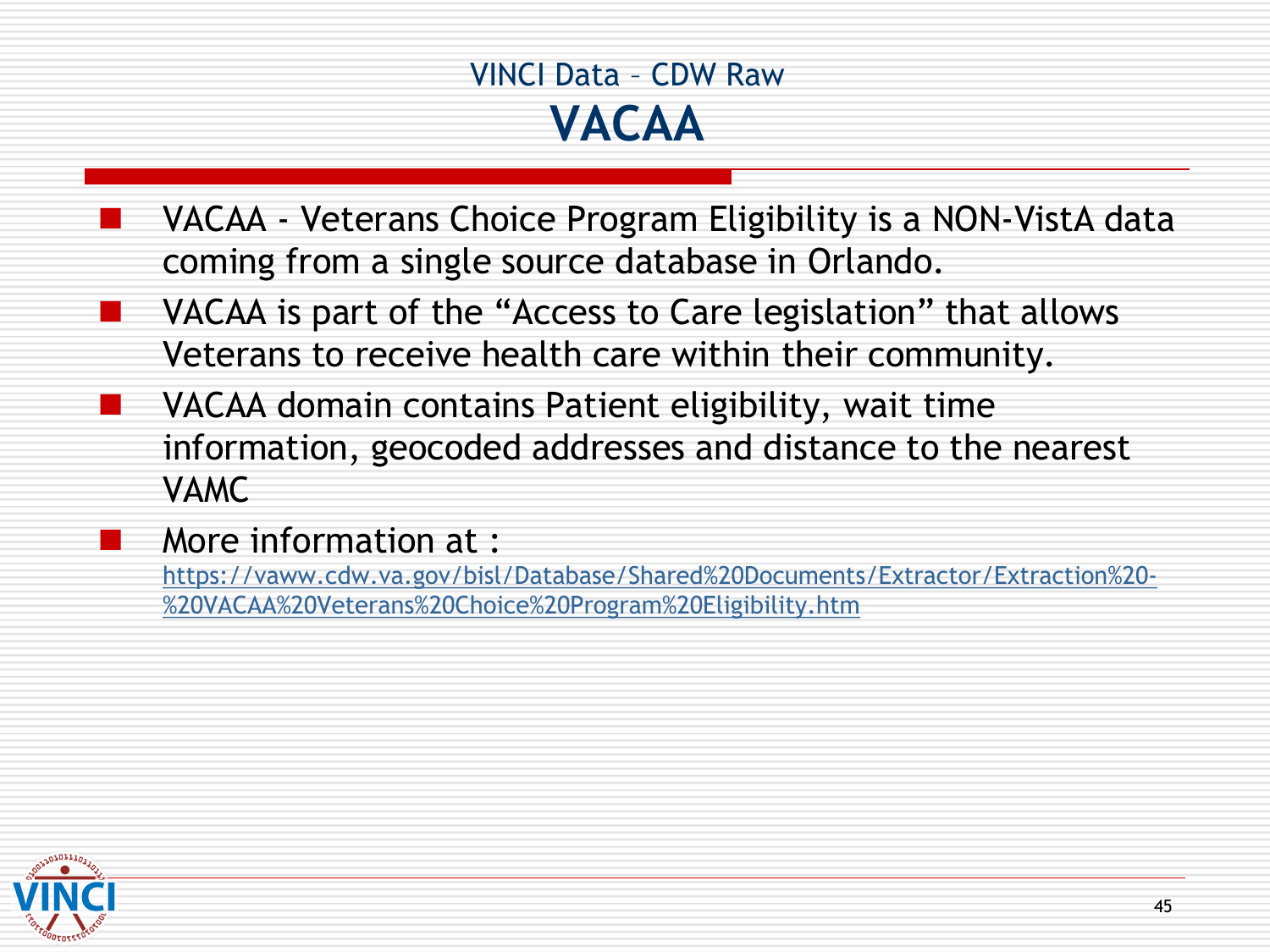## **SAS Based Datasets**

- Datasets produced in SAS format
- Updated monthly, quarterly or annually . .
- e de la Loaded into SQL Server
- l. Merged

- 1 Indexed
- a s Join fields added

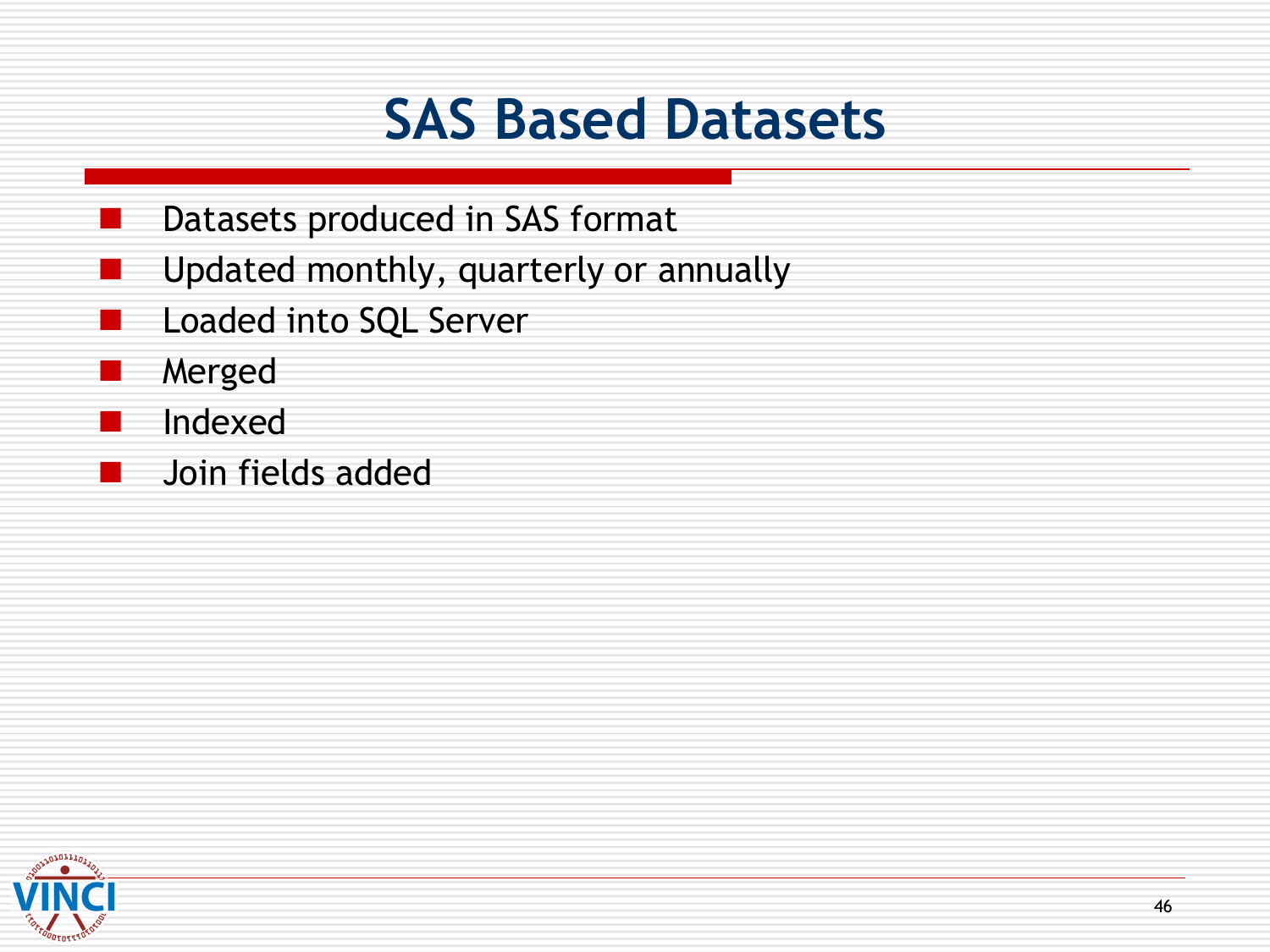### VINCI Data – SAS Based **HERC**

The VA Health Economics Resource Center (HERC) helps VA data users determine the cost of VA care, assess cost-effectiveness, and evaluate the efficiency of VA programs and providers.

#### VINCI has following HERC datasets

- [HERC Average Cost Data sets](http://vaww.vhadataportal.med.va.gov/DataSources/HERCCostData.aspx#AverageCostData) include an estimate of the cost of every VA health provided, and do not reflect local differences in cost or efficiency. service. These estimates reflect the expected cost given the nature of the service
- [HERC V21 and Nosos](http://vaww.herc.research.va.gov/include/page.asp?id=technical-report-risk-adjustment) are risk scores calculated for all VA patients. The V21 risk scores risk. The Nosos scores build on the V21 scores, adding pharmacy records, as well as • primarily use patients' diagnoses (ICD-9/ICD-10) codes, age and gender to determine VA-specific items such as VA priority status and VA-computed costs.

#### More information at :

<http://vaww.vhadataportal.med.va.gov/DataSources/HERCCostData.aspx#AverageCostData>



. .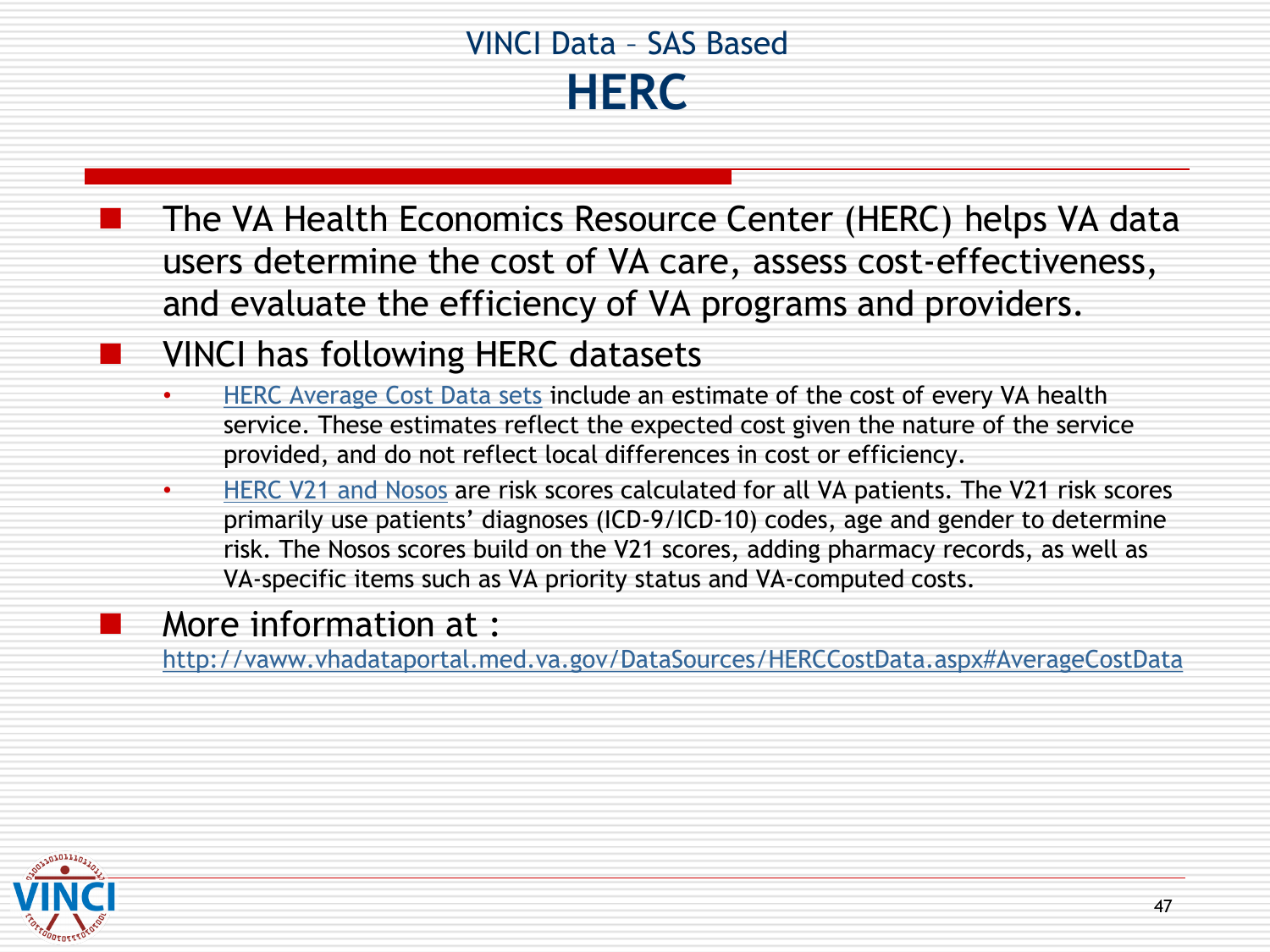VINCI Data – SAS Based

## **Managerial Cost Accounting (Formerly Decision Support System(DSS))**

- information. MCA (formerly DSS) National Data Extracts (NDEs) VA's Managerial Cost Accounting (MCA) System (formerly Decision Support System or DSS) contains fiscal data and clinical data originates from various site-level MCA databases and subsystems. NDEs provide clinical and financial information at the patient level.
- are now in the Corporate Data Warehouse (CDW) in SQL tables e e MCA NDEs from fiscal year (FY) 2005 through the current year
	- Partial list of table(s):

| ALBCC        | <b>ECS</b>    | <b>OIPD</b>      | SUA           |
|--------------|---------------|------------------|---------------|
| <b>ALBHR</b> | lab           | OUT              | <b>SUR</b>    |
| ATTEND       | Lar           | OUT <sub>2</sub> | <b>TRT</b>    |
| CHAR4        | <b>NOSHOW</b> | PHA              | <b>TRTIPD</b> |
| <b>DDC</b>   | OBT           | <b>RAD</b>       | <b>WARD</b>   |
| <b>DISCH</b> | <b>OCRED</b>  | RAI              |               |

More information at: http://vaww.dss.med.va.gov/index.asp

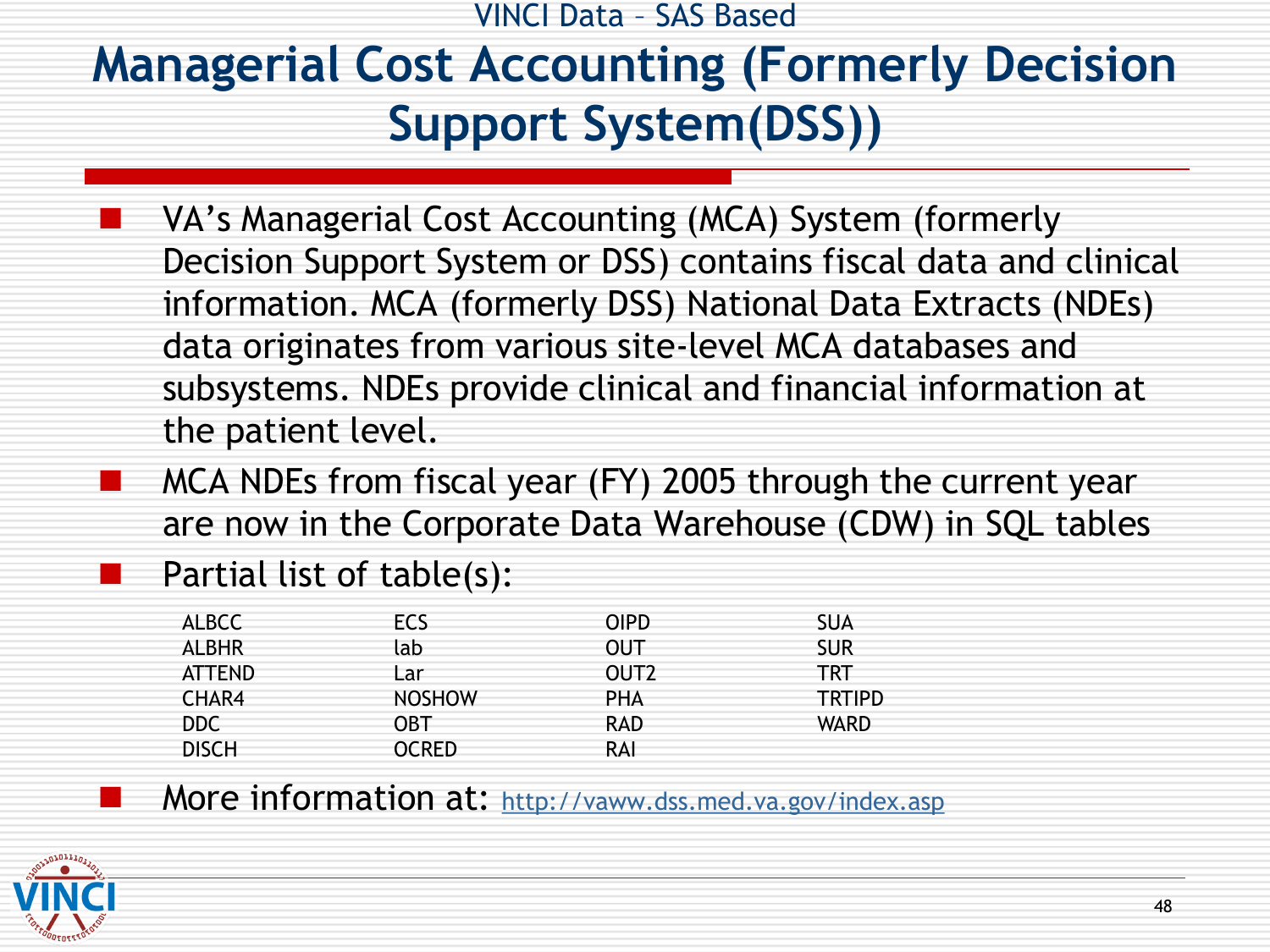### VINCI Data – SAS Based **Medical SAS Datasets(MedSAS)**

- The VHA Medical SAS (MedSAS) Datasets contain national administrative data on patient care encounters for health care provided by VHA.
- Patient Treatment File. Outpatient and Inpatient Encounters Inpatient, Outpatient, and Inpatient Encounters Medical SAS datasets are available. Inpatient data are extracted from the data are extracted from the Nation Patient Care Database(NPCD).

#### Domain Tables:

| $Inc$ $PB$ | Incexc_XM  | Incobd PMO | Inp PS      | Inpnva_NB  | Inpobd_PMO  |
|------------|------------|------------|-------------|------------|-------------|
| Inc PM     | Incexc XP  | Incobd_PPO | $Inpexc_XB$ | Inpnva_NM  | Inpobd_PPO  |
| Inc PP     | Incexc_XS  | $Inp$ $PB$ | Inpexc_XM   | Inpnya_NP  | $Inprec$ IE |
| Inc PS     | Incnva NM  | $Inp\_PM$  | Inpexc_XP   | Inpnya_NS  | Outp_SE     |
| Incexc_XB  | Incobd_PBO | Inp_PP     | Inpexc_XS   | Inpobd_PBO | Outp_SF     |

#### More Info at:

<http://vaww.virec.research.va.gov/MedSAS/Overview.htm>



œ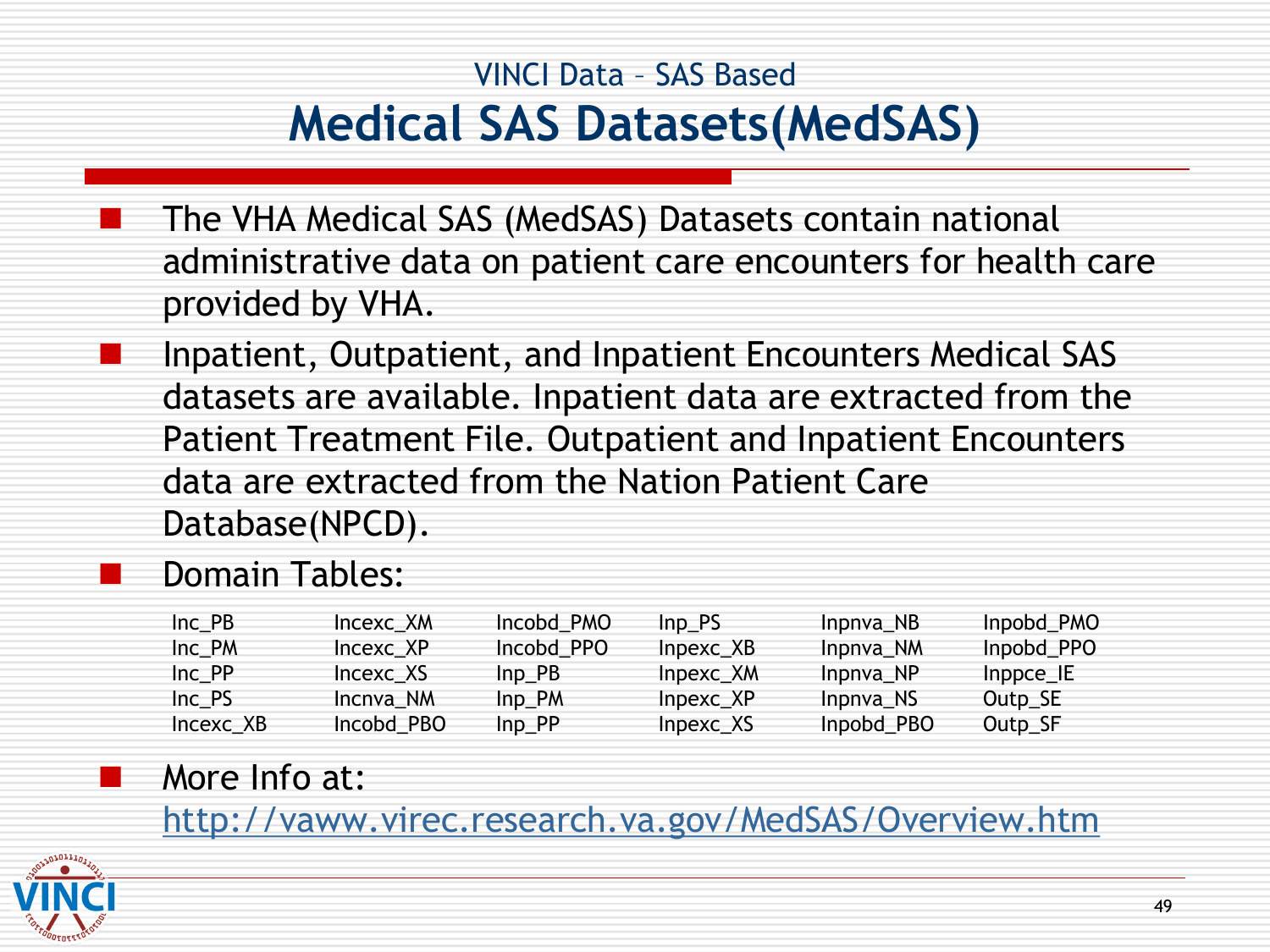#### VINCI Data – SAS Based **PSSG**

- extensive geographic information. These data contain one The PSSG (Planning Systems Support Group) Geocoded Enrollee files are a group of quarterly datasets comprising detailed and record per enrollee.
- for research access VINCI receives SAS files and the data is loaded into SQL server
	- Currently we do not have access to ADUSH files
	- More information at :

<http://vaww.vhadataportal.med.va.gov/DataSources/PSSGGeocodedEnrolleeFiles.aspx>

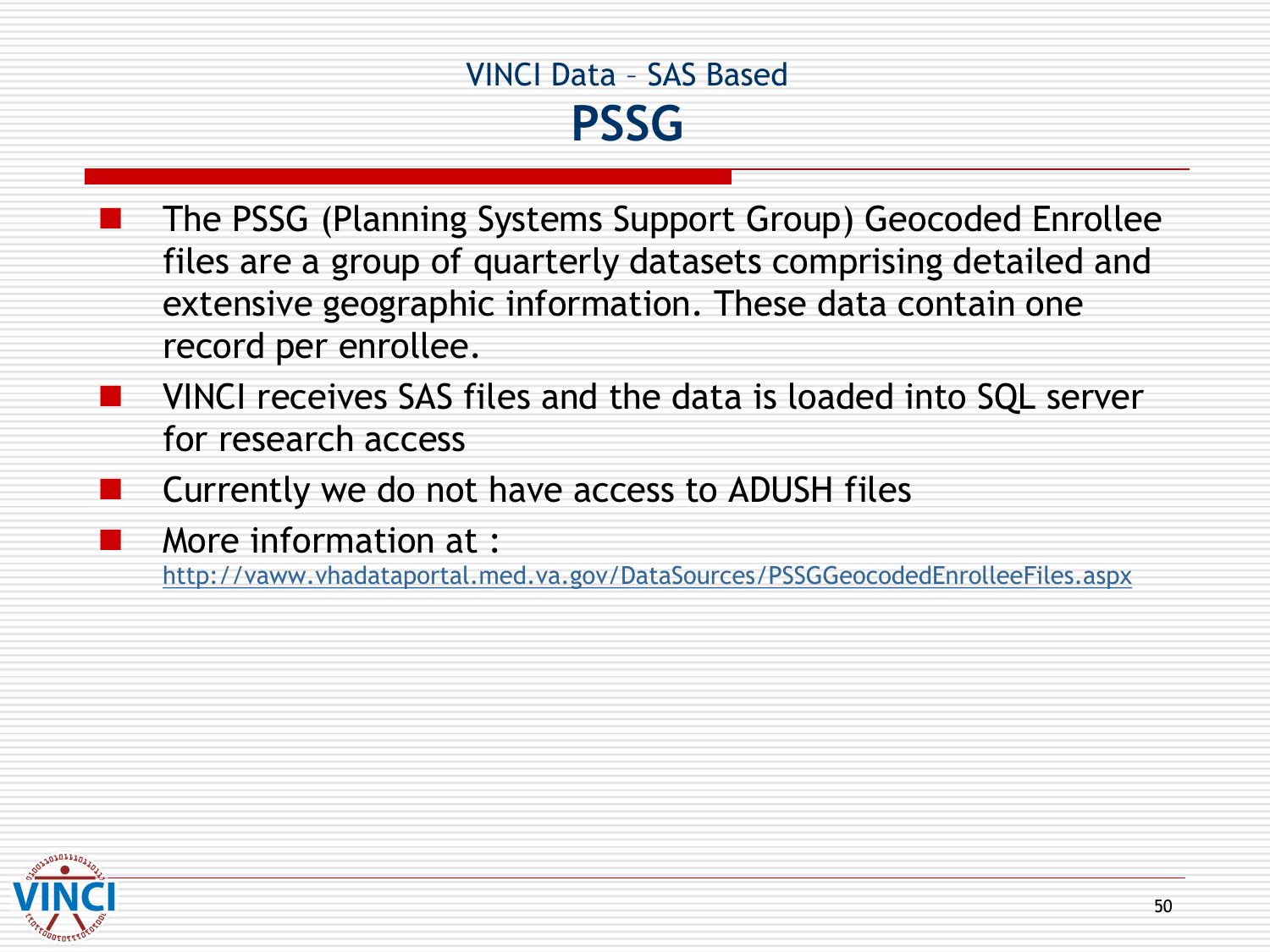### VINCI Data – SAS Based **VETSNET**

The Veterans Services Network Corporate Mini Master File (VETSNET File) is an extract of the Veterans Benefits Administration's (VBA) Corporate Database.

- Data in the file includes:
- Disability ratings for service connected and non-service connected disabilities
- • Type, amount, and dates of benefits paid
- Military service branch and entrance and release from active service dates
- Non-compensation and pension benefits data (i.e. education and burial)
- for research access VINCI receives SAS files and the data is loaded into SQL server

More information at :

<http://vaww.vhadataportal.med.va.gov/DataSources/VETSNET.aspx>



. .

m.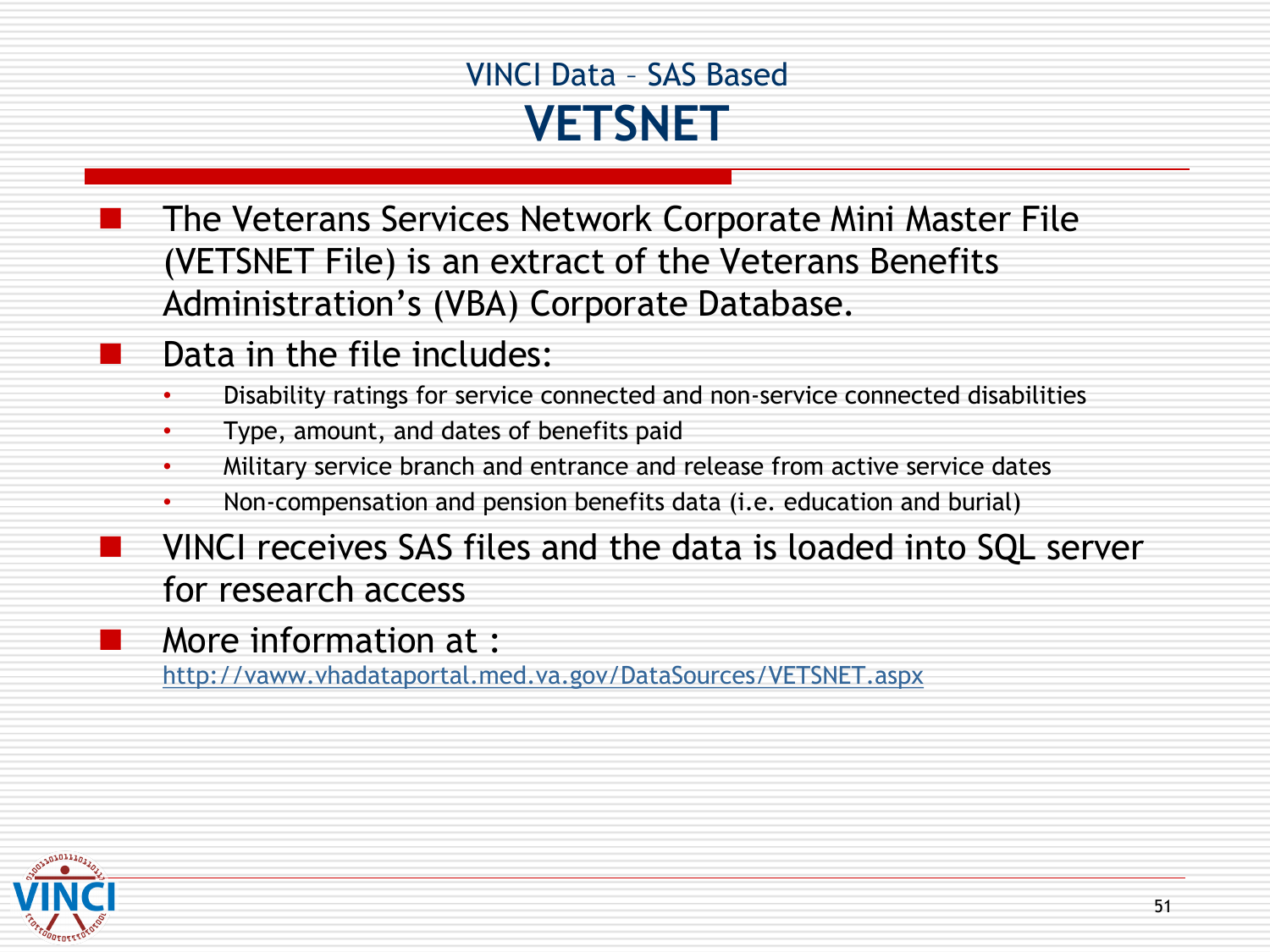#### VINCI Data – SAS Based **Vital Status**

- includes date of death, Medicare yearly enrollment indicators, date of last activity, and Veteran status flags, etc.
- . . **The Second** Transformed and loaded from SAS to SQL Server tables by VINCI Updated quarterly

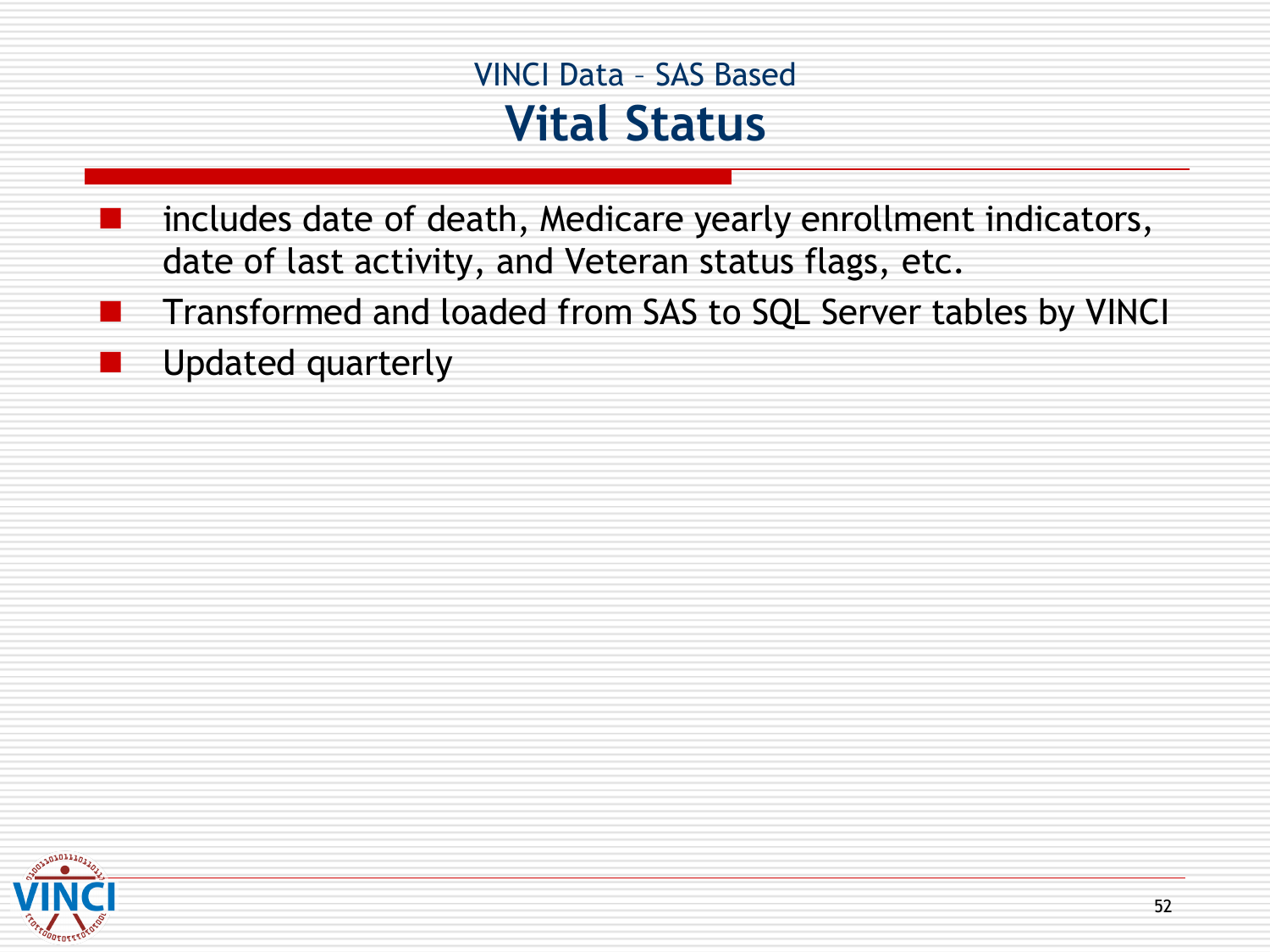## **Operations Projects Data**

- Derived from CDW and other data sources
- Targeted for specific needs
- . . Some used by applications

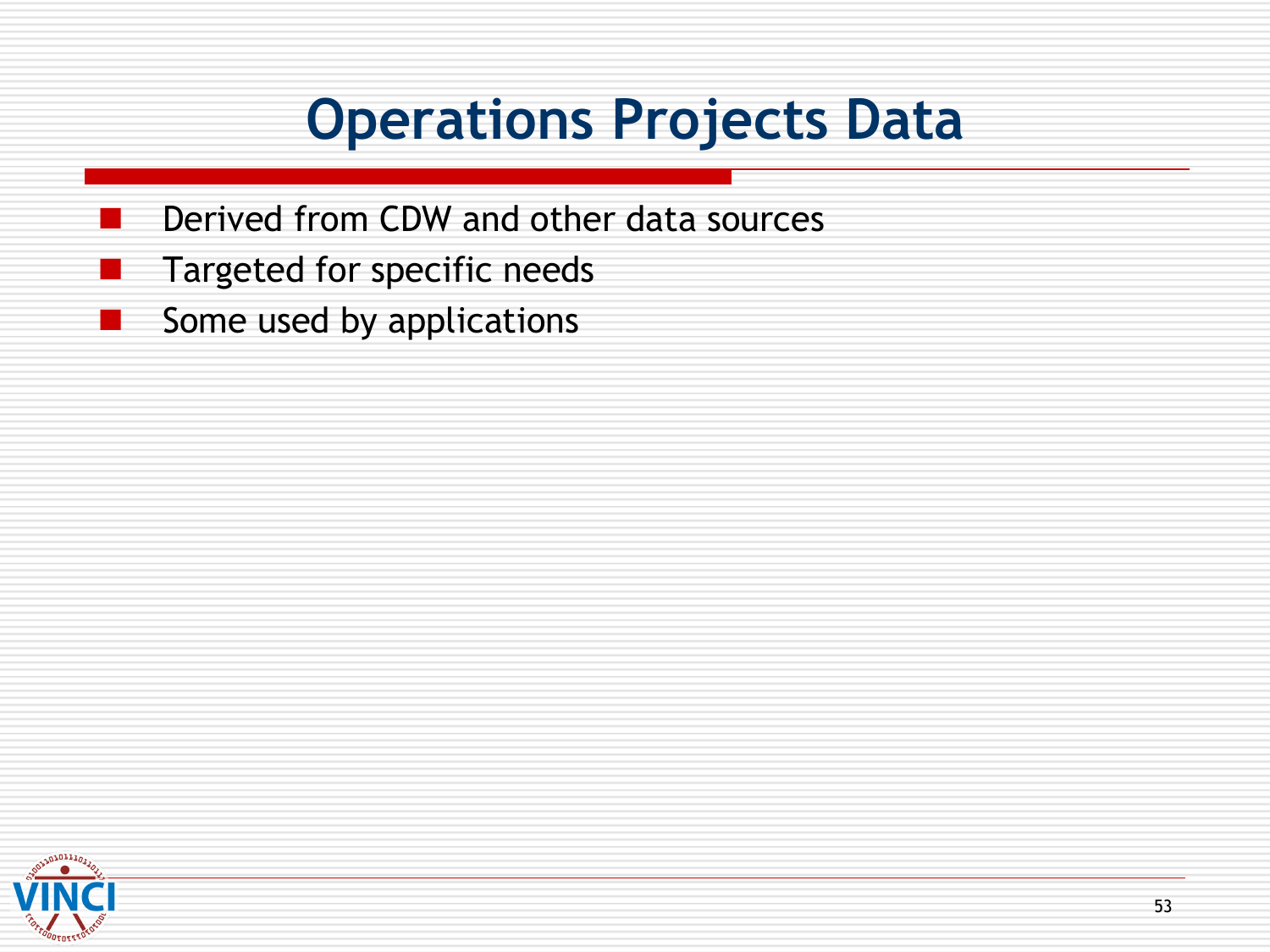### VINCI Data – Operations Projects **OMOP/PCOR**

- OMOP combines numerous CDW tables and overlays those tables into an internationally accepted data model with commonly used vocabularies like SNOWMED, LOINC, and RxNorm.
- Contains information such as:
- $\bullet$ Condition

.

- $\bullet$ Procedure
- ۰ Device Exposure
- $\bullet$ Drug – Exposure, Dose, Era
- $\bullet$ Measurement
- $\bullet$ Specimen
- $\bullet$ **Observation**
- $\bullet$ Visit

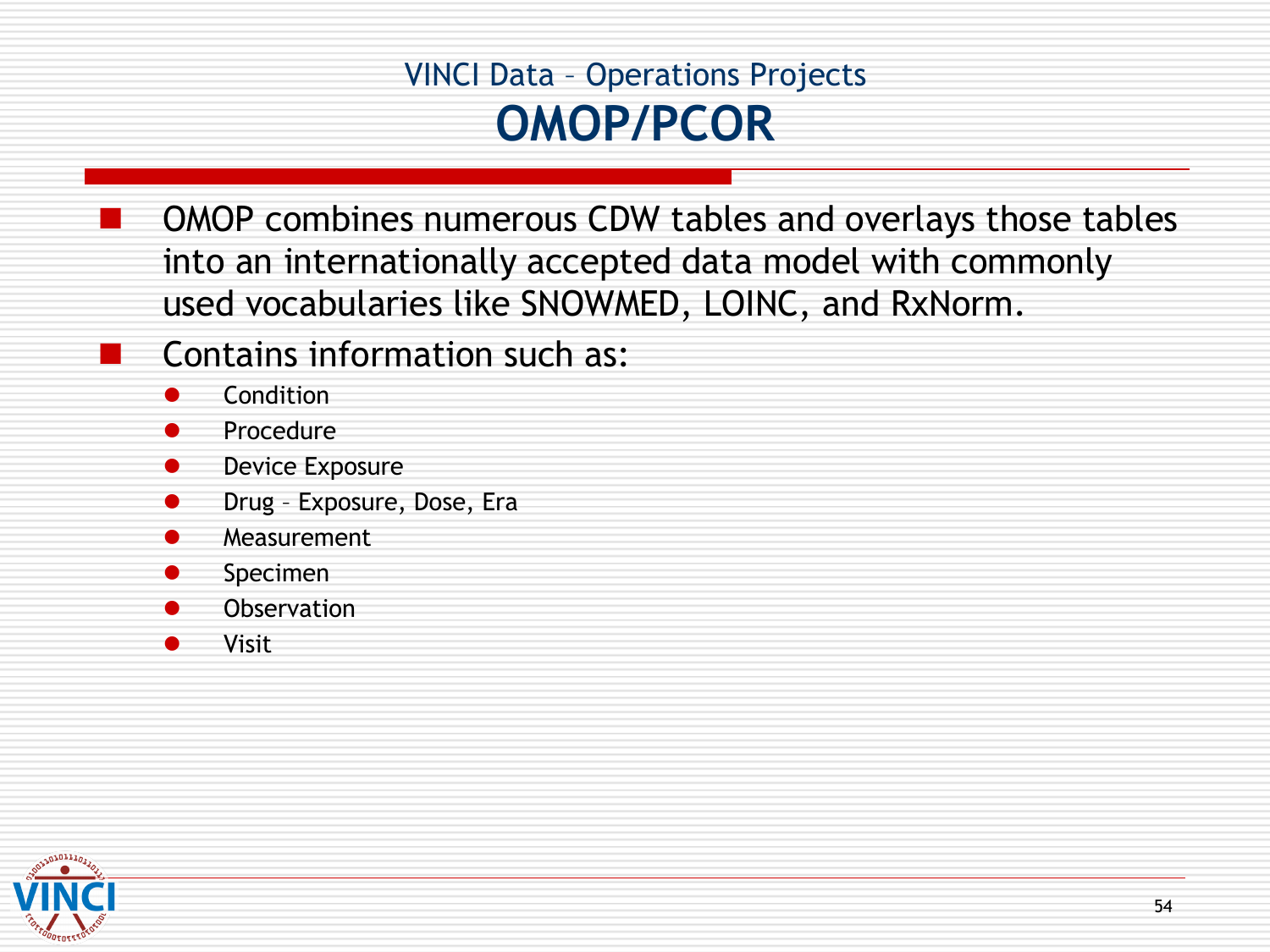### VINCI Data – Operations Projects  **My HealtheVet (MHV)**

- My HealtheVet (MHV) is a web-based application that creates a new, online environment where Veterans, family, and clinicians may come together to optimize Veterans' health care. It combines essential health record information enhanced by online health resources to enable and encourage patient/clinician collaboration.
- The My HealtheVet Secure Messaging (MHV-SM) data mart resides within the Department of Veterans Affairs (VA) Corporate Data Warehouse (CDW) environment, and contains data extracted from MHV as well as related data elements extracted from the CDW (originally extracted from the Veterans Information System and Technology Architecture [VistA]).

Documentation preparation is in progress

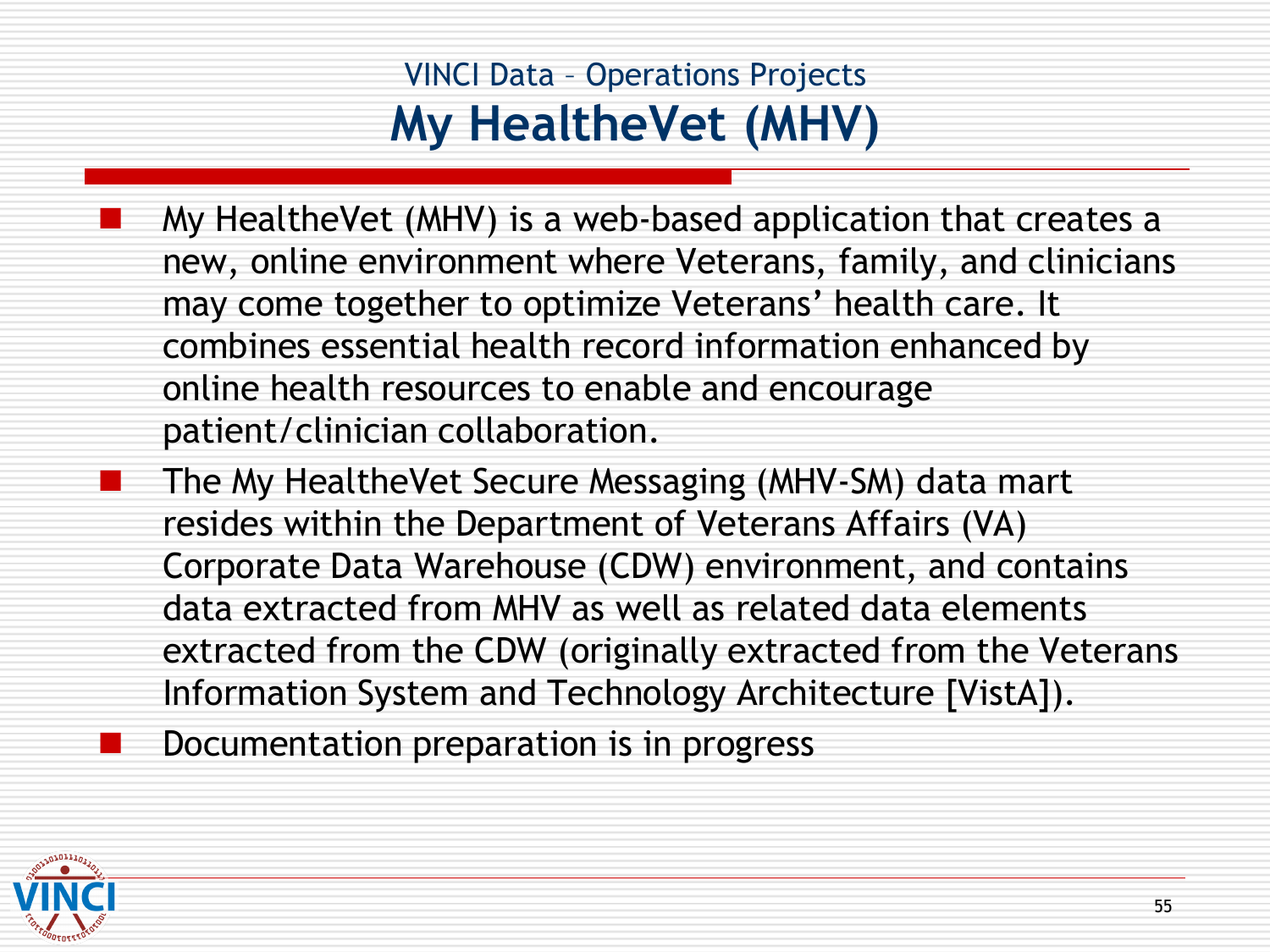### VINCI Data – Operations Projects **Care Assessment Need (CAN) Scores**

- probability of hospital admission or death with in a specified The Care Assessment Need (CAN) score reflects the estimated time frame (90 days (or 1 year).<br>Data used to generate the score is obtained from VHA
- administrative databases including the Corporate Data Warehouse (CDW) for outpatient and the National Patient Care Database (NPCD) for inpatient.
	- Domain table(s)
	- $\bullet$ weekly\_report\_V2\_0
	- $\bullet$ weekly\_report\_V2\_0\_history

More information under "Other Data sources" at : <https://vaww.vinci.med.va.gov/VinciCentral/DataSources/Index>



Ŧ

u.

m.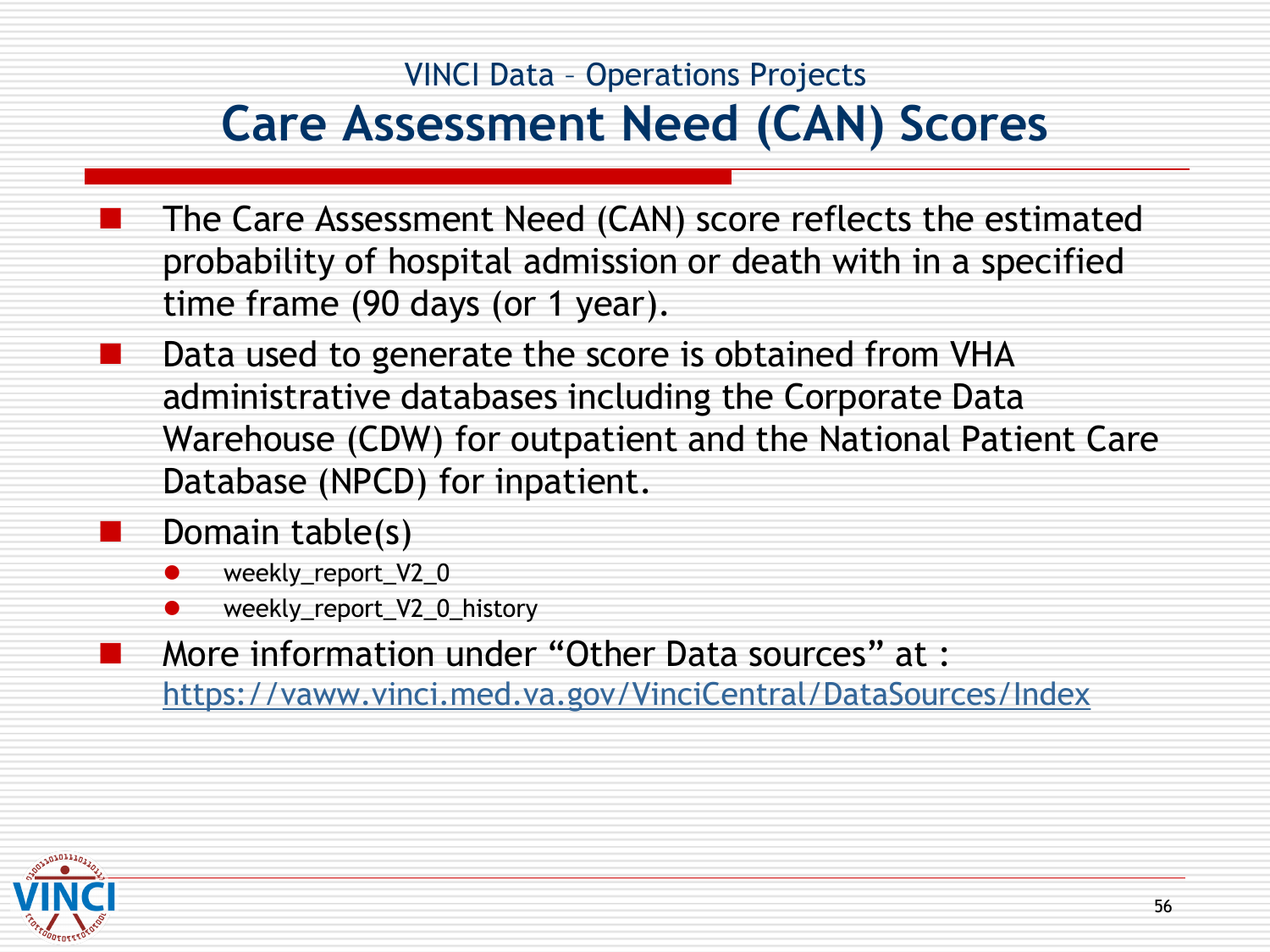VINCI Data – Operations Projects **Clinical Assessment Reporting and Tracking(CART)**

30 tables

- Not well documented yet
- More information to come from the CART team soon - 1

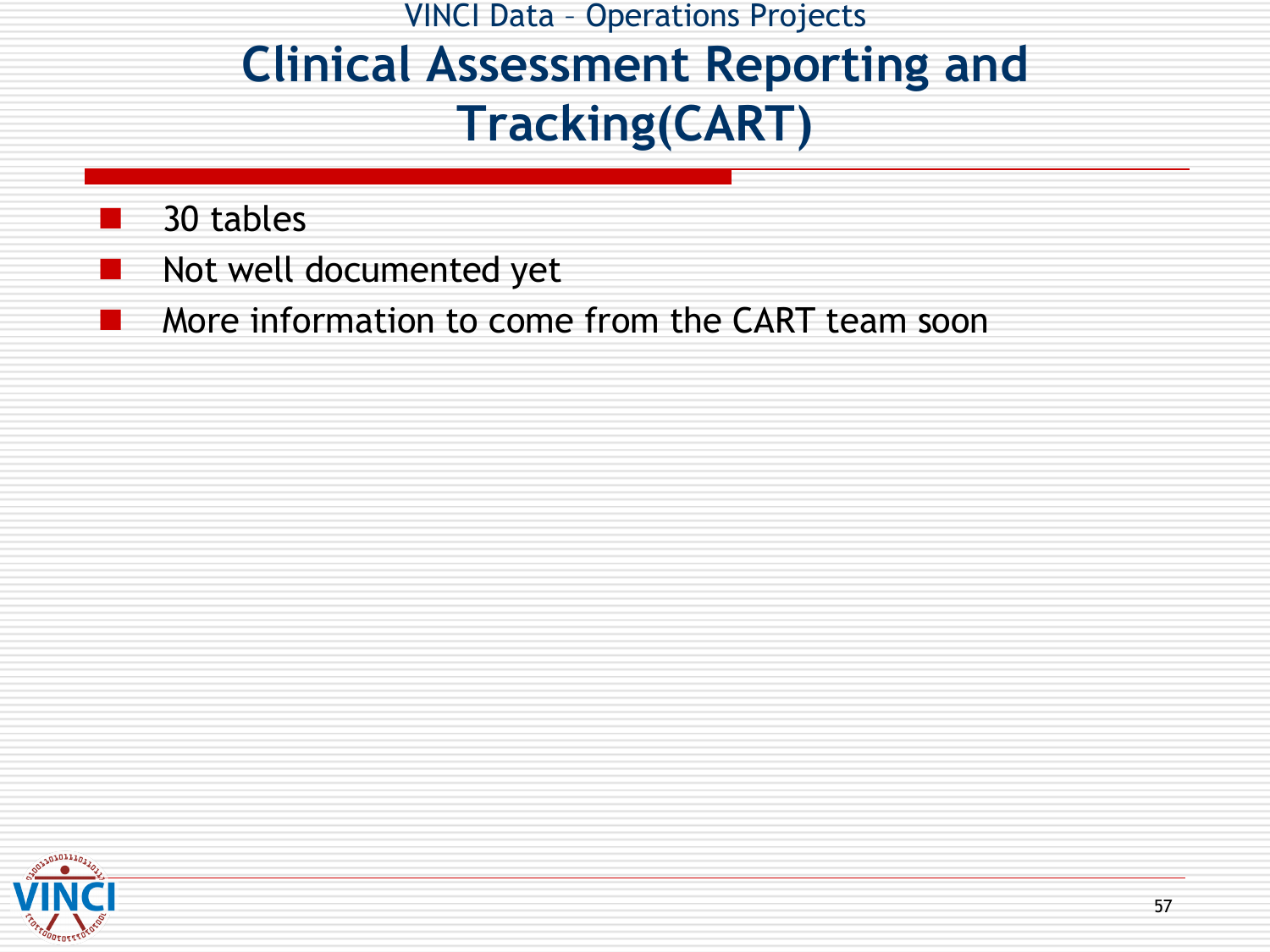### VINCI Data – Operations Projects **Patient Aligned Care Team(PACT)**

#### 1 table

Description of the data & users guide:

[http://vaww.vhadataportal.med.va.gov/DataSources/PACTImpl](http://vaww.vhadataportal.med.va.gov/DataSources/PACTImplementationIndex(Pi2).aspx) [ementationIndex\(Pi2\).aspx](http://vaww.vhadataportal.med.va.gov/DataSources/PACTImplementationIndex(Pi2).aspx)

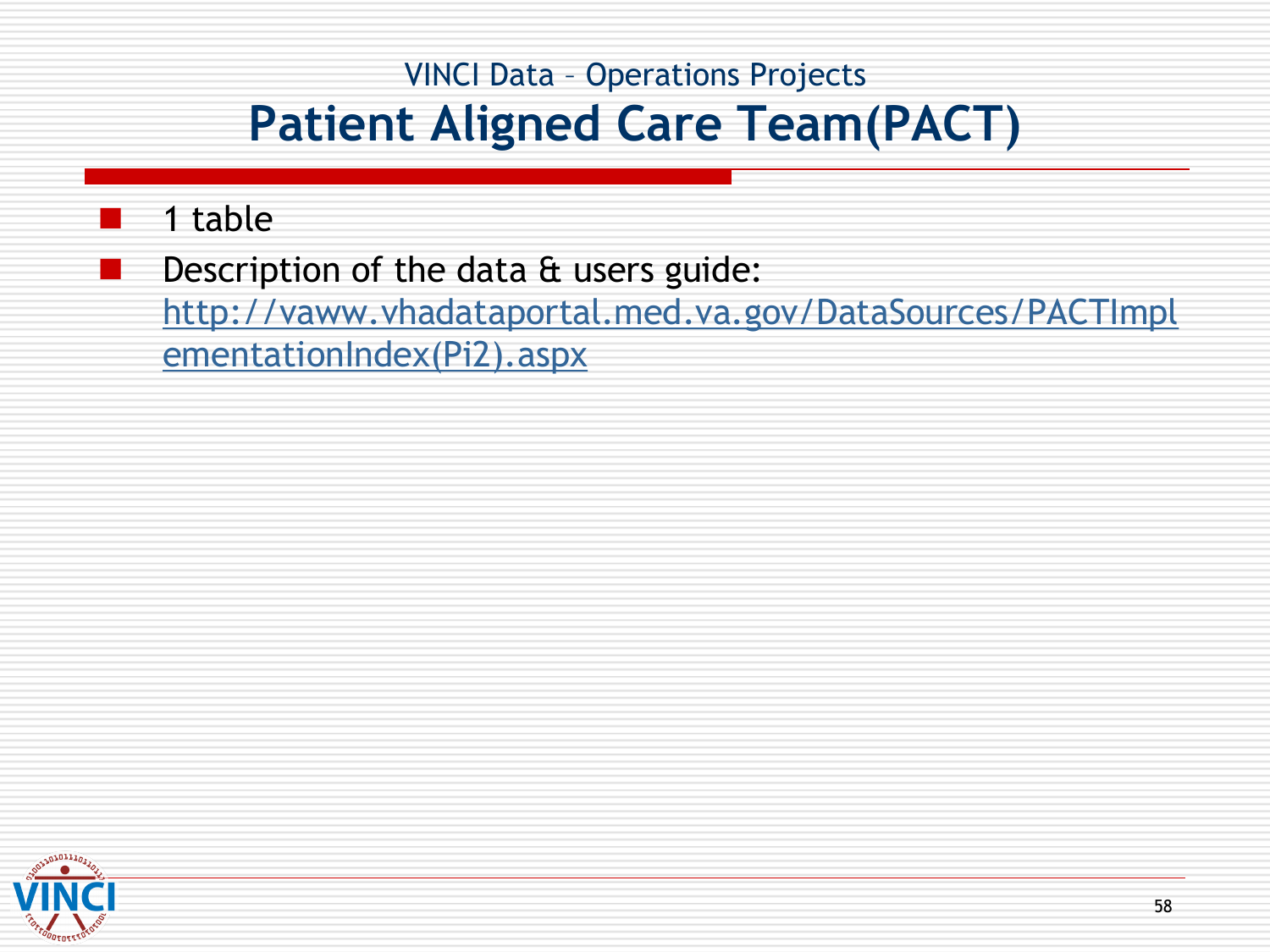## **VINCI Data Services**

- Preliminary Consulting & Data Needs Assessment
- Preparatory to Research Access
- VINCI Data Project Types
- Cohort Selection
- Data Access and Security
- t t External Data

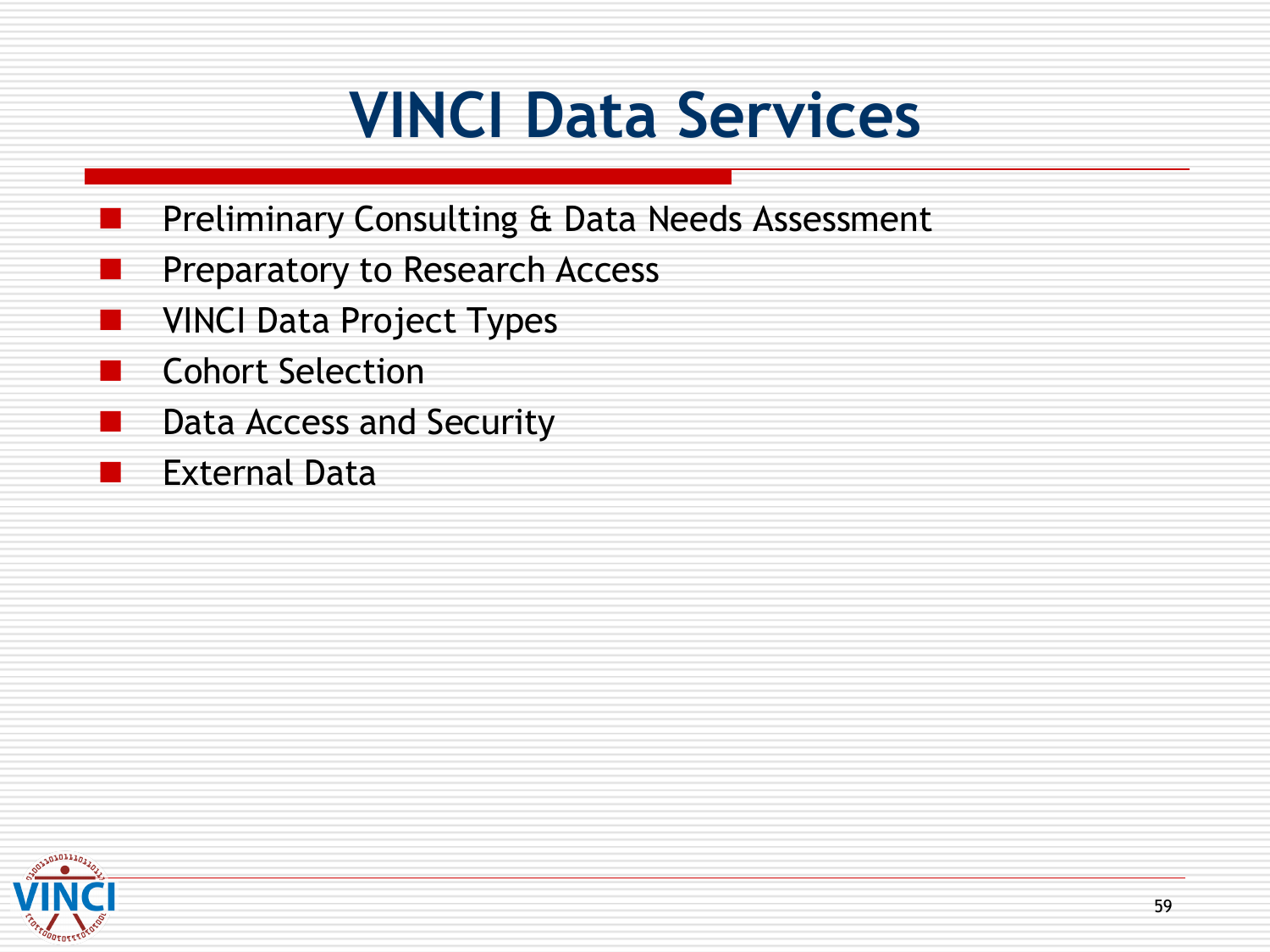### VINCI Data Services **Preliminary Consulting & Data Needs Assessment**

- Consultation with your study team to prepare you for making a DART request
- Query development and to find estimated cohort size
- Multiple simple to moderately complex aggregations provided
- We can assist with determining whether a sufficient sample size is available for your study
- Contact: vinci@va.gov  $\mathcal{L}(\mathcal{A})$

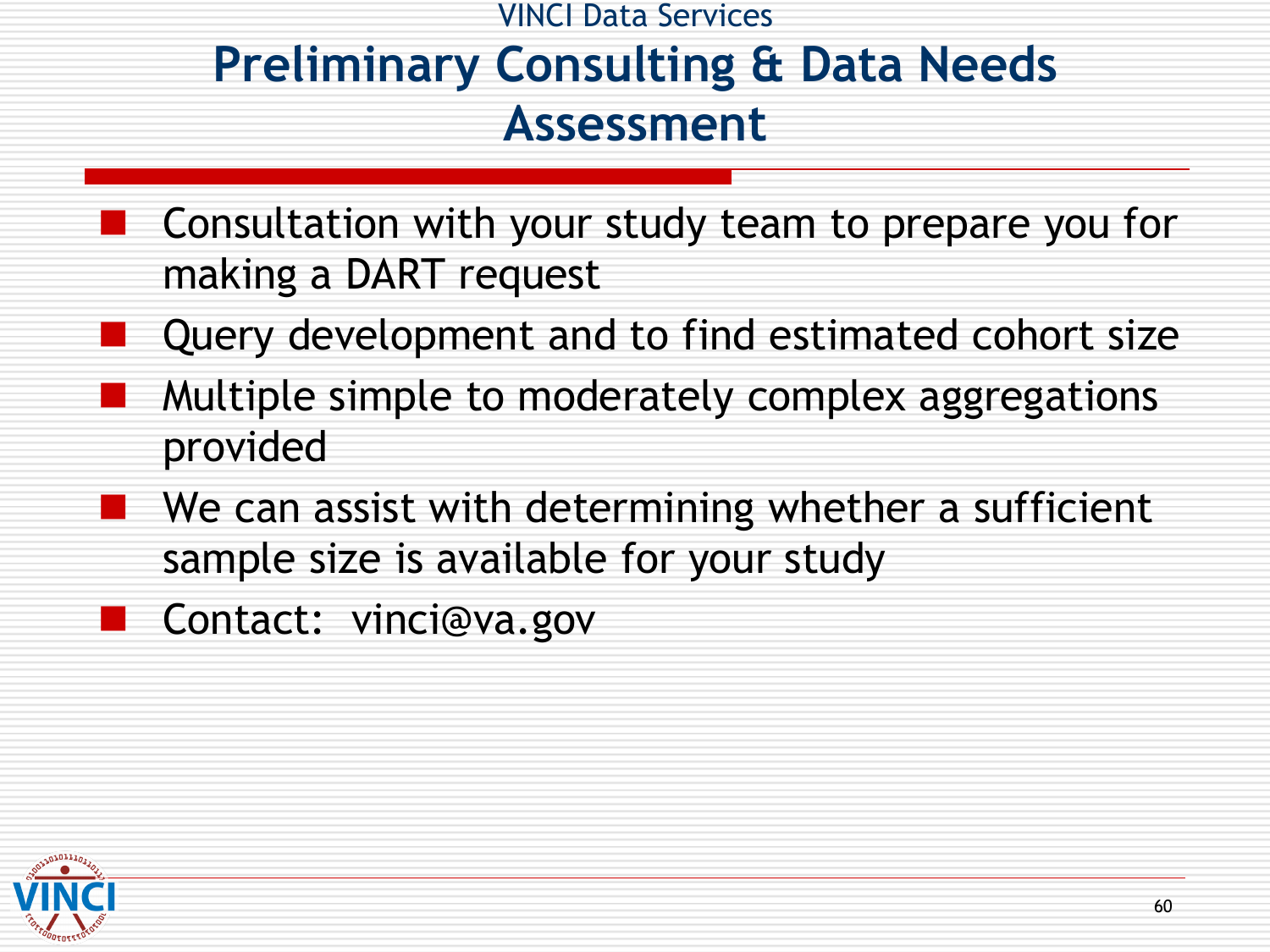### VINCI Data Services **Preparatory to Research Work**

- All the services of the Data needs assessment plus more
- **Primarily used to check study feasibility**
- More complex and thorough aggregations
- Your own work database in VINCI
- Access to CDW data
- Use of the VINCI Workspace and all the tools
- Access to individual data records, as needed

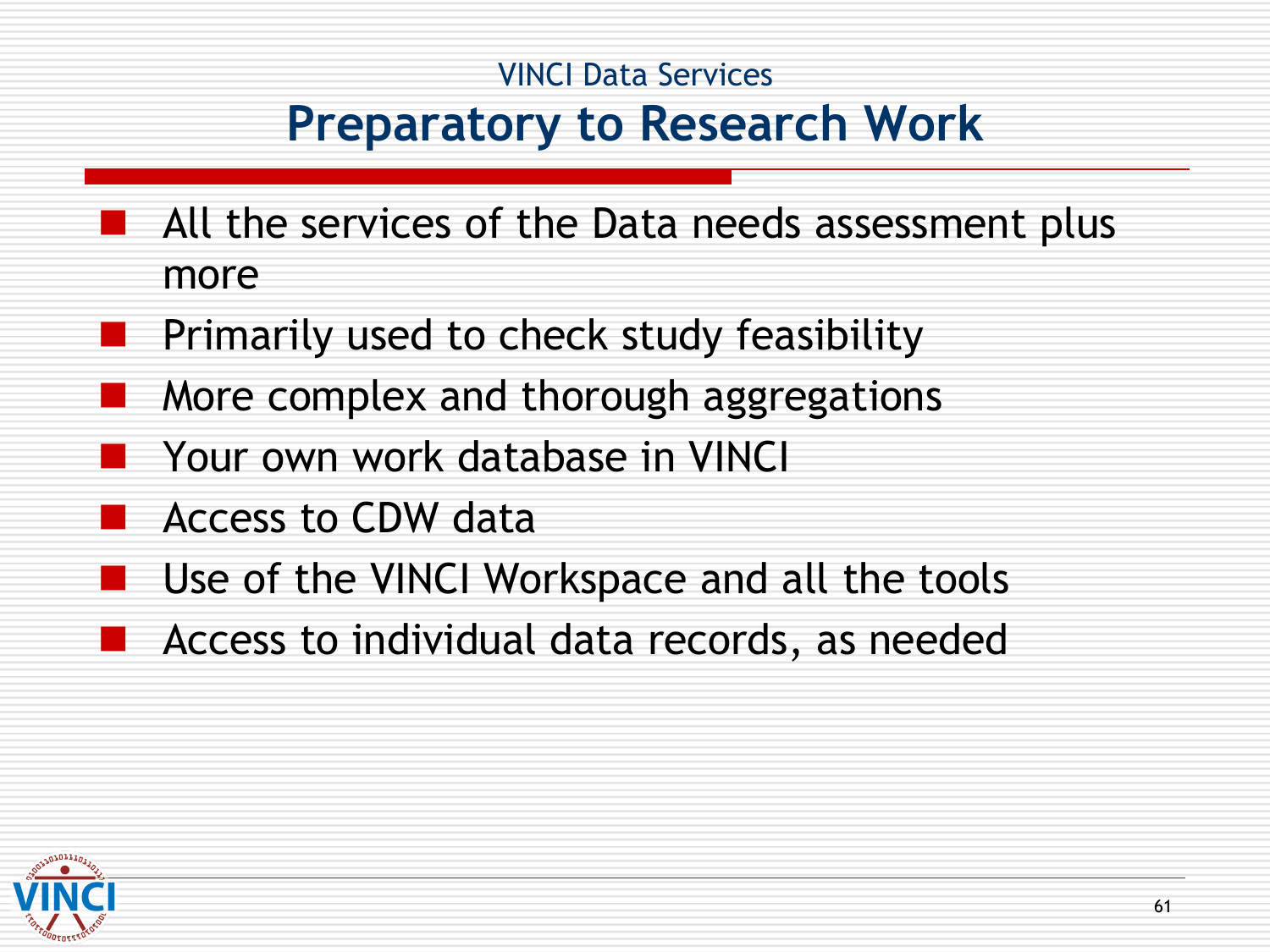### VINCI Data Services **VINCI Data Project Types**

#### VINCI Workspace

- All work is done within the secure VINCI workspace  $\bullet$
- Study is able to use VINCI supplied software for their analysis work.  $\bullet$
- All data backed up and secured by VINCI  $\bullet$
- Data can be moved in and out of the secure workspace with the VINCI Upload and Download tools.  $\bullet$ 
	- ×, Approval required
	- $\mathbf{r}$ Fully audited

#### Download

- Data is placed in a SQL Server database on a server OUTSIDE of the VINCI workspace so that the data may be downloaded to a local server.  $\bullet$
- The study's database is read-only  $\bullet$
- Study must have locally installed tools to download the data and do analysis (SSMS,  $\bullet$ SAS, etc.)
- $\bullet$ Large datasets take time to download

#### VINCI Download

**•** Combination of VINCI Workspace and CDW Extract



m.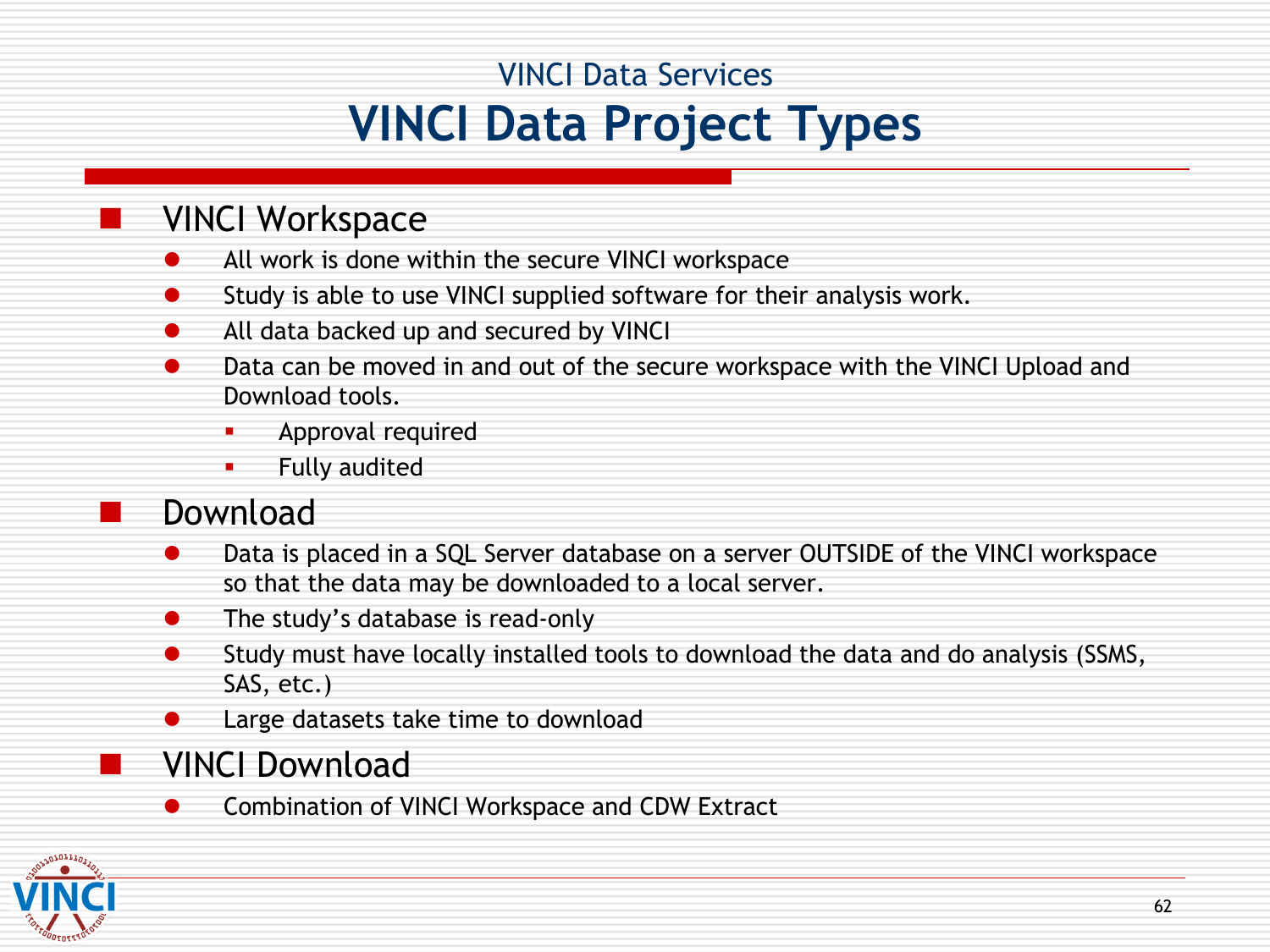#### VINCI Data Services

### **Data Extraction Process Overview**

- Research study team receives project approval from NDS **I**
- Ξ Data access group created including research study team participants
	- Used for granting access to data & workspace  $\bullet$
- Research study team receives alerts that the correspondence site has been . created
	- All communication takes place on the Correspondence Site  $\bullet$
	- $\bullet$ Correspondence site messages are also sent to study participant's VA email
	- Correspondence Site is easy to use  $\bullet$
- Œ Study team either sends cohort or cohort specification to the VINCI Data Managers.
	- Cohort specification may be uploaded to the correspondence site since it contains no  $\bullet$ PI/PHI
	- Cohort must be uploaded to a secure upload site created by the VINCI Data Manager  $\bullet$
- $\mathbf{r}$ VINCI Data Manager joins the cohort to the relevant domains and extracts data to the study's database
	- **•** Data is presented via tables (cohort) and views (fact tables)
- **Numb VINCI Data Manager notifies study via correspondence site that the extraction is** complete

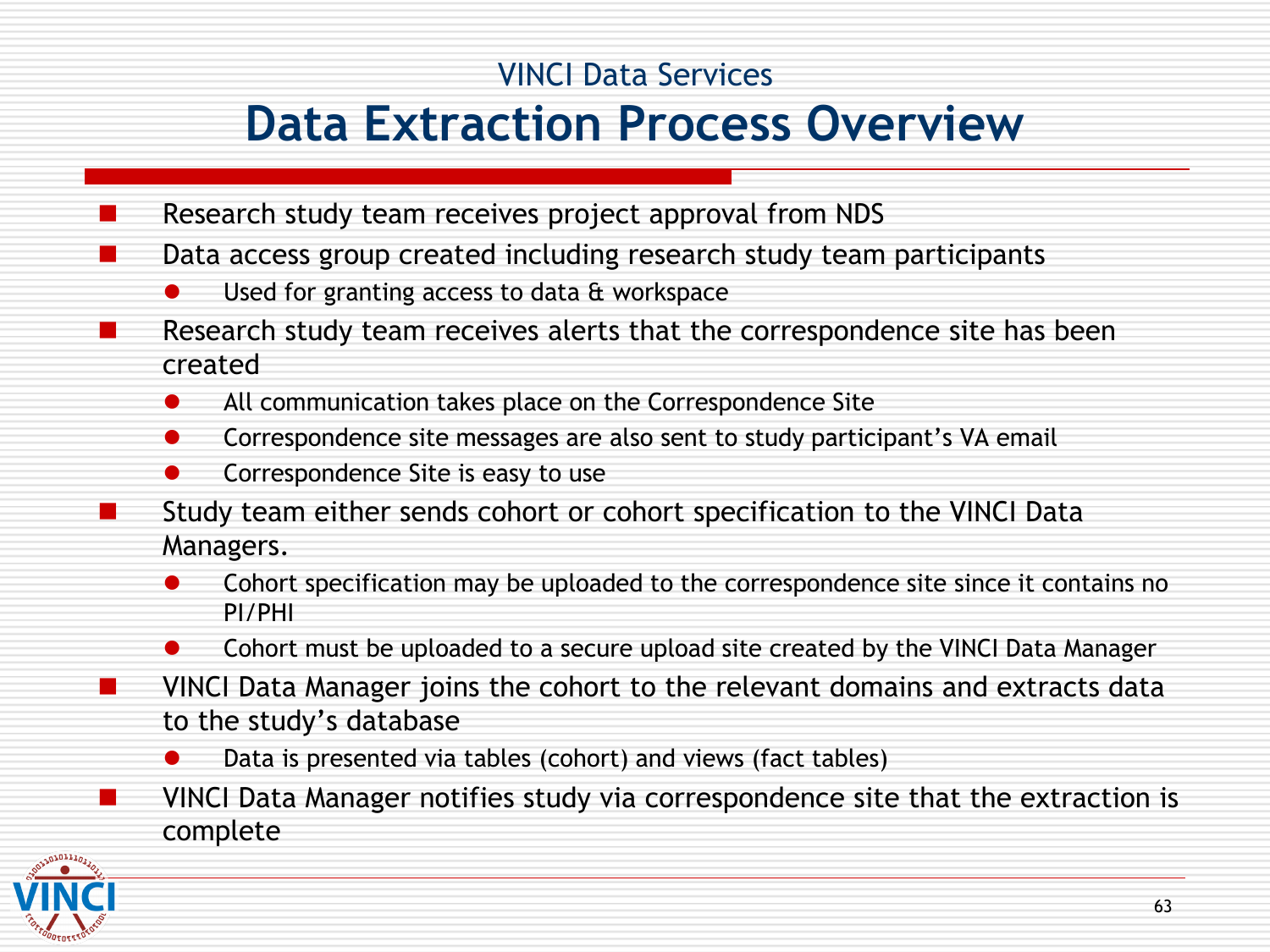### VINCI Data Services **Cohort Selection**

**NORTAN III VINCI data managers can assist in creating one, if the**  study does not have a cohort, Research Study Team provides specific criteria (inclusion, exclusion filters)

- $\mathcal{L}_{\mathcal{A}}$ Alternatively, the research team can create cohort within VINCI
	- $\blacksquare$ VINCI provides access to data necessary for cohort selection
	- $\blacksquare$ Research Study Team completes additional cohort selection work

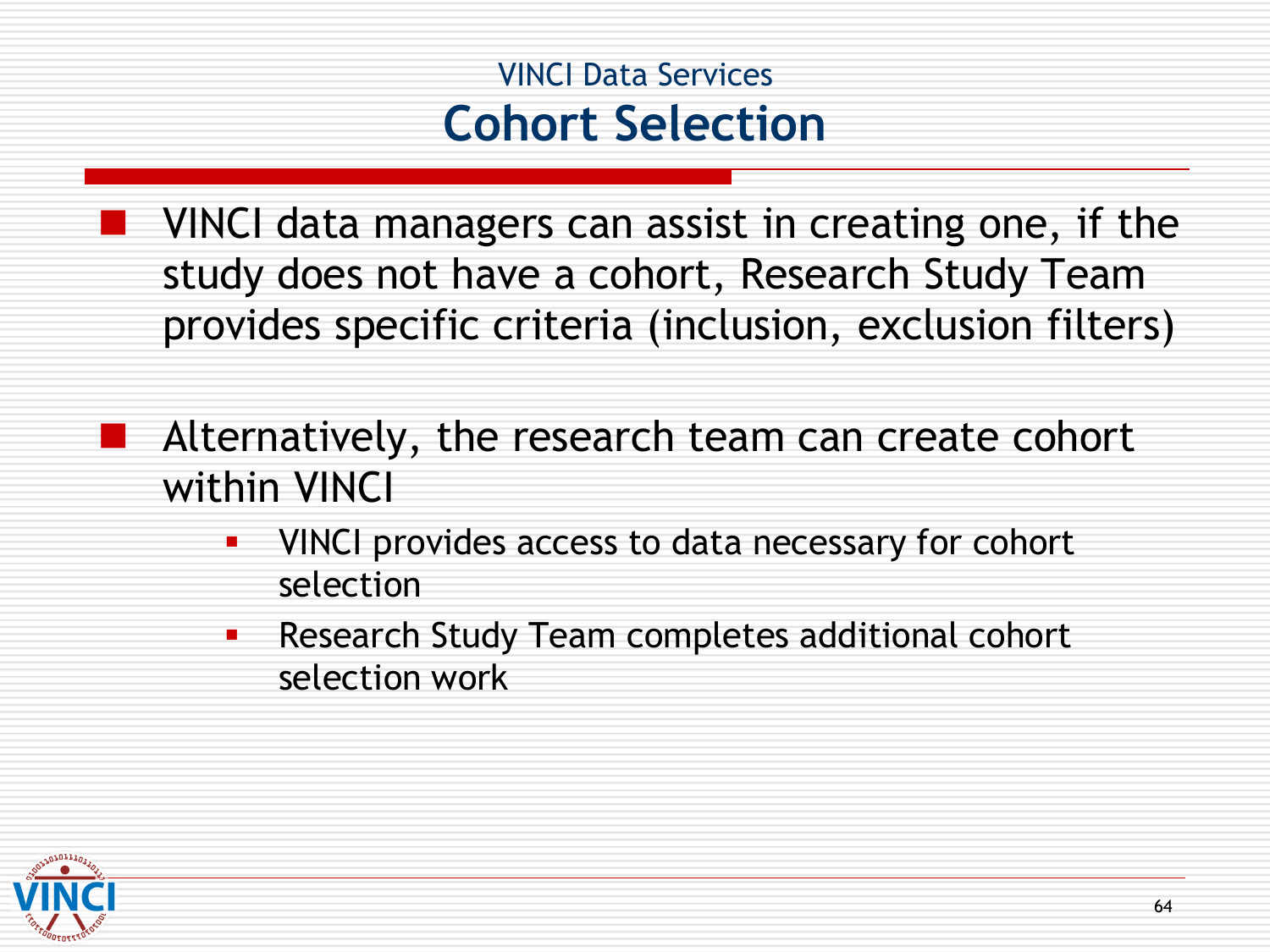### VINCI Data Services **Data Access & Security**

- Access groups created based on IRB and NDS approved research team
- Only research team members have access to the data
- Data stored on secure VINCI servers
- Regular data backup and archiving
- Project work can be performed in VINCI
- **The Second** Export final result & publication

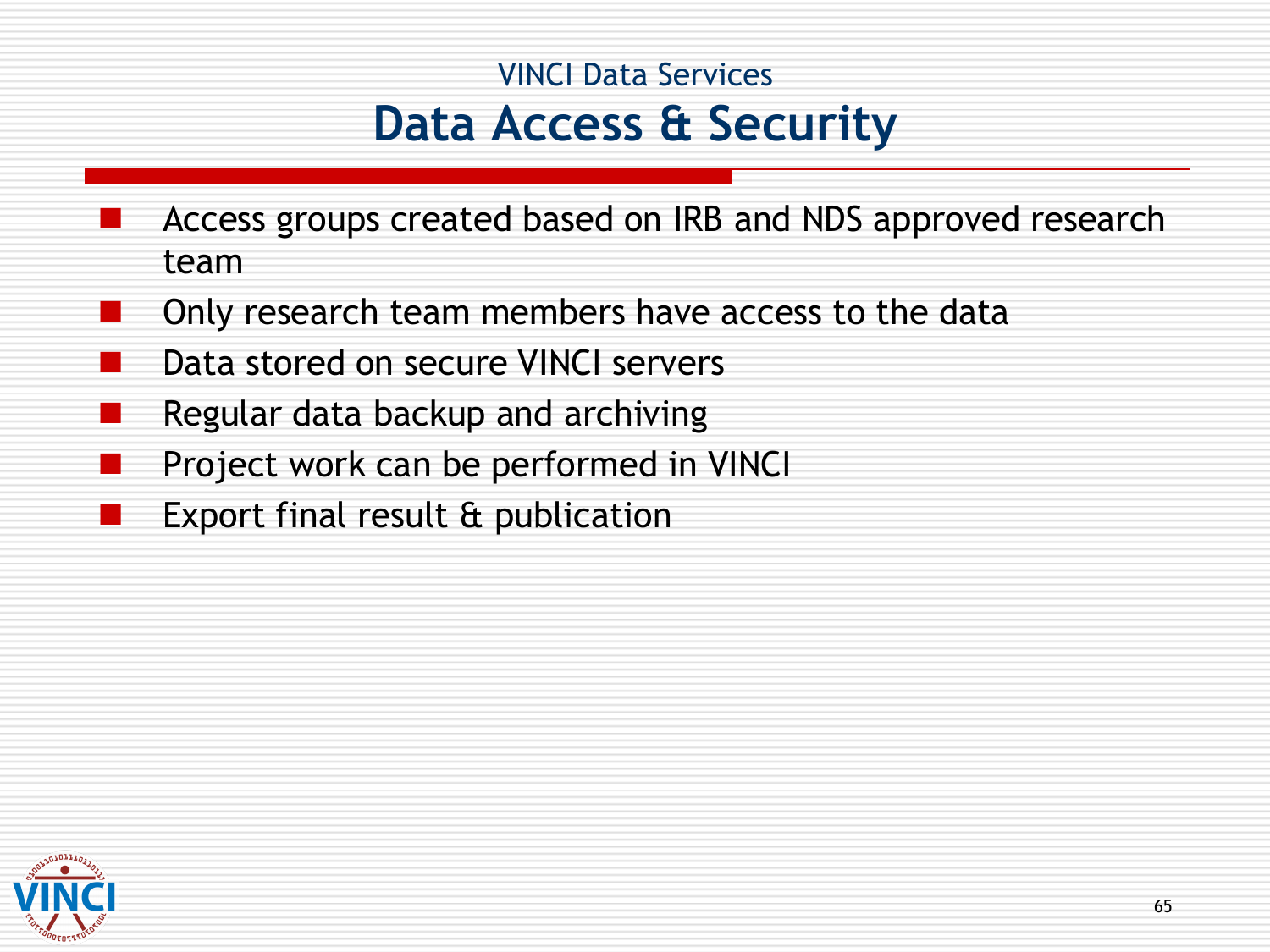### VINCI Data Services **External Data**

- Research Study Team may upload other data for analysis into project database or workspace
- Secure data upload process
- 11 Optional direct database upload
- . VINCI data managers work on behalf of research team to upload data from other data providers

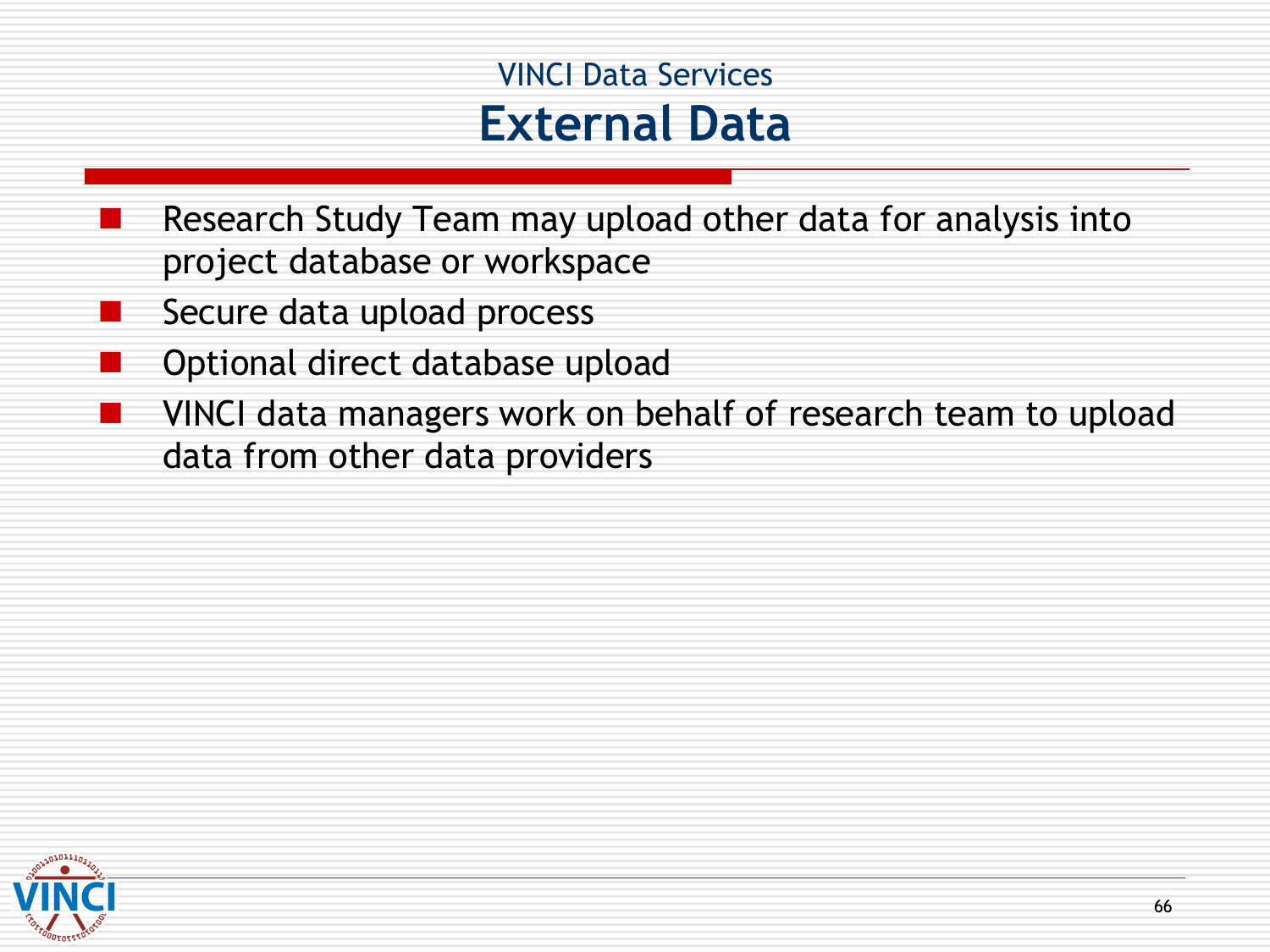#### VINCI Data Services

### **Data projects growth over time**

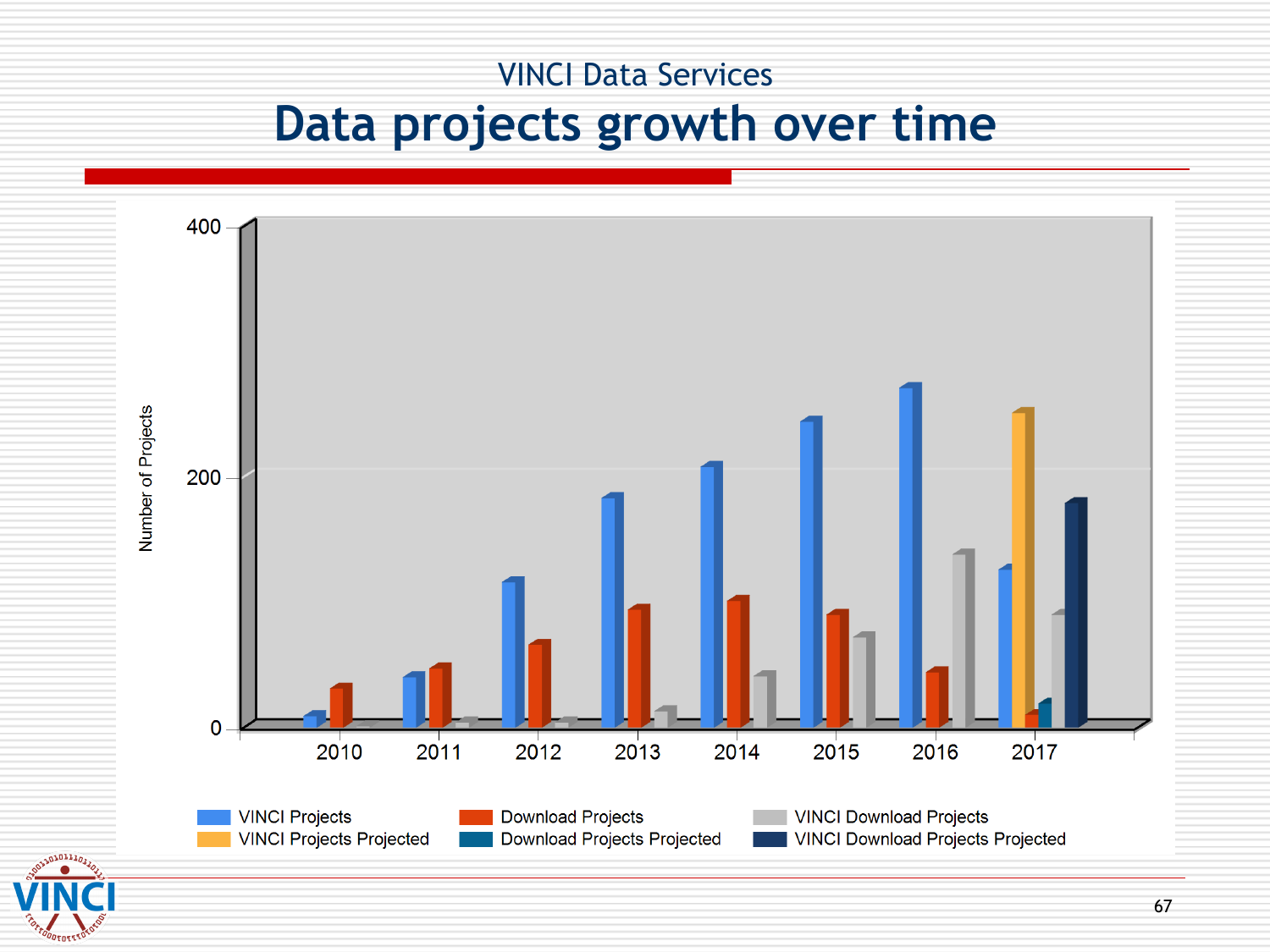# **Useful Links**

- **NO** [VINCI Central site](https://vaww.vinci.med.va.gov/vincicentral/)
- [VHA Data Portal](http://vaww.vhadataportal.med.va.gov/Home.aspx) 1 E
- [VIReC](http://vaww.virec.research.va.gov/) Œ
- [BISL -](https://vaww.cdw.va.gov/Pages/CDWHome.aspx) [CDW Home](https://vaww.cdw.va.gov/Pages/CDWHome.aspx)  **The State** 
	- **[Metadata Report page](https://vaww.cdw.va.gov/metadata/default.aspx)**
	- **[Support](https://vaww.cdw.va.gov/Support/SitePages/CDWSupportHome.aspx)**
	- **•** Raw